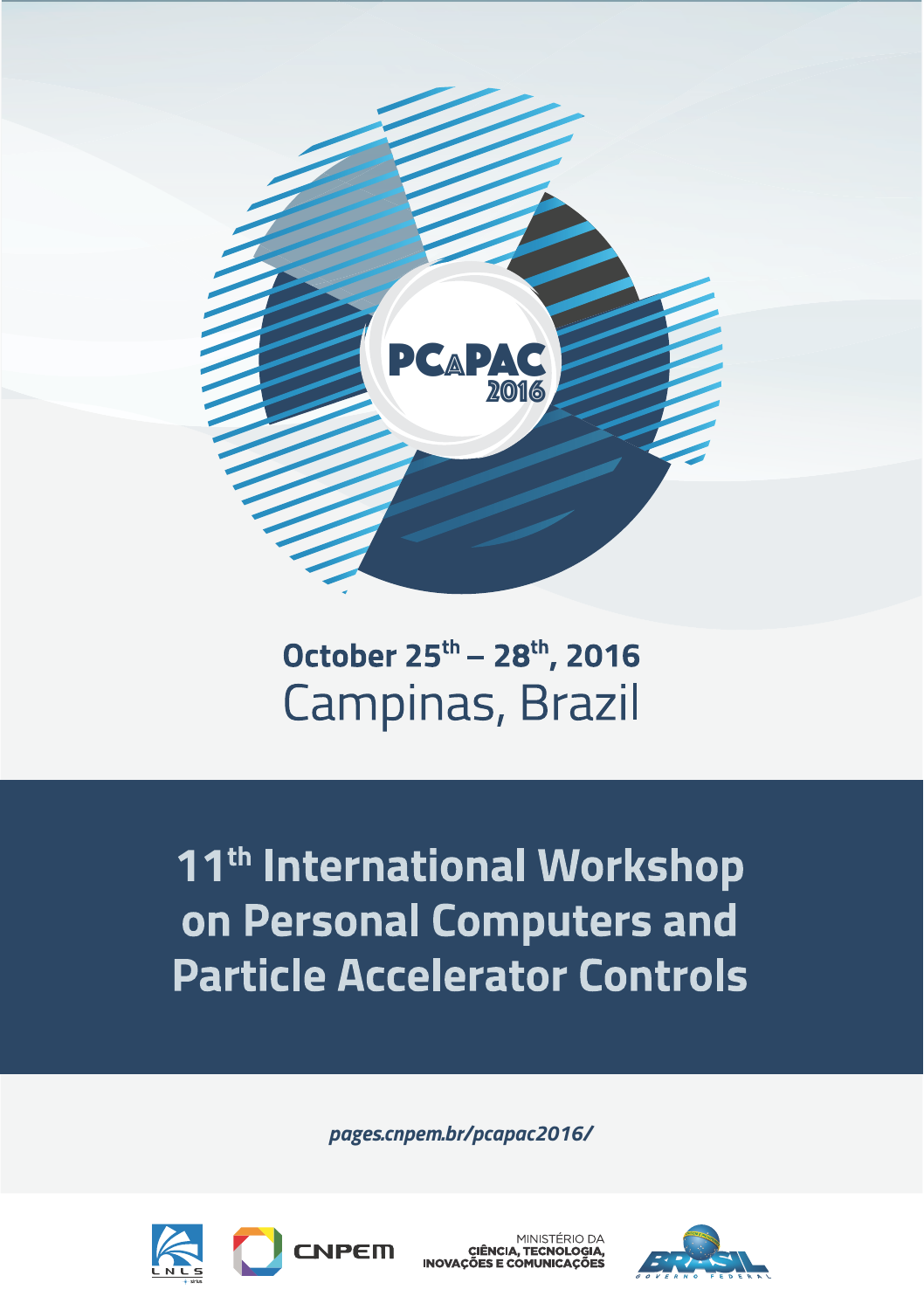## **11th International Workshop on Personal Computers and Particle Accelerator Controls**

**October 25th-28th – Campinas, Brazil**



Organizers





Support







ENels Gear For Science



Sponsors





**Thought**Works<sup>®</sup>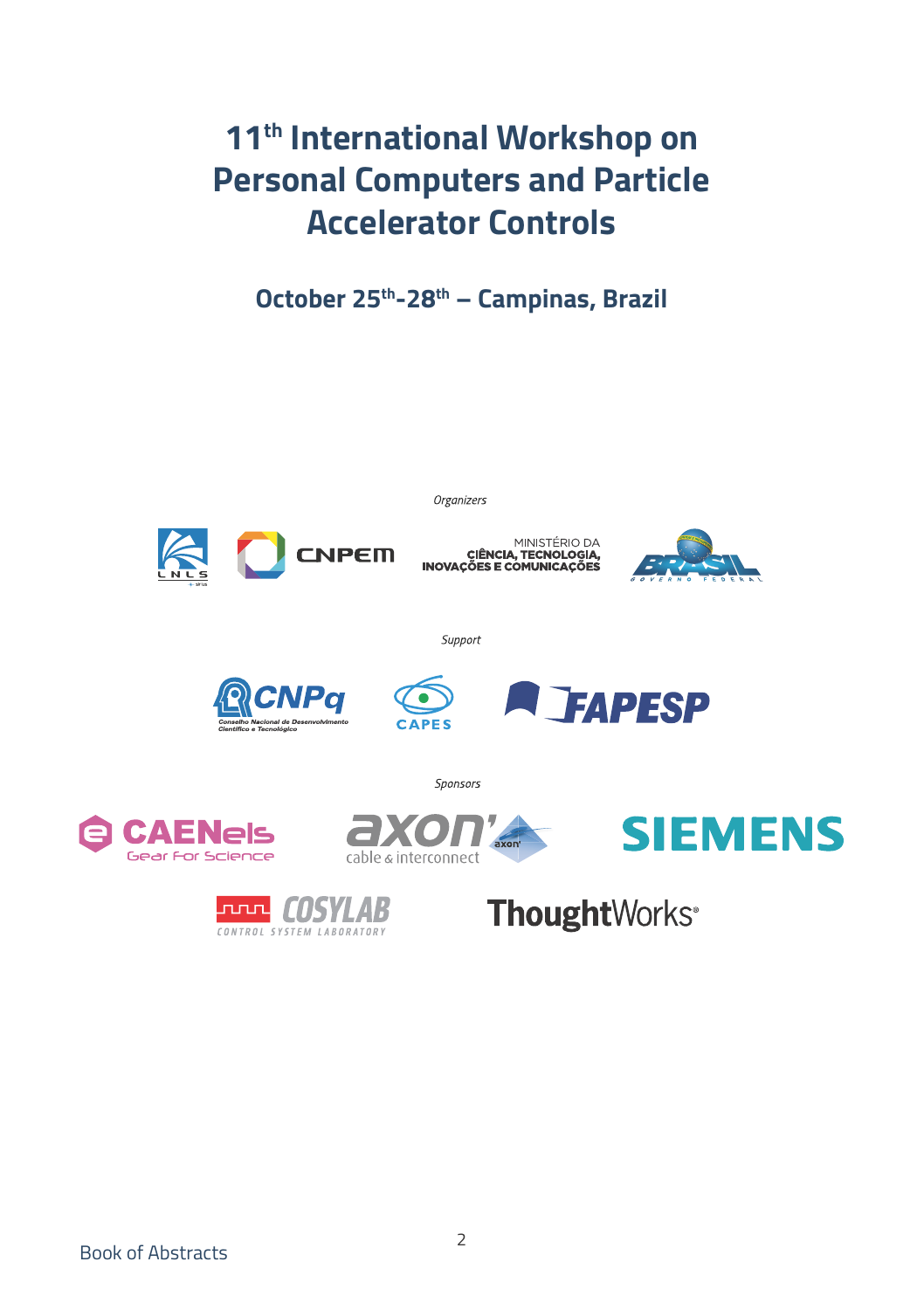## **Event map**

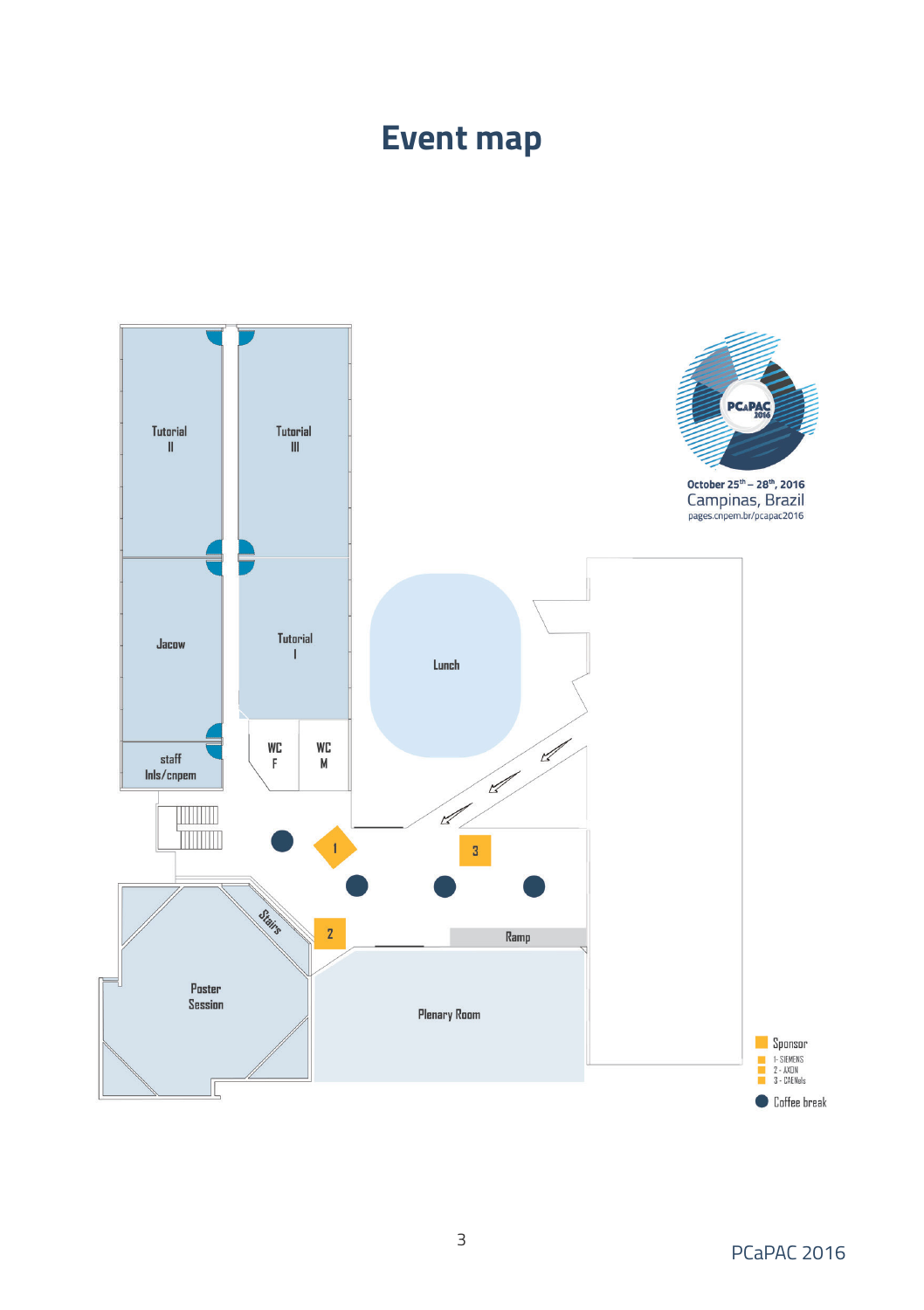#### **PRESENTATION**

Dear colleagues,

Welcome to Brazil and to CNPEM!

Thank you all for coming. This year we complete twenty years of the PCaPAC workshop series, and also twenty years of the first electron beam around the accelerator at LNLS (Brazilian Synchrotron Light Laboratory). These days in 2016 are a special time to celebrate!

For the first time, Brazil is the host of a workshop in the accelerators control field. Nevertheless, this country is well acquainted to the matter. The LNLS accelerator complex has produced its first electron beam in 1996. In order to reach this, ten years of preparation under severe conditions were necessary: a decade-long struggle for funding during an era of high inflation rates and of policies that aimed to limit the importation of IT goods. Brazilian young engineers and physicists faced the challenge and reached success. They created a whole system of data acquisition devices, which remain the basis of the LNLS accelerator control system, and which was made available to the local industry, at some extension.

We are here to exchange achievements and experience. But, in addition, we would like to proudly present to you the project and the construction works of SIRIUS, a fourth-generation accelerator, which involves enormous engineering challenges. The LNLS team, with many new-generation young engineers who joined us, will enjoy the opportunity to show and validate some of their ideas around the project.

I would like to thank you all for the contribution to the program, of course, through a talk, a poster or a tutorial session. I leave also my acknowledgment to the invaluable advices from the colleagues in the international Programme Committee. Last but not least, I leave my gratitude to the members of the Local Organisation Committee, from different areas of CNPEM. These months of intense planning and organizing for this PCaPAC workshop brought us even closer.

May we all have a great time!

James Rezende Piton james@lnls.br

PCaPAC 2016 Programme Committee, chair Beamline Software Group, LNLS/CNPEM

LNLS - Brazilian Synchrotron Light Laboratory CNPEM - Brazilian Center for Research on Energy and Materials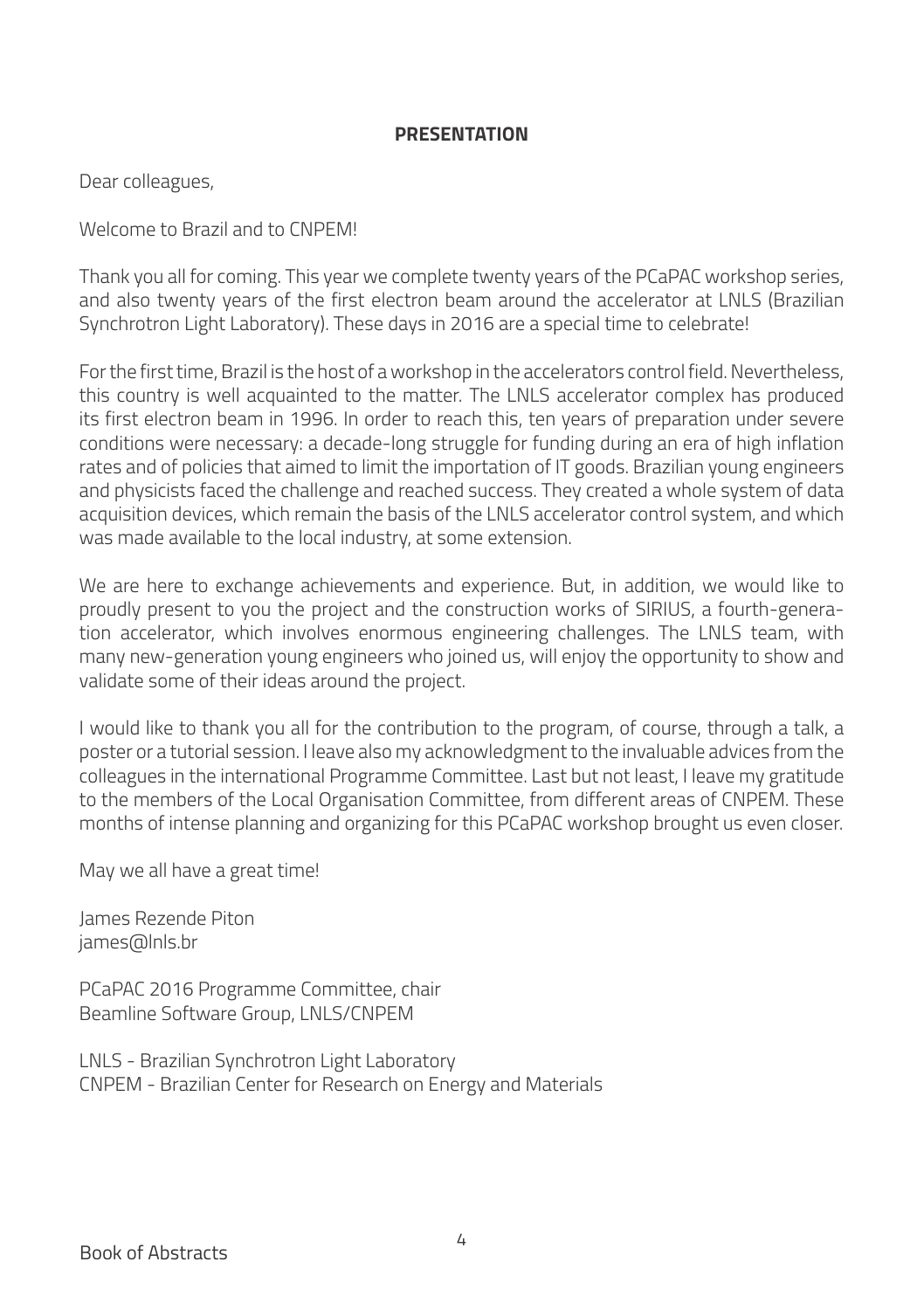#### **ORGANIZERS | SCIENTIFIC COMMITTEE**

1. Y.-M. Abiven (SOLEIL) 2. A. Arkilic (BNL) 3. M. Abbott (DIAMOND) 4. R. Bacher (DESY) 5. L. Catani (INFN) 6. J.-M Chaize (ESRF) 7. M. Clausen (DESY) 8. M. Clift (AS) 9. P. Duval (DESY) 10. R. Farnsworth (APS) 11. P. Jemian (ANL) 12. N. Kamikubota (KEK) 13. T. Kosuge (KEK) 14. R. Lange (ITER) 15. O. Matilla (ALBA) 16. W. Mexner (KIT) 17. T. Mooney (APS) 18. J. Piton (LNLS), chair 19. M. Plesko (Cosylab) 20. T. Straumann (SLAC) 21. D. Tavres (LNLS) 22. J. Weber (LBL) 23. D. Zimoch (PSI)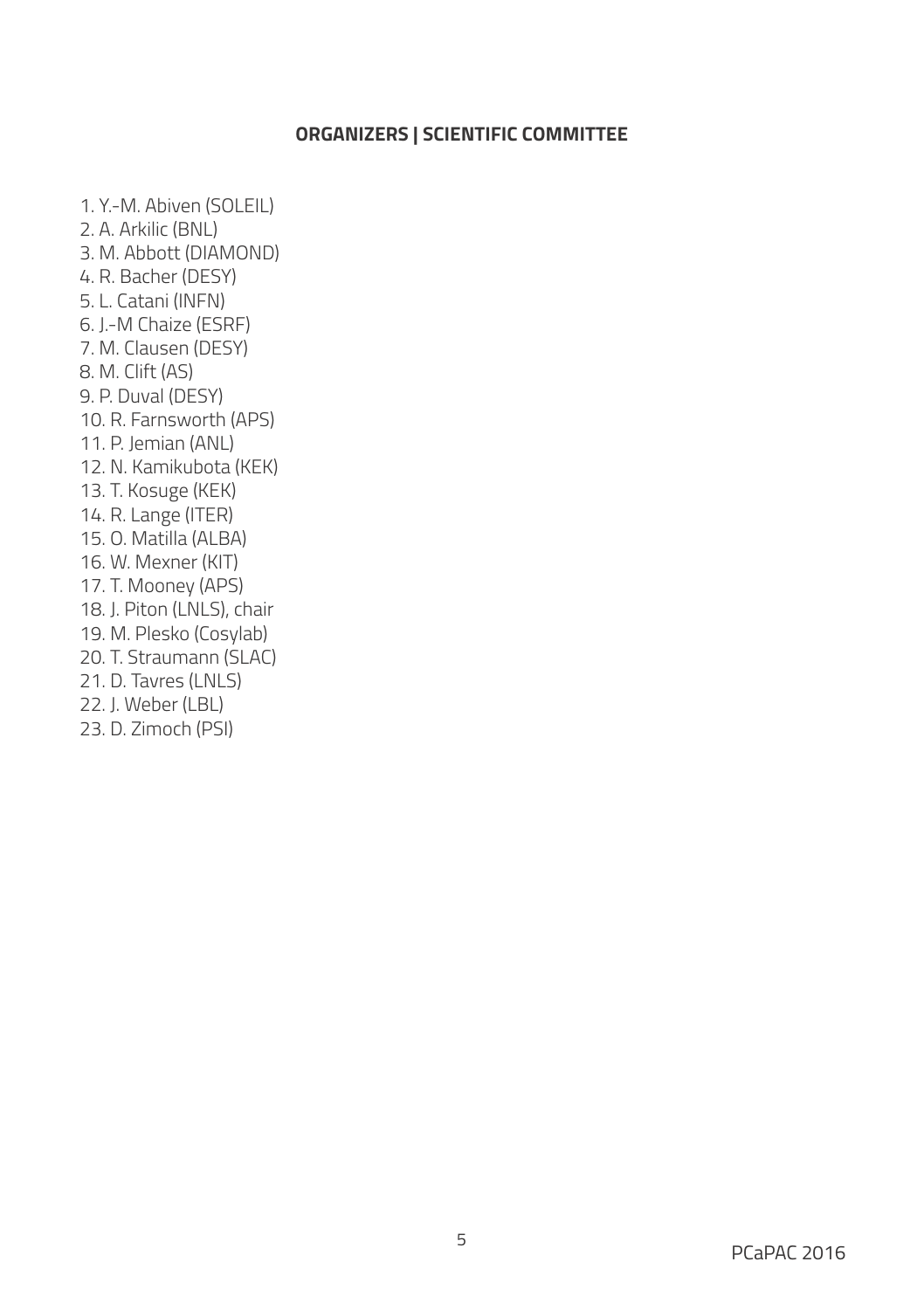#### **LOCAL COMMITTEE**

- 1. Daniel de Oliveira Tavares (LNLS/CNPEM)
- 2. Fábio Reis Fonseca (CNPEM)
- 3. Gustavo Barbosa Monteiro Bruno (LNLS/CNPEM)
- 4. Harry Westfahl Jr. (LNLS/CNPEM)
- 5. Ildéria Maíra dos Santos (CNPEM)
- 6. James Rezende Piton (LNLS/CNPEM)
- 7. Lucas Maziero Russo (LNLS/CNPEM)
- 8. Lucas Sanfelici (LNLS/CNPEM)
- 9. Luciana Noronha (CNPEM)
- 10. Pamela Machado (CNPEM)
- 11. Renan Picoreti (LNLS/CNPEM)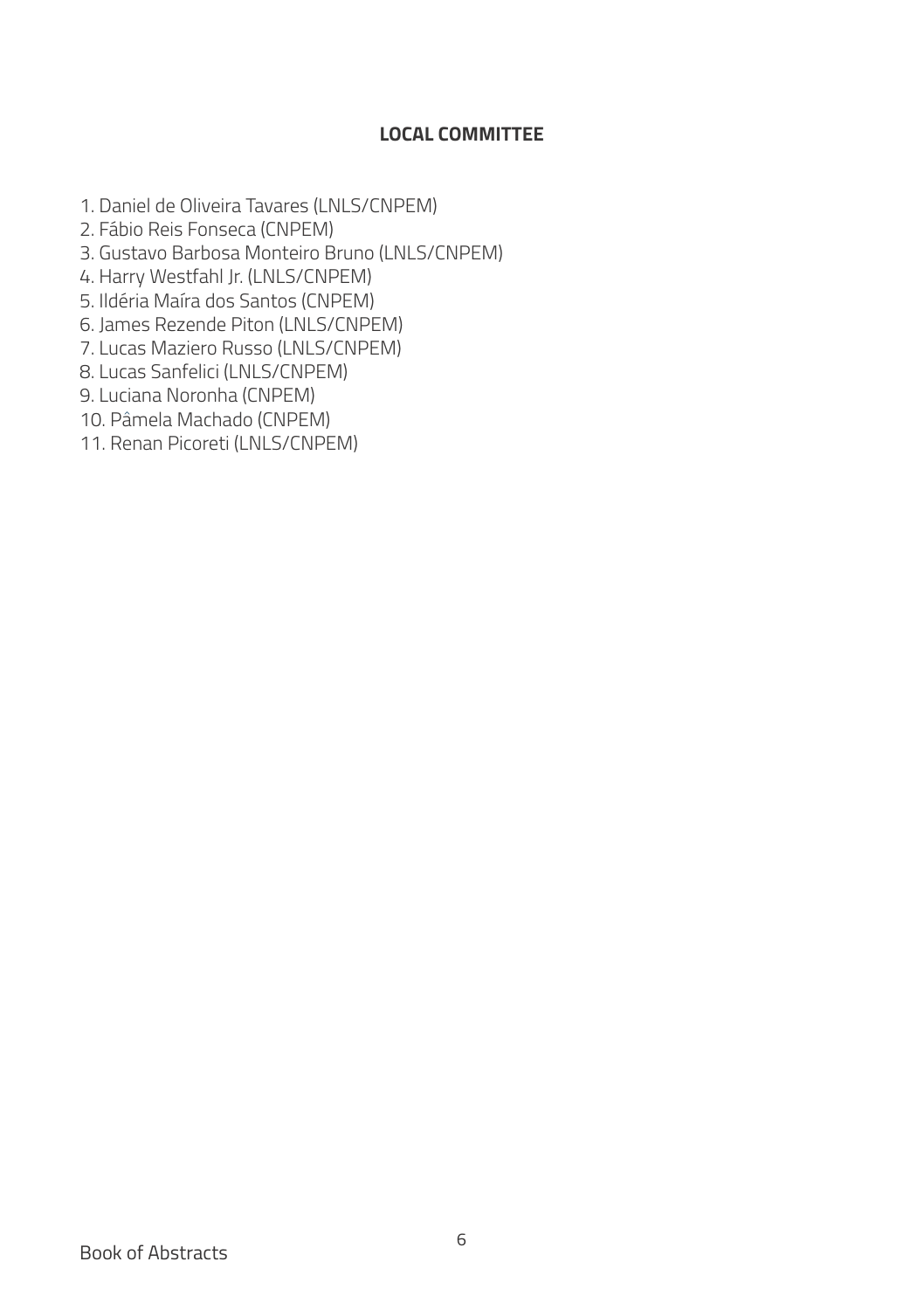#### **KEYNOTE SPEAKERS**

#### **LIGO: The dawn of gravitational wave astronomy**

*Jameson Graef Rollins LIGO Interferometer Controls Scientist*

Scientists have been searching for the elusive gravitational wave for more than half a century. On September 14, 2015, the Laser Interferometer Gravitational-wave Observatory (LIGO) finally observed the gravitational wave signature from the merger of two black holes. This detection marks the dawn of a new age of gravitational wave astronomy, where we routinely hear the sounds emanating from deep within the most energetic events in the Universe. This talk will cover the basics of gravitational waves and interferometric gravitational wave detectors, LIGO and it's control systems, and details of the first direct detections of gravitational waves by LIGO.

#### **Open Hardware and Collaboration**

*Javier Serrano Leader of the Hardware and Timing section, which is part of the Controls group in the Beams Department at CERN*

Open Source Hardware (OSHW) follows the lead of Free and Open Source Software (FOSS) and has similar goals: ensuring developers can share their work without artificial hurdles, improving quality through peer review, avoiding vendor lock-in and providing for a fair playground in which projects can thrive and accommodate contributions without compromising their long-term future. The talk will introduce OSHW and then attempt to answer a number of questions:

– What are the perceived benefits and issues of OSHW, in general and in the context of public research facilities?

– What is new with respect to FOSS?

– What makes OSHW projects succeed or fail?

The talk will use real examples of OSHW projects throughout, and will conclude with some thoughts about what the future holds in this domain.

#### **Future Trends on Control Systems for Large Research Facilities**

*Mark Heron Head of Controls Group at Diamond Light Source*

Accurate predictions of the future are inherently difficult, nevertheless in this talk I will consider some of the developments in control systems at large research facilities and from these try to predict where they are heading. In doing so, the talk will consider software, hardware, people and the management of work. While this will largely be based on developments within our community, it will also look outward to consider what potential external influences there may  $h$  $\rho$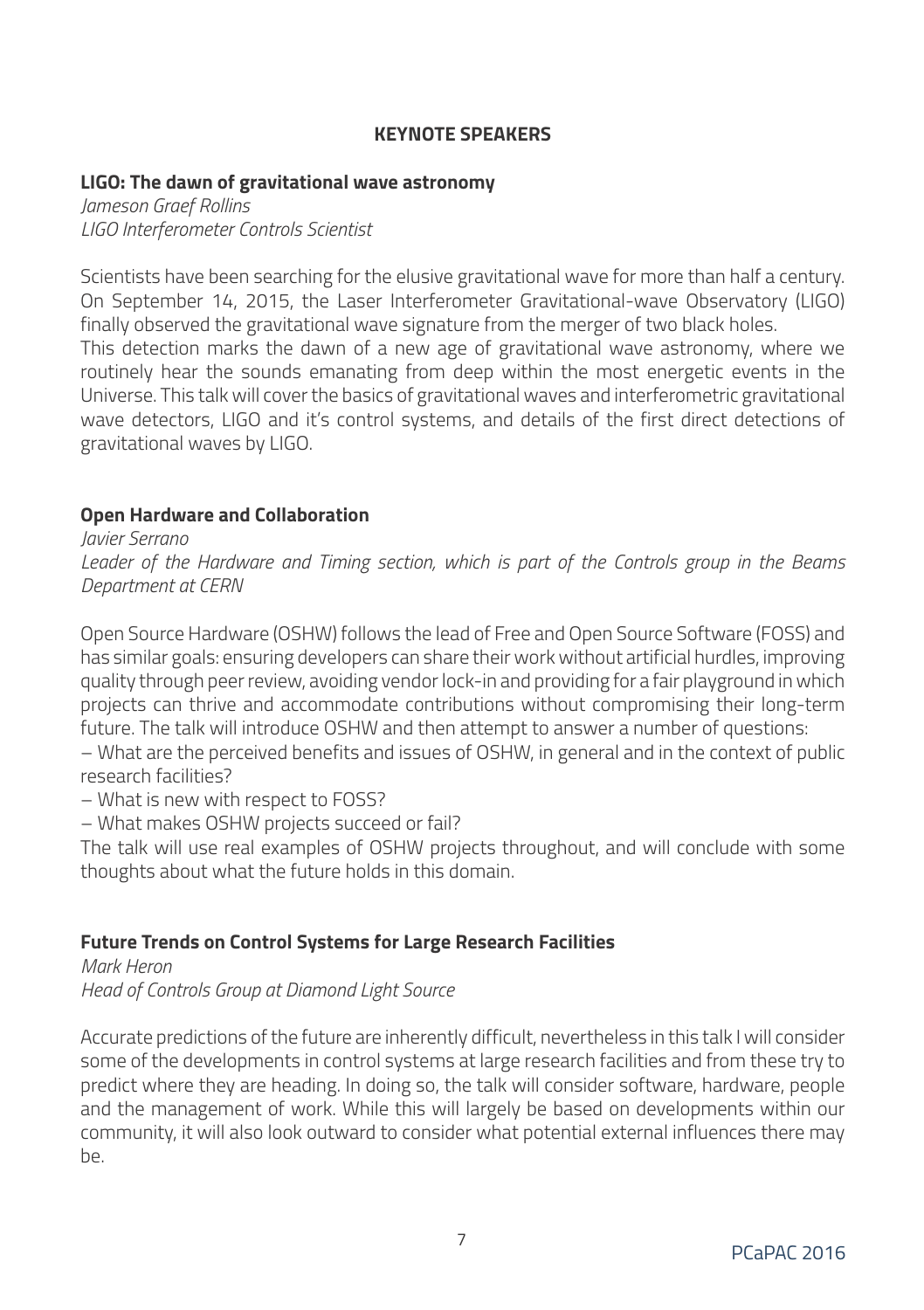## **Contents**

|                                                                      | 10 |
|----------------------------------------------------------------------|----|
| TUTT1T01 Feedback Control for Particle Accelerators - Part 1         | 10 |
| TUTT1T02 Feedback Control for Particle Accelerators - Part 2         | 10 |
| TUTT1T03 Feedback Control for Particle Accelerators - Part 3         | 10 |
| TUTT1T04 Feedback Control for Particle Accelerators - Part 4         | 10 |
|                                                                      | 11 |
| TUTT2T01 Python: Introduction to Jupyter Notebook - Part 1           | 11 |
| TUTT2T02 Python: Introduction to Jupyter Notebook - Part 2           | 11 |
| TUTT2T03 Data Analysis and Predictive Modeling in Python - Part 1    | 11 |
| TUTT2T04 Data Analysis and Predictive Modeling in Python - Part 2    | 11 |
|                                                                      | 12 |
|                                                                      | 12 |
|                                                                      | 12 |
|                                                                      | 13 |
|                                                                      | 13 |
|                                                                      | 14 |
|                                                                      | 14 |
| WEKTPL - Keynote Speaker - Jameson G. Rollins                        | 14 |
| WEKTPLK01 LIGO: The dawn of gravitational wave astronomy             | 14 |
|                                                                      | 15 |
| WECSPLI001 The Sirius Motion Control Report                          | 15 |
| WECSPLC002 Control System Evolution and the Importance of Trial and  |    |
|                                                                      | 15 |
| WECSPLC003 Software Tests and Simulations for Control Applications   |    |
|                                                                      | 15 |
| WECSPLC004 Development and Current Status of a Carborne Gamma-Ray    |    |
|                                                                      | 16 |
| WECSPLC005 The !Chaos Framework for Control Systems: Recent Progress |    |
|                                                                      | 16 |
| WEPSPS - Official Conference Photo Session                           | 16 |
|                                                                      | 17 |
|                                                                      | 17 |
| WEUIPLC004 A Cython Interface to EPICS Channel Access for High-level |    |
|                                                                      | 17 |
|                                                                      | 17 |
|                                                                      | 17 |
|                                                                      | 18 |
| THKTPL - Keynote Speaker - Javier Serrano                            | 27 |
| THKTPLK01 Open Hardware and Collaboration                            | 27 |
| THHWPL-Hardware                                                      | 28 |
|                                                                      | 28 |
| THHWPLC002 New Controls Platform for SLAC High-Performance Systems   | 28 |
| 8                                                                    |    |

Contents

Contents

**PCaPAC 2016 — Campinas, Brazil — October 25–28, 2016**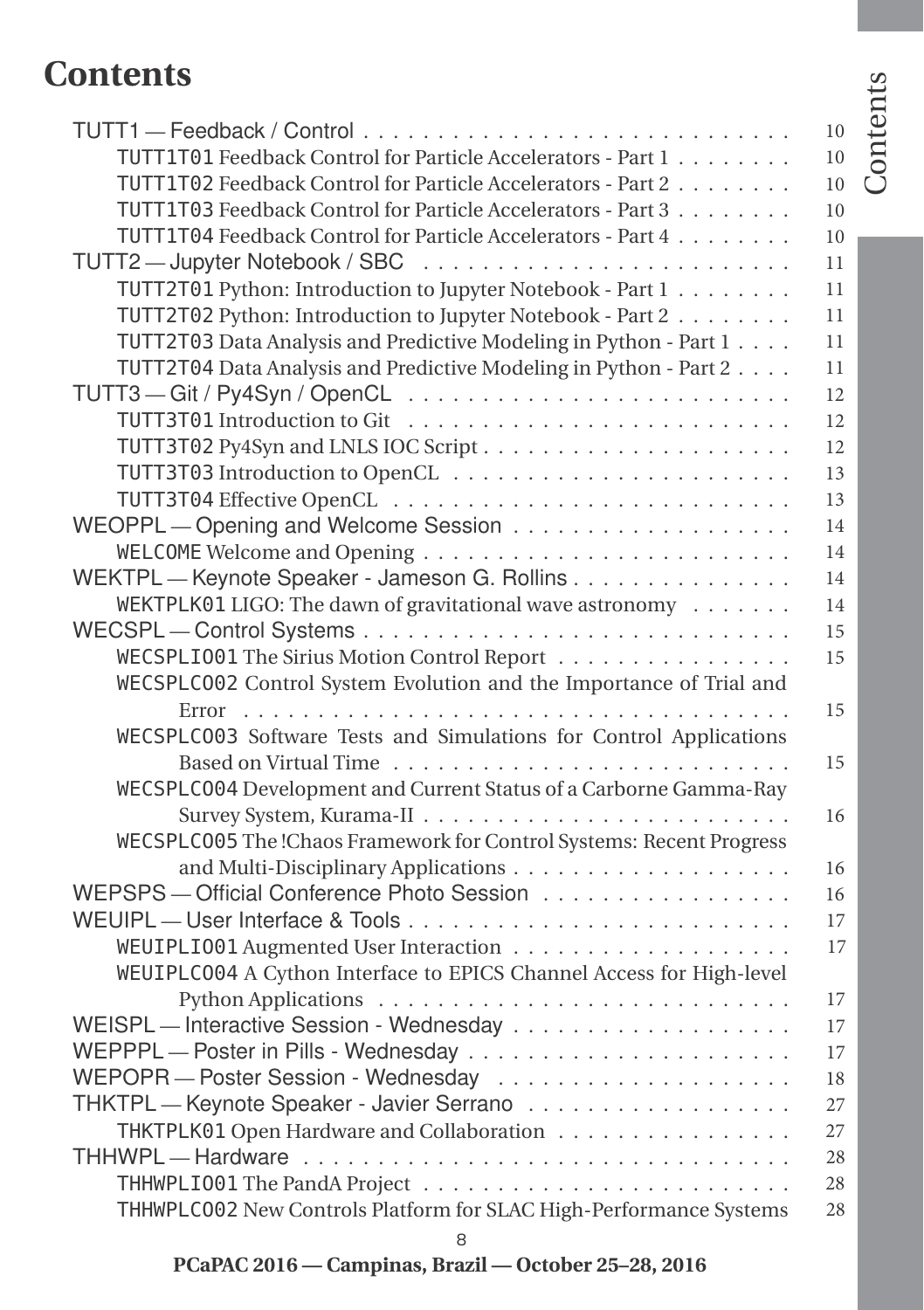|                                                                           | 29 |
|---------------------------------------------------------------------------|----|
| THHWPLC004 Open Hardware Experience on LNLS' Beam Diagnostics             | 29 |
|                                                                           | 30 |
| THDAPLC001 Embedded Control System for Programmable Multi-                |    |
|                                                                           | 30 |
| THDAPLC003 Gateware and Software Frameworks for Sirius BPM Electronics 30 |    |
| THDAPLC005 Development of PXI Based DAC System for ECRH Systems in        |    |
|                                                                           | 31 |
| THDAPLC006 A Framework for Development and Test of xTCA Modules           |    |
| With FPGA Based Systems for Particle Detectors                            | 31 |
|                                                                           | 31 |
|                                                                           | 32 |
|                                                                           | 40 |
| FRKTPLK01 Future Trends on Control Systems for Large Research Facilities  | 40 |
|                                                                           | 41 |
| FRFMPLC001 Status of the NSLS-II LLRF System                              | 41 |
| FRFMPLC002 Design Criteria for LLRF Feedback Systems Stabilizing Su-      |    |
|                                                                           | 41 |
| FRFMPLI003 Overview of Some Feedback & Control Systems at Syn-            |    |
|                                                                           | 41 |
| FRFMPLC004 Model Predictive Control for Slow Orbit Feedback System of     |    |
|                                                                           | 42 |
| FRFMPLC005 A Fast, Custom FPGA-Based Signal Processor and Its Appli-      |    |
| cations to Intra-Train Beam Stabilisation                                 | 42 |
| FRFMPLC006 Harmony: A Generic FPGA Based Solution for Flexible Feed-      |    |
|                                                                           | 43 |
| FRDBPL-Database                                                           | 44 |
| FRDBPLI001 A Database to Store EPICS Configuration Data                   | 44 |
|                                                                           | 45 |
| FRITPLC001 Continuous Integration and Continuous Delivery at FRIB. .      | 45 |
| FRITPLC002 Experience, Best Practices, Trends and Path Taken in the       |    |
|                                                                           | 45 |
| FRITPLC004 Experience Gathered During the Commissioning of the Un-        |    |
| dulator Control System at European XFEL                                   | 46 |
|                                                                           | 46 |
| FRCLPL - Isamu Abe Prize and Closing Session                              | 47 |
|                                                                           | 47 |
|                                                                           | 47 |
|                                                                           | 48 |
|                                                                           |    |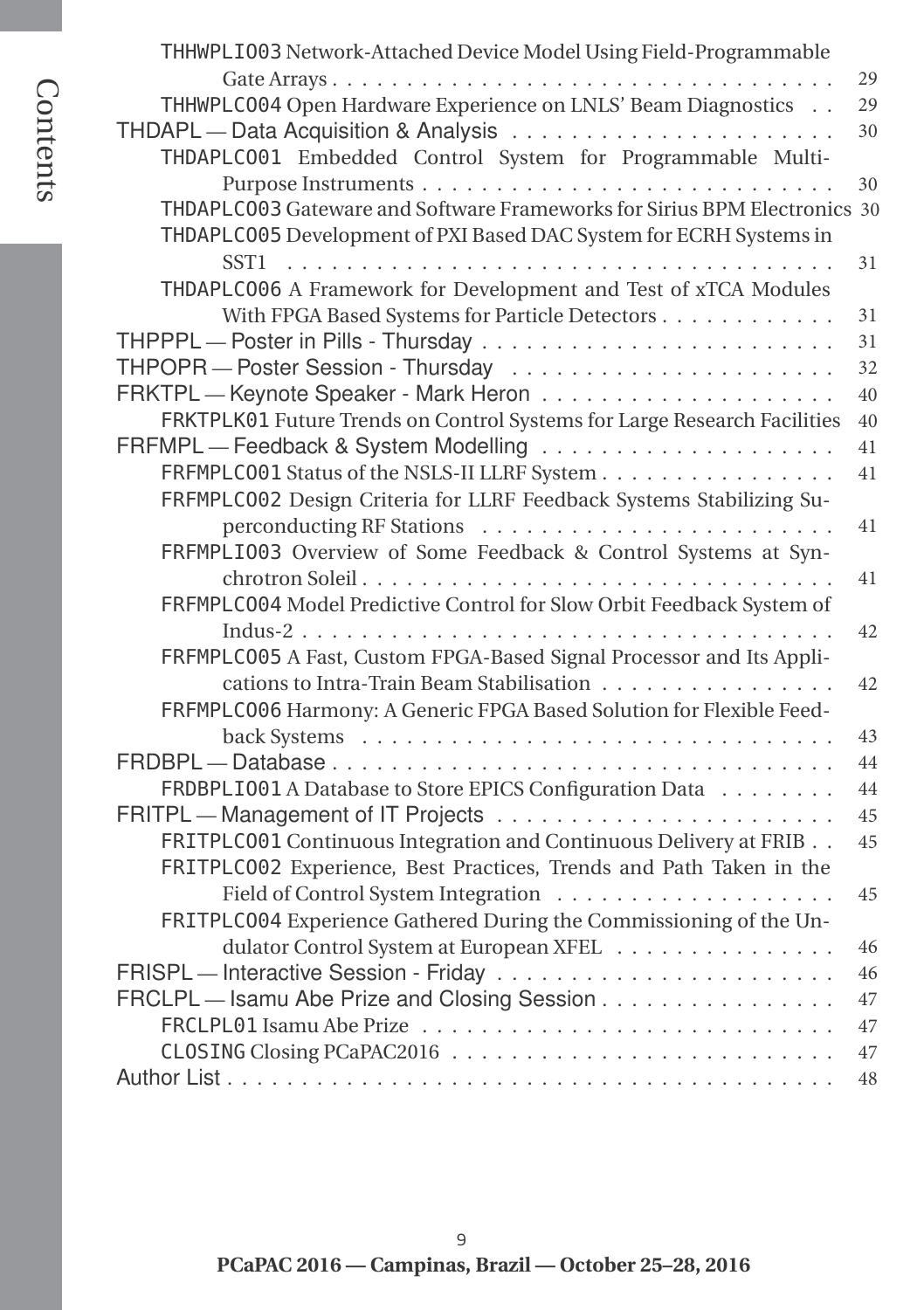### **TUTT1 — Feedback / Control Chair:** D.O. Tavares (LNLS)

#### TUTT1T01  $09:00$  ដឹ **Feedback Control for Particle Accelerators - Part 1**

### *R.J. Steinhagen (GSI)*

This tutorial session will focus on fundamental aspects of feedback control systems in the particle accelerators field. It is not intended to be a general overview of the feedback control theory nor a collection of advanced topics on that matter, but rather a discussion about fundamental limiting factors on the tuning and implementation of feedback control loops. Some topics to be explored are conflicting figures of merit (disturbance rejection vs. reference tracking vs. noise attenuation), MIMO characteristics (static coupling, dynamics coupling), closed-loop performance limitation due to process/controller time delay and actuators saturation/limited slew rate, reliability issues (dealing with exceptions, failing sensors and actuators, operational non-conformities), model uncertainties and the robust control theory; and optimization-based control synthesis techniques beyond the traditional LQG approach. The session will be composed of lectures and a round table where a structured review of common design procedures and best practices will be developed in conjonction with the participants.

| TUTT1T02<br>$\frac{1}{2}$<br>11:00 | <b>Feedback Control for Particle Accelerators - Part 2</b><br><b>R.J. Steinhagen</b> (GSI)<br>Continuation of Feedback Control for Particle Accelerators Tutorial. |
|------------------------------------|--------------------------------------------------------------------------------------------------------------------------------------------------------------------|
| TUTT1T03<br>$14:00$ $\frac{8}{11}$ | <b>Feedback Control for Particle Accelerators - Part 3</b><br><b>R.J. Steinhagen</b> (GSI)<br>Continuation of Feedback Control for Particle Accelerators Tutorial. |
| TUTT1T04<br>$16:00$ $\frac{8}{8}$  | <b>Feedback Control for Particle Accelerators - Part 4</b><br>R.J. Steinhagen (GSI)<br>Continuation of Feedback Control for Particle Accelerators Tutorial.        |

**PCaPAC 2016 — Campinas, Brazil — October 25–28, 2016** 10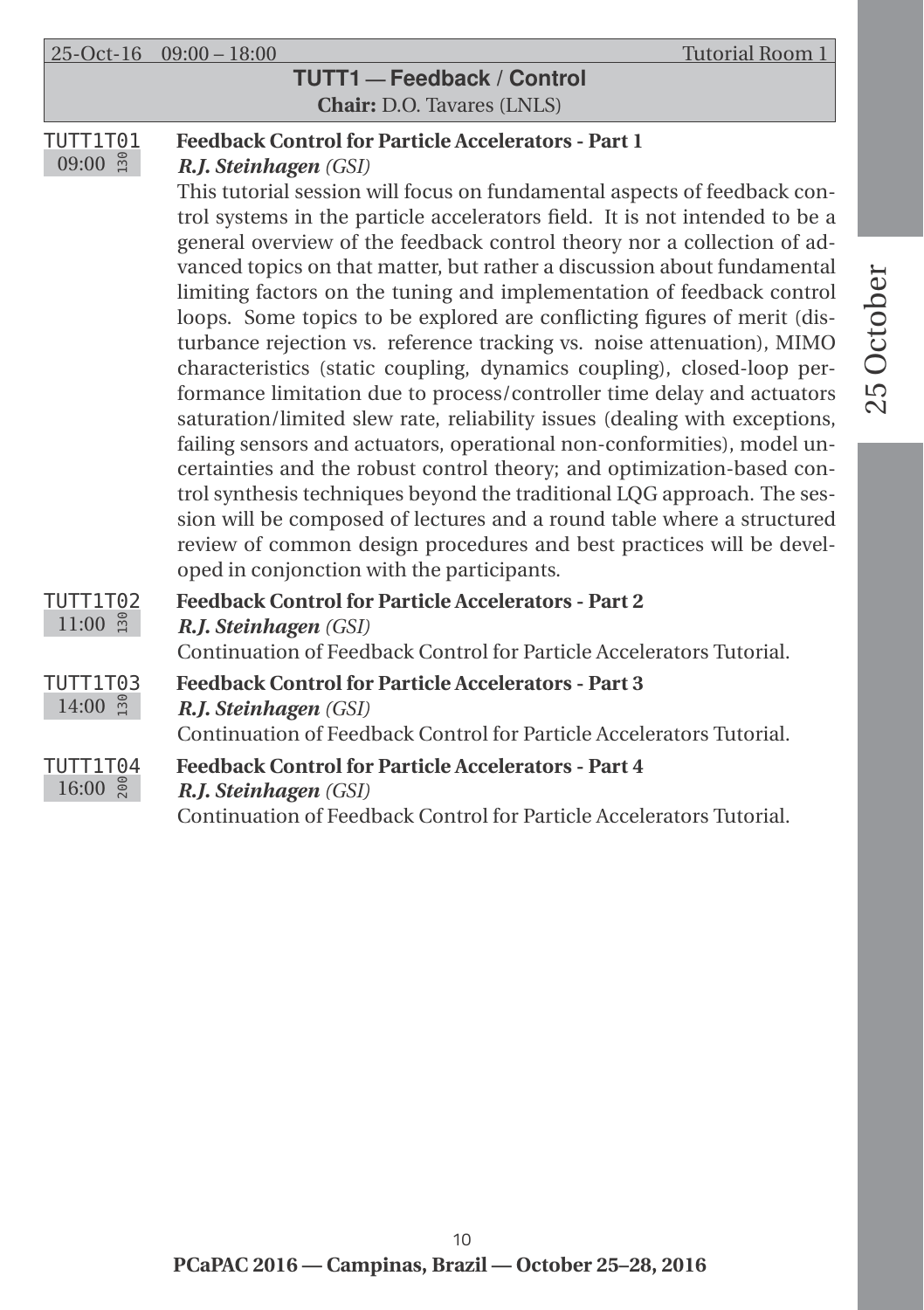|                                | $25-Oct-16$ $09:00-18:00$<br>Tutorial Room 2<br>TUTT2-Jupyter Notebook / SBC<br>Chair: G.B.M. Bruno (LNLS)                                                                                                                                                                                                                                                                                                                                                                                                                                                                                                                                                                                                                                                                                                                                                                                                                                                                                                                                                                                                                                                            |
|--------------------------------|-----------------------------------------------------------------------------------------------------------------------------------------------------------------------------------------------------------------------------------------------------------------------------------------------------------------------------------------------------------------------------------------------------------------------------------------------------------------------------------------------------------------------------------------------------------------------------------------------------------------------------------------------------------------------------------------------------------------------------------------------------------------------------------------------------------------------------------------------------------------------------------------------------------------------------------------------------------------------------------------------------------------------------------------------------------------------------------------------------------------------------------------------------------------------|
| <b>TUTT2T01</b><br>$09:00$ g   | Python: Introduction to Jupyter Notebook - Part 1<br>L. Ramalho, A. Sivolella (ThoughtWorks Brasil)<br>Jupyter Notebook is an Open Source alternative to Matlab and similar<br>tools, providing scientists and engineers with an interactive environment<br>capable of advanced numeric processing, graphing and data transforma-<br>tion, leveraging some of the best libraries available in domains as diverse<br>as natural language processing and quantitative finance. Jupyter Note-<br>book supports Python, R, Julia and dozens of other languages, but this<br>tutorial will focus on Python. It will cover how to install and run Jupyter<br>Notebook with Python, the structure of a Notebook (text, code and out-<br>put cells of various formats), the Python syntax, array operations, data in-<br>gestion and transformation with Pandas, graphing and Basic simulation<br>with interactive controls                                                                                                                                                                                                                                                   |
| TUTT2T02<br>$11:00$ g          | Python: Introduction to Jupyter Notebook - Part 2<br>L. Ramalho, A. Sivolella (ThoughtWorks Brasil)<br>Continuation of Python: Introduction to Jupyter Notebook Tutorial.                                                                                                                                                                                                                                                                                                                                                                                                                                                                                                                                                                                                                                                                                                                                                                                                                                                                                                                                                                                             |
| TUTT2T03<br>$14:00$ g          | Data Analysis and Predictive Modeling in Python - Part 1<br>A. Sivolella, L. Ramalho (ThoughtWorks Brasil)<br>Over the past few years, Python got a dedicated library for data analysis<br>and predictive modeling, due to its strong community support. The main<br>reason is because Python is easy to learn and can be well integrated with<br>other databases and tools, such as Spark and Hadoop. This workshop will<br>guide you through data science main steps, which includes, reading, ana-<br>lyzing, visualizing and making predictions, split into: 1) Exploratory anal-<br>ysis: first of all, it is needed to explore the available dataset. 2) Perform-<br>ing Data Munging: the available dataset probably contains some issues<br>(as missing values or outliers, which are samples with dissonant values,<br>for example). Before moving on, it is necessary to deal with these cases.<br>3) Building a predictive model: after data munging, the available dataset<br>is clean and ready to build a predictive model. At this step, it is possible<br>to train a classifier/regressor and evaluate its performance using Scikit<br>Learn library. |
| TUTT2T04<br>$16:00\frac{8}{8}$ | Data Analysis and Predictive Modeling in Python - Part 2<br>A. Sivolella, L. Ramalho (ThoughtWorks Brasil)<br>Continuation of Data Analysis and Predictive Modeling in Python Tuto-<br>rial.                                                                                                                                                                                                                                                                                                                                                                                                                                                                                                                                                                                                                                                                                                                                                                                                                                                                                                                                                                          |

25 October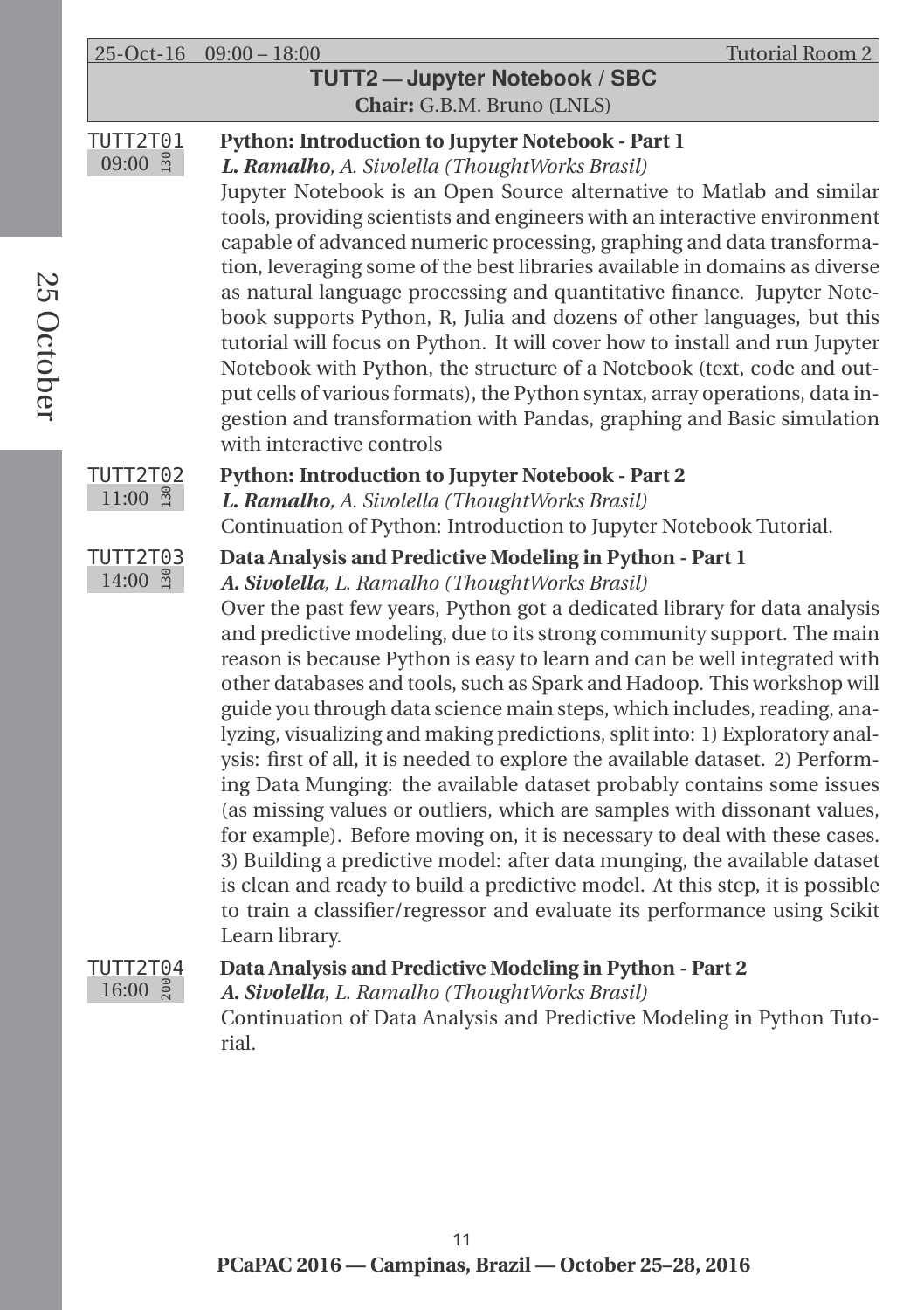### **TUTT3 — Git / Py4Syn / OpenCL Chair:** L.M. Russo (LNLS)

#### TUTT3T01  $09:00$  ដឹ **Introduction to Git**

#### *J.V. Ferreira Filho (LNLS)*

The success of software development depends on realistic planning and on proper organization. Version control is an essential activity in organizing the development, not only regarding the organization of how the software evolves and how the deliverables are tracked, but also regarding how the stakeholders collaborate. Git is a free and open-source tool that has become one of the leading version control tools. Still, its command-line interface and its abundance of features can make it intimidating. This session focuses on a hands-on approach to learning how to start to use the basics of Git effectively. It covers: Introduction to version control; A simple description of how Git organizes a repository internally; The basic commands necessary to use Git for version control; Organizing branches and performing merges; The benefits of collaboration using distributed version control; The power of interactive commands; The rebase command: a multi-purpose powerful command; and some extra useful commands.

#### TUTT3T02  $11:00$  g

## **Py4Syn and LNLS IOC Script**

#### *M.P. Donadio (LNLS)*

Py4Syn is an open-source Python-based library for data acquisition, device manipulation, scan routines and other helper functions to interact with EPICS IOCs. It offers high customization level for scans and data output, covering distinct techniques and facilities. The LNLS IOC script is a Linux bash script responsible for starting, stopping and interacting with IOCs in a simple way. The tutorial will cover: How to use and configure the LNLS IOC script to easily interact with IOCs, putting them to run in the background as a service; How to control EPICS motors with Python; - How to create pseudo-motors based on real motors; How to control EPICS Scalers with Python; How to do scanning with motors, pseudomotors, and counters with Py4Syn Python scripts. All examples will be presented using real equipment interacting with scripts live.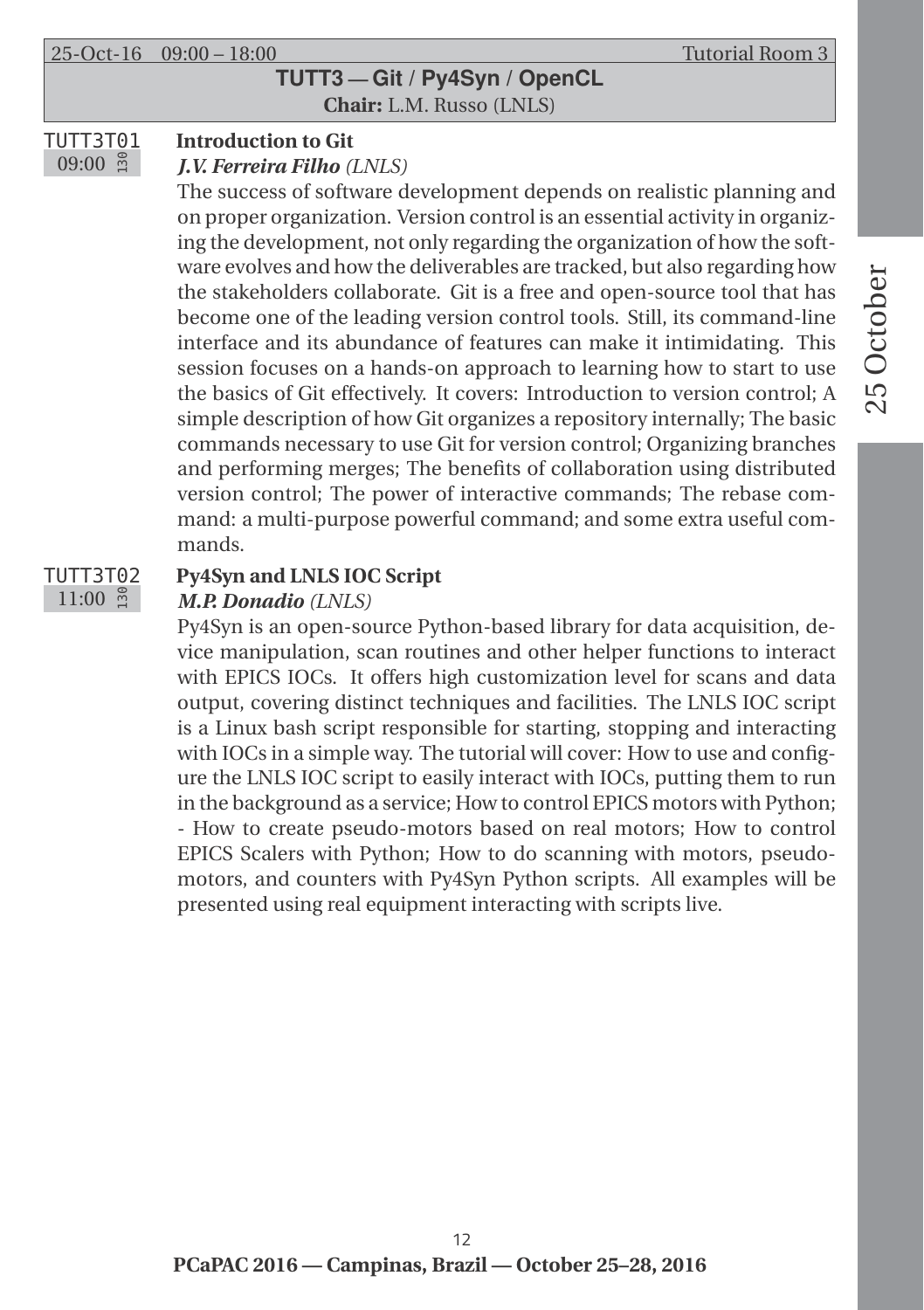### TUTT3T03  $14:00$  g

### **Introduction to OpenCL**

#### *J.V. Ferreira Filho (LNLS)*

Even though computers are becoming ever more parallel, the extra parallelism isn't always used due to the extra complexity required to develop software capable of taking advantage of it. This session offers a simple introduction to a tool that helps with the development of parallel software, with the focus on taking advantage of one of the most powerful and parallel devices available today: GPUs (Graphic Processing Units). It covers the basics necessary to start using OpenCL to improve highly parallel aspects of software, including why parallel software development is more complex, the different approaches to parallelism, the use of GPUs as coprocessors, the abstraction of co-processors by OpenCL, management of the available co-processors and using the co-processors with kernels and the OpenCL C language

### TUTT3T04  $16:00$   $\frac{8}{5}$

#### **Effective OpenCL** *J.V. Ferreira Filho (LNLS)*

This session assumes a basic understanding of OpenCL. The main objective is to dive deeper into OpenCL, exposing more details and functionalities in order to make it easier to use OpenCL more effectively. OpenCL is a vast subject and this will be not a thorough course on OpenCL, but many common aspects of using OpenCL will be presented. It covers the different types of buffers, image processing with OpenCL, optimal selection of data types, planning for memory transfers, event synchronization, the simultaneous use of multiple co-processors and beyond basic OpenCL compiler usage,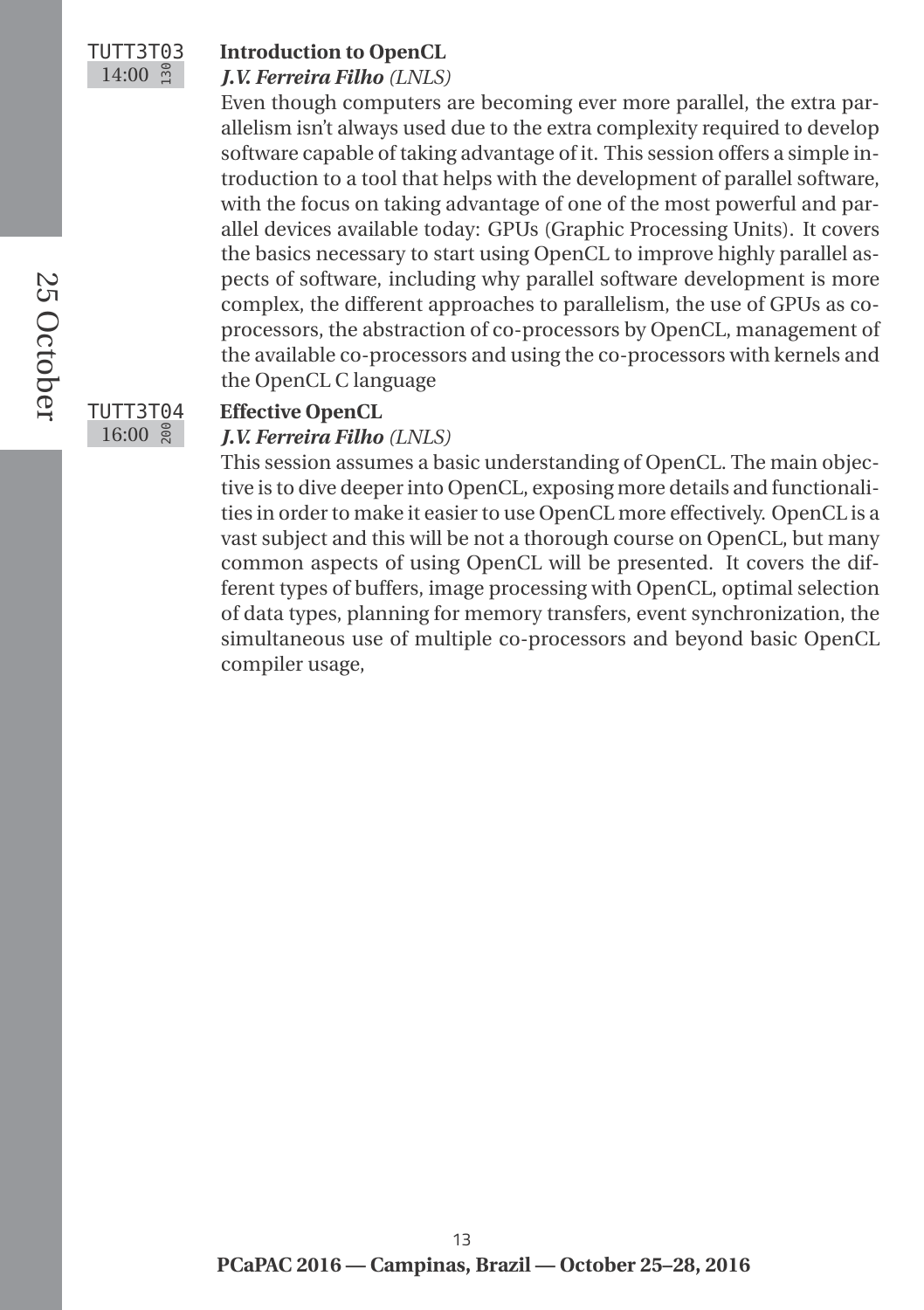| $26-Oct-16$ $09:00-09:30$            | Plenary Room |
|--------------------------------------|--------------|
| WEOPPL - Opening and Welcome Session |              |

**Chair:** H. Westfahl Jr. (LNLS)

#### WELCOME  $09:00$   $\approx$ **Welcome and Opening**

Welcome from the Chairs and opening of the 11th International Workshop on Personal Computers and Particle Accelerator Controls.

|                          | $26-Oct-16$ $09:30-10:30$                                                                                                                                                                                                                                                                                                                                                                                                                                                                                                                                                                                                                                                                                                                                                                           | Plenary Room |  |  |  |
|--------------------------|-----------------------------------------------------------------------------------------------------------------------------------------------------------------------------------------------------------------------------------------------------------------------------------------------------------------------------------------------------------------------------------------------------------------------------------------------------------------------------------------------------------------------------------------------------------------------------------------------------------------------------------------------------------------------------------------------------------------------------------------------------------------------------------------------------|--------------|--|--|--|
|                          | WEKTPL - Keynote Speaker - Jameson G. Rollins<br><b>Chair:</b> H. Westfahl Jr. (LNLS)                                                                                                                                                                                                                                                                                                                                                                                                                                                                                                                                                                                                                                                                                                               |              |  |  |  |
| WEKTPLK01<br>$09:30$ $8$ | LIGO: The dawn of gravitational wave astronomy<br><b>J.G. Rollins (CALTECH)</b><br>Scientists have been searching for the elusive gravitational wave for more<br>than half a century. On September 14, 2015, the Laser Interferometer<br>Gravitational-wave Observatory (LIGO) finally observed the gravitational<br>wave signature from the merger of two black holes. This detection marks<br>the dawn of a new age of gravitational wave astronomy, where we rou-<br>tinely hear the sounds emanating from deep within the most energetic<br>events in the Universe. This talk will cover the basics of gravitational<br>waves and interferometric gravitational wave detectors, LIGO and it's<br>control systems, and details of the first direct detections of gravitational<br>waves by LIGO. |              |  |  |  |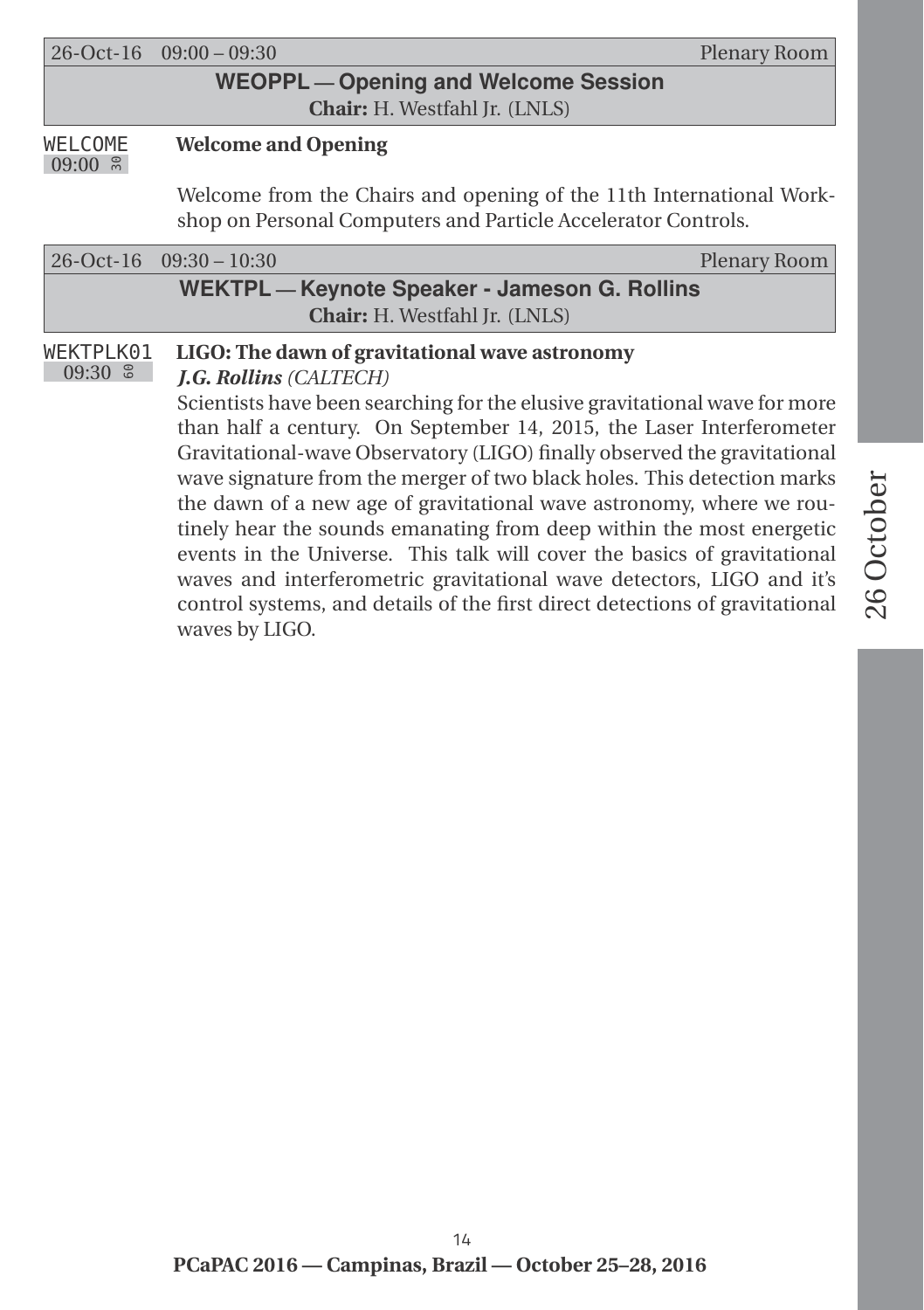$11:00$   $\approx$ 

#### **WECSPL — Control Systems Chair:** J.T.M. Chrin (PSI)

#### WECSPLIO01 **The Sirius Motion Control Report**

*M.P. Donadio, F.P. Figueiredo, H.D. de Almeida (LNLS)* Sirius is the new 4th generation synchrotron light source being built in Campinas, Brazil. The motion control report was created to describe all the steps taken to choose the set of motors, motor drives and controllers that the hardware (GAE) and software (SOL) support groups will recommend. The steps include researching motion control systems in other Synchrotron laboratories, talking to the Sirius beam line designers, defining requirements and testing. This presentation describes the report, showing the information gathering process and latest results.

#### WECSPLCO02 **Control System Evolution and the Importance of Trial and Error**  $11:20$  # *P. Duval, M. Lomperski (DESY)*

We address the importance and benefits of trial and error in control system evolution. Our focus is on particle accelerators and large machines, whose control systems, although complex, will not lead to catastrophe in case of failure. In particular we focus on the evolution of control system software. We shall contrast classical Darwinian evolution via natural selection with control system evolution, which proceeds rather via artificial selection, although there are numerous software memes which tend to replicate according to their 'fitness'. The importance of general trial and error, i.e. making mistakes and learning from them, in advancing the capabilities of a control system will be explored, particularly as concerns decision making and overcoming 'Einstellung', i.e. the predisposition to solve a given problem in a specific manner even though better or more appropriate methods of solving the problem exist.

#### WECSPLCO03 **Software Tests and Simulations for Control Applications Based on Vir-** $11:35$  # **tual Time**

#### *M. Hierholzer, M. Killenberg, T. Kozak, N. Shehzad, G. Varghese, M. Viti (DESY)*

Ensuring software quality is important, especially for control system applications. Writing tests for such applications requires replacing the real hardware with a virtual implementation in software. Also the rest of the control system which interacts with the application must be replaced with a mock. In addition, time must be controlled precisely. We present the VirtualLab framework as part of the Chimera Tool Kit (formerly named MTCA4U). It has been designed to help implementing such tests by introducing the concept of virtual time, and combining it with an implementation basis for virtual devices and plant models. The virtual devices are transparently plugged into the application in place of real devices. Also tools are provided to simplify the simulated interaction with other parts of the control system. The framework is designed modularly so that virtual devices and model components can be reused to test different parts of the control system software. It interacts seamlessly with

15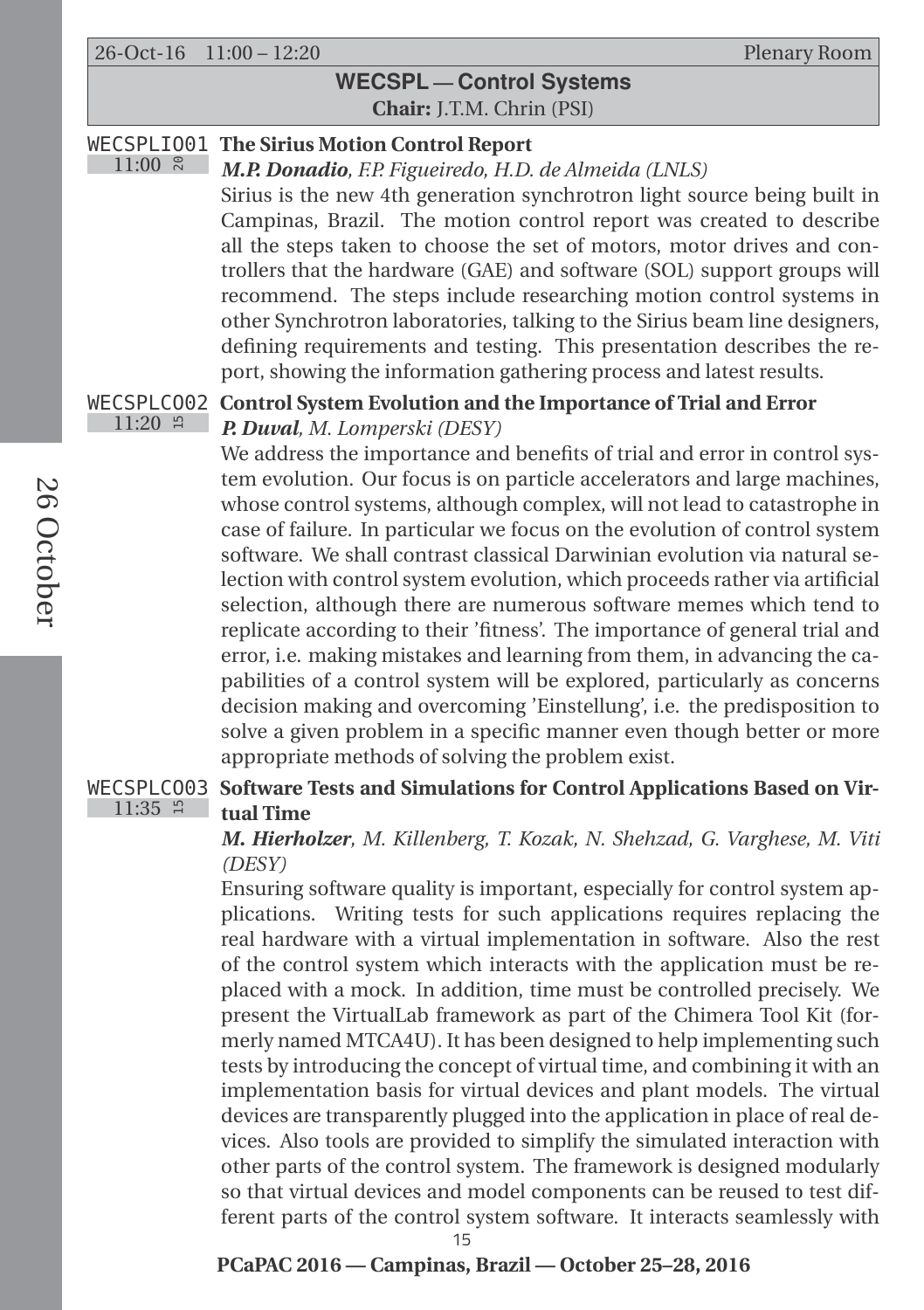the other libraries of the Chimera Tool Kit such as DeviceAccess and the control system adapter.

#### WECSPLCO04 **Development and Current Status of a Carborne Gamma-Ray Survey**  $11:50$  # **System, Kurama-II**

*M. Tanigaki, Y. Kobayashi, R. Okumua, N. Sato, K. Takamiya, H. Yoshinaga, H. Yoshino (Kyoto University, Research Reactor Institute)*

A carborne gamma-ray survey system, named as KURAMA (Kyoto University RAdiation MApping system), was developed as a response to the nuclear accident at TEPCO Fukushima Daiichi Nuclear Power Plant in 2011. A CompactRIO-based system KURAMA-II has been developed as the successor of KURAMA, and served for various activities on the radiation monitoring in the east Japan. We continue developing KURAMA-II as a tool not only for the current monitoring activities, but also for the immediate responses in nuclear incidents in future. The current status and on-going developments of KURAMA-II will be introduced along with the recent status of the east Japan.

#### WECSPLCO05 **The !Chaos Framework for Control Systems: Recent Progress and**  $12:05$  # **Multi-Disciplinary Applications**

*L. Catani (INFN-Roma II) C. Bisegni, S. Caschera, P. Ciuffetti, A. D'Uffizi, G. Di Pirro, L.G. Foggetta, F. Galletti, R. Gargana, E. Gioscio, A. Michelotti, A. Stecchi (INFN/LNF) D.G.C. Di Giulio (INFN - Roma Tor Vergata)*

We report on the progress of !CHAOS, the framework for control systems designed for the development of control and data acquisition services for particle accelerators and large experimental apparatuses. The !CHAOS framework is based on software technologies developed for high performance web services offering a high level of abstraction of services and components that make the !CHAOS architecture suitable for a wider spectrum of applications than HEP. Recent developments of !CHAOS were aimed at completing the controls of the DAΦNE Beam-Test Facility (BTF) transfer line, which is now running all the services provided by the framework, and the deployment of other stand-alone !CHAOS installations in the LNF accelerators complex. During the same period the !CHAOS collaboration completed and deployed an application of !CHAOS to building automation. This implementation is the prototype of a nation-wide infrastructure aimed at offering high performance services for the data collection and control of distributed devices, multifunctional sensors and local controllers.

|  | $26-Oct-16$ $12:20-12:40$ | Pool Space |
|--|---------------------------|------------|
|  |                           |            |

### **WEPSPS — Official Conference Photo Session Chair:** I.M. Santos (CNPEM)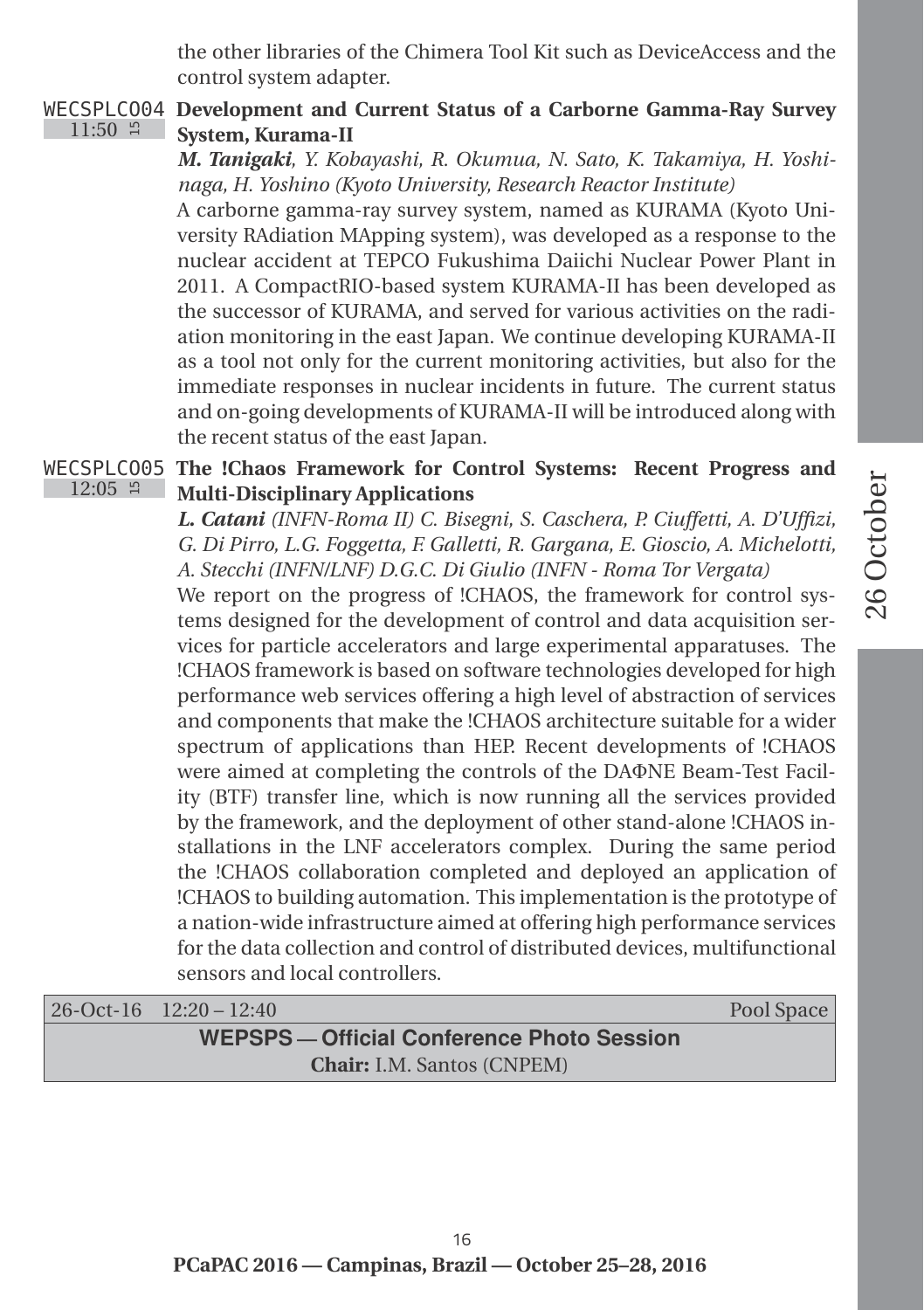26-Oct-16 14:00 – 14:35 Plenary Room

**WEUIPL — User Interface & Tools Chair:** P. Duval (DESY)

#### WEUIPLIO01 **Augmented User Interaction**

 $14:00$   $\approx$ 

### *R. Bacher (DESY)*

The advent of advanced mobile, gaming and augmented reality devices provides users with novel interaction modalities. Speech, finger- and hand gesture recognition or even gaze detection are commonly used technologies, often enriched with data from embedded gyroscope-like motion sensors. This paper discusses potential use cases of those technologies in the field of accelerator controls and maintenance. It describes the conceptual design of an intuitive, single-user, multi-modal humanmachine interface which seamlessly incorporates actions based on various modalities in a single API. It discusses the present implementation status of this interface (Web2cHMI) within the Web2cToolkit framework. Finally, an outlook to future developments and ideas is presented.

#### WEUIPLCO04 **A Cython Interface to EPICS Channel Access for High-level Python Ap-** $14:20$  ∺ **plications**

#### *J.T.M. Chrin (PSI)*

Through the capabilities of Cython (a python-like programming language with the performance of C/C++), a Pythonic interface to an in-house C++ Channel Access (CA) library, CAFE, has been developed, thereby exposing CAFE's numerous multifaceted and user-friendly methods to Python application developers. A number of particularities of the PyCafe API are revealed. These include support for (i) memoryview and other data types that implement the python buffer protocol (allowing data to be shared without copying) (ii) pointers to callback functions from wherein CA methods may be effortless executed in asynchronous interactions, and (iii) native thread parallelism. A significant performance improvement is achieved when compared with conventional Pythonic CA libraries. The PyCafe interface has been realized within the context of high-level application development at SwissFEL, Switzerland's X-ray Free-Electron Laser facility.

|                                                 | $26-Oct-16$ $14:35-15:15$      | Plenary Room |
|-------------------------------------------------|--------------------------------|--------------|
| <b>WEISPL</b> - Interactive Session - Wednesday |                                |              |
|                                                 | <b>Chair:</b> R. Bacher (DESY) |              |

|                                | $26-Oct-16$ $15:15-15:30$            | Plenary Room |
|--------------------------------|--------------------------------------|--------------|
|                                | WEPPPL - Poster in Pills - Wednesday |              |
| <b>Chair:</b> R. Bacher (DESY) |                                      |              |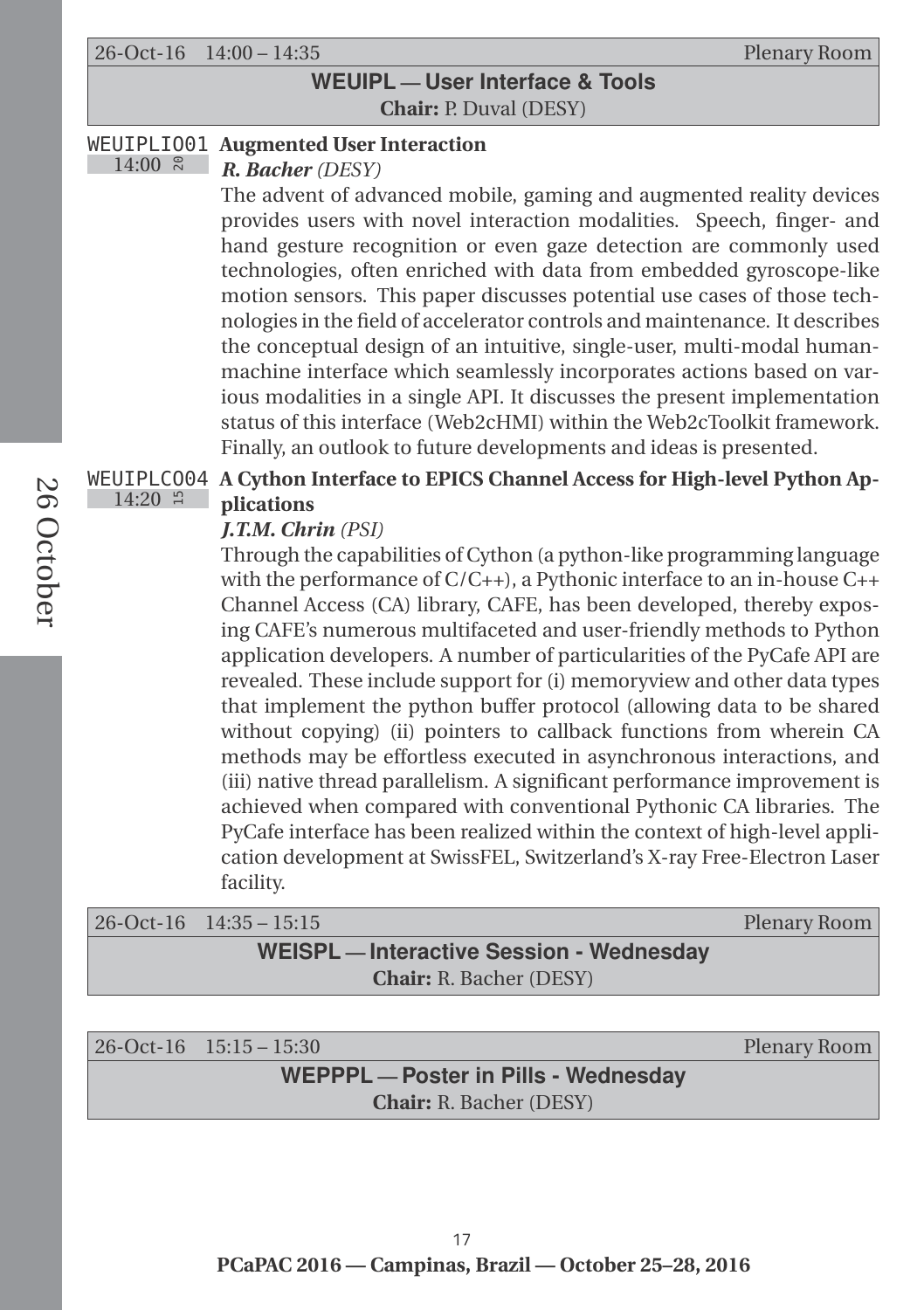26-Oct-16 15:30 – 18:00 Poster Room

### **WEPOPR — Poster Session - Wednesday Chair:** L.M. Russo (LNLS)

#### WEPOPRPO03 **Recent Beamline Interlock System and STARS at the Photon Factory** *T. Kosuge (KEK)*

Over 20 beamlines are installed at the Photon Factory for using synchrotron radiation. Each beamline is equipped with the BLIS(Beam Line Interlock System) to protect the users from radiation hazards and avoid vacuum troubles of the beamline. Each BLIS is controlled by a PLC(Programmable Logic Controller). Currently, touch panels and their own communication protocol are used as user interface and work sufficiently, but they have a few problems such as cost etc. We have developed new type of BLIS which has PC and STARS based user interface. We will describe detail of new type BLIS and STARS.

#### WEPOPRPO04 **Upgrade of Immediately Beam Abort System in J-PARC MR MPS** *T. Kimura (KEK)*

J-PARC Main Ring Machine Protection System (MR-MPS) stops the beam operation and the delivery of the beam to Neutrino experimental Facility (NU) or Hadron experimental Facility (HD), when MPS events occurred. Then, the beam is extracted to the abort dump at scheduled timing. We need the immediately beam abort system for high safety of accelerator and facilities. Therefore, we designed an improvement of MR-MPS to accept two interlock levels. On one hand level is conventional scheduled timing beam abort, on the other hand level is additional immediately beam abort. This paper reports the upgrade of MR-MPS during the summer shutdown period in 2016

#### WEPOPRPO05 **Embedding MATLAB Applications into EPICS Process Control Computers (IOC)**

#### *P. Chevtsov, T. Pal (PSI) M. Dach (Dach Consulting GmbH)*

A new automated tool converting MATLAB based controls applications into codes executable on EPICS IOCs was created at the Paul Scherrer Institute (PSI). Based on this tool the majority of typical high level closed loop control applications can easily be embedded into the IOCs, which are directly connected to control system sensors and actuators. Such embedded applications significantly reduce the network traffic and increase the reliability of the control system. The paper describes main components of the MATLAB converting tool and its performance.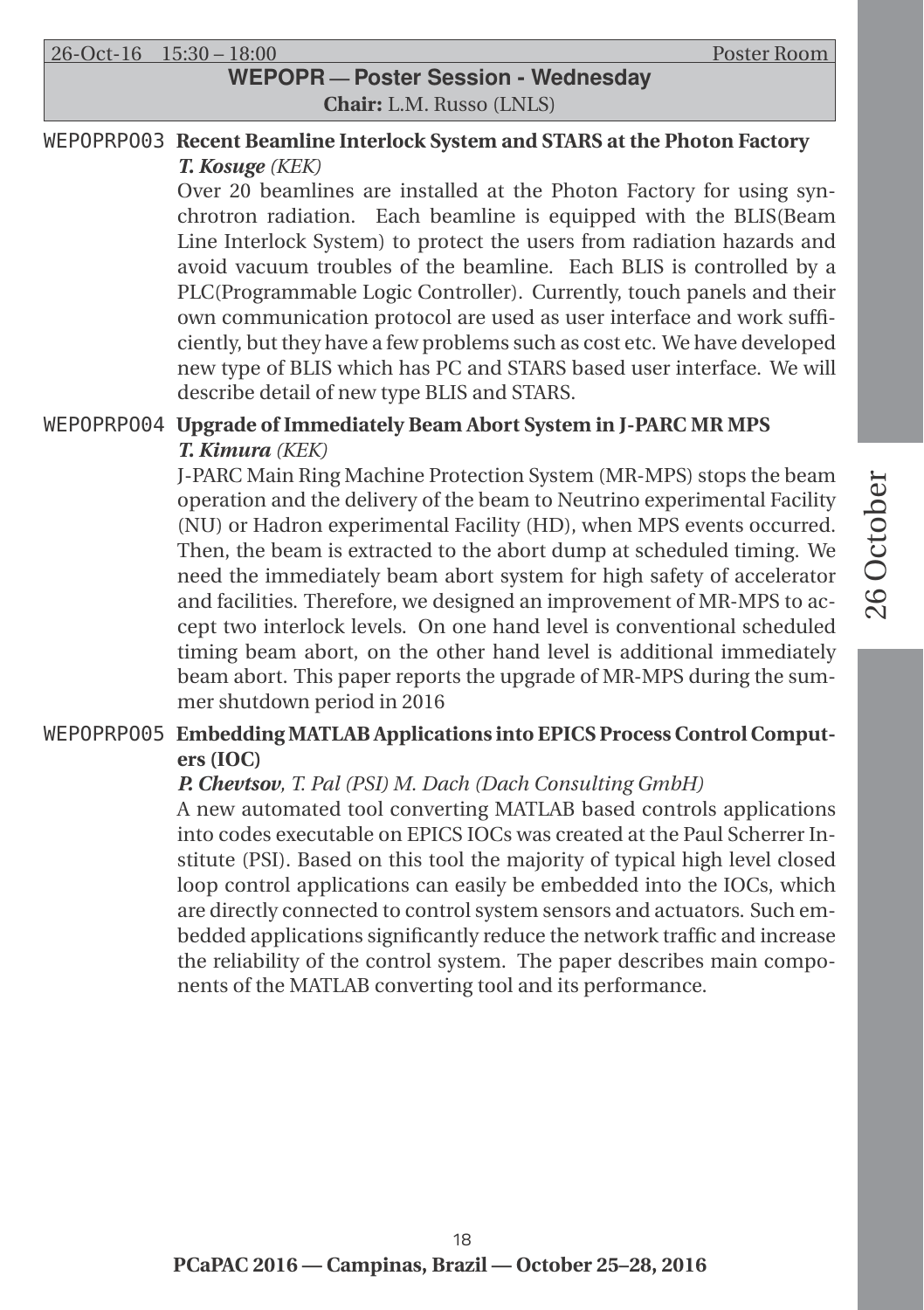#### WEPOPRPO06 **Upgrade to the Control System Based on EPICS for the Beam Transport in SPES Project**

#### *M.G. Giacchini, G. Bassato, M. Montis (INFN/LNL)*

Beam diagnostics and magnet control systems of ALPI-PIAVE accelerators have been recently upgraded by migrating the control software from a custom solution to EPICS. While for the diagnostics hardware, based on VME solution, has been left unchanged to reduce the upgrade costs and software has been rewritten from the scratch, the new magnet system has been totally re-implemented using different hardware solution based on Intel x6864 and ARM architectures, Linux OS and the EPICS framework. Particular attention has been paid for the Human-Machine Interface realized with Control System Studio framework in order to satisfy the end user requirements from the "look and feel" point of view and, at the same time, exploit all the featured provided from a distributed control system framework like EPICS.

#### WEPOPRPO07 **Rf System and Calibration Tool for RFQ Ifmif Project**

*M. Montis, L. Antoniazzi, A. Baldo, M.G. Giacchini, A. Pisent (INFN/LNL)* Legnaro National Laboratories is involved in IFMIF EVEDA Project in order to realize the Radio Frequency Quadrupole (RFQ) required to bunch and accelerate a 130 mA steady beam to 5 MeV. Because of the high performances required by this part of apparatus, one of the most critical task is the RF signals acquisition and the mathematics required to provide correct parameters for closed loop controls, which are coordinated with other sub-systems composing the RFQ ancillary equipments, the interlocks required by the Machine-Protection System (MPS) and the data for post-analysis. The RF acquisition and calibration tool have been implemented with VME based hardware equipped with VxWorks OS and EPICS framework while the numerical elaboration has been entrusted to an EPICS softIOC runnig on KVM virtual machine.

#### WEPOPRPO08 **Industrial Control System for IFMIF EVEDA RFQ**

*L. Antoniazzi, A. Baldo, M.G. Giacchini, M. Montis, A. Pisent (INFN/LNL)* In the IFMIF EVEDA project, normal conducting Radio Frequency Quadrupole (RFQ) is used to bunch and accelerate a 130 mA steady beam to 5 MeV. RFQ cavity is divided into 18 modules. The final three modules were tested at high power (100kW/m) to validate the most critical RF components of RFQ cavity and, on the other hand, to test performances of the main ancillaries that will be used for IFMIF EVEDA project (vacuum system, cooling system and control system). The RFQ Local Control System (LCS) is based on the Experimental Physics and Industrial Control System (EPICS) framework. Industrial controls, automation and safety functions (e.g. Vacuum, Cooling, tuning system and MPS) are in charge of SIEMENS PLCs and SIEMENS Modular Safety System (MSS). LCS was successfully used during the RFQ power test at Legnaro National Laboratories. This paper reports configuration and functionalities related to the industrial part used for both RFQ power test and final installation in Rokkasho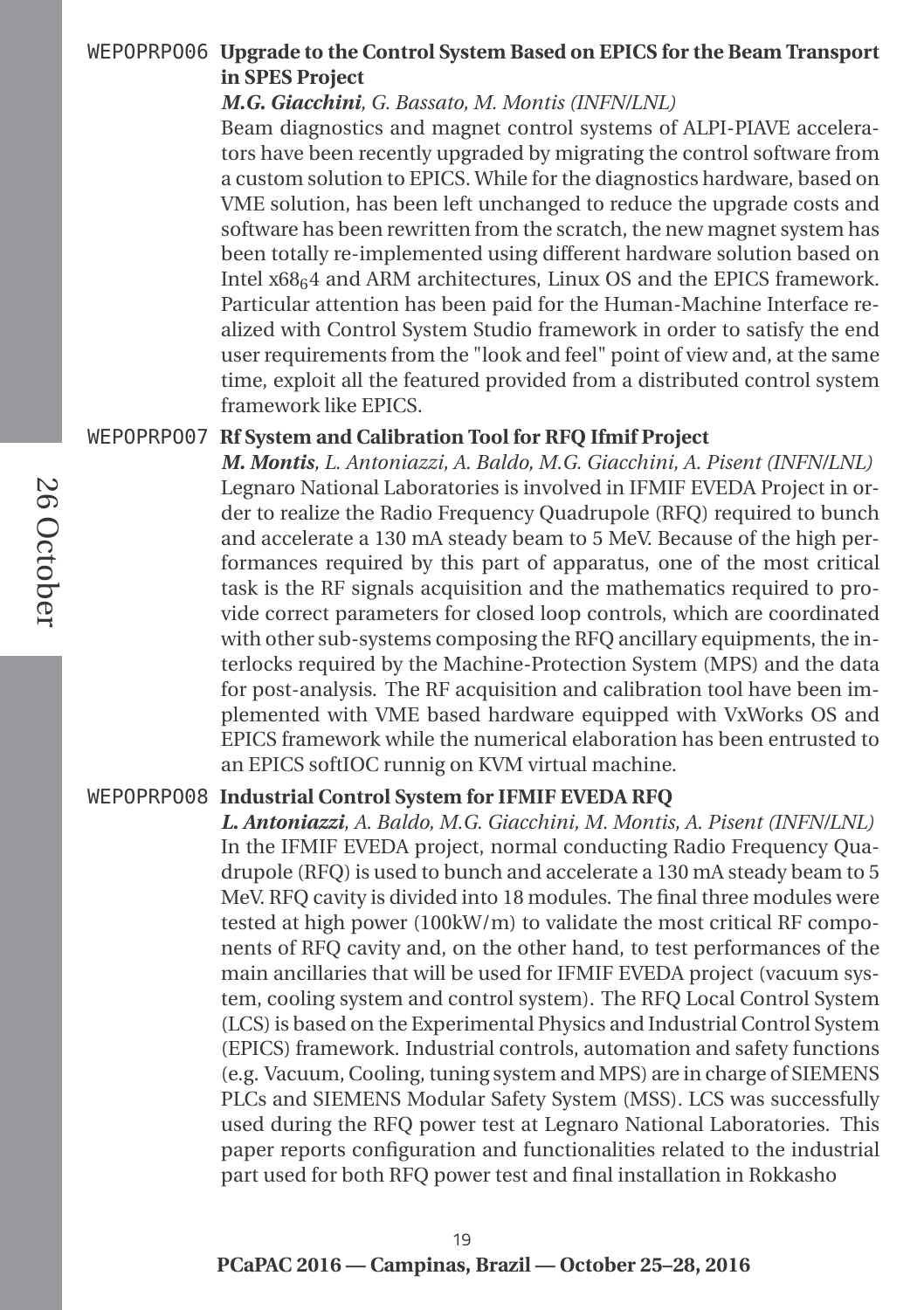#### WEPOPRPO09 **Progress of the ELINP GBS High Level Applications Development Based on MATLAB**

#### *G. Campogiani (Rome University La Sapienza)*

The Gamma Beam system (GBS) is a high brightness LINAC to be installed in Magurele, Bucharest, at the ELI-NP (Extreme Light Infrastructure - Nuclear Physics) newly build laboratory. The accelerated electrons, with energies ranging from 280 to 720 MeV, will be made to collide with a high power laser to produce tunable high energy photons (0.2 MeV E*ν*20  $MeV$ ) with high intensity (10<sup>13</sup> photons/s), high brilliance and spectral purity (0.1 % bandwidth), through the Compton backscattering process. This innovative light source facility will be open to users for nuclear photonics and nuclear physics advanced experiments. In order to develop reliable and user friendly high level applications, MatLab Middle Layer has been chosen as the platform to use. In this paper we report on the sdevelopment of the dedicated high level applications for performance stabilization.

#### WEPOPRPO10 **SESAME Personal Safety System**

#### *A.A. Abbadi, A. Hamad, I. Saleh (SESAME)*

SESAME (Synchrotron-light for Experimental Science and Applications in the Middle East) is a synchrotron light source under construction in Allan, Jordan. The personal safety system (PSS) at SESAME is a PLC based protection system which aims to protect the personnel from radiation hazards coming from accelerator's operation. SIL3 PLC is used to control the access to the tunnel and to interlock the operation of accelerator's sub-systems according to the tunnel status. Phase 1 of SESAME PSS has been installed and commissioned successfully for Microtron and Booster which was based on Rockwell L72s SIL3 PLC. Phase 2 includes the Installation of the storage ring's PSS which is in progress now; two new PSS cabinets with remote safety IO modules have been installed for the storage ring PSS and connected to the booster PSS PLC via Ethernet safety CIP. Phase 3 is the personal Safety System for SESAME day one beam-lines. Many procedures and interlocks have been implemented in order to allow SESAME Storage Ring and Beam-lines personal safety to be managed in a systematic, risk based manner.

#### WEPOPRPO11 **Recent Improvements of the RIKEN RI Beam Factory Control System**

*M. Komiyama, N. Fukunishi, A. Uchiyama (RIKEN Nishina Center) M. Hamanaka, T. Nakamura (SHI Accelerator Service Ltd.)*

RIKEN Radioactive Isotope Beam Factory (RIBF) is a cyclotron-based heavy-ion accelerator facility for producing unstable nuclei and studying their properties. Many components of the RIBF accelerator complex are controlled by using the Experimental Physics and Industrial Control System (EPICS). We will here present recent progress of the EPICS-based RIBF control system. One is the improvement of the alarm system to support a stable beam delivery during a long-term experiment. We introduced the Control System Studio (CSS) to our control system and started to monitor the vacuum systems and magnet power supplies in order to avoid the interruption of the beam supply due to the accident. The other 20

#### **PCaPAC 2016 — Campinas, Brazil — October 25–28, 2016**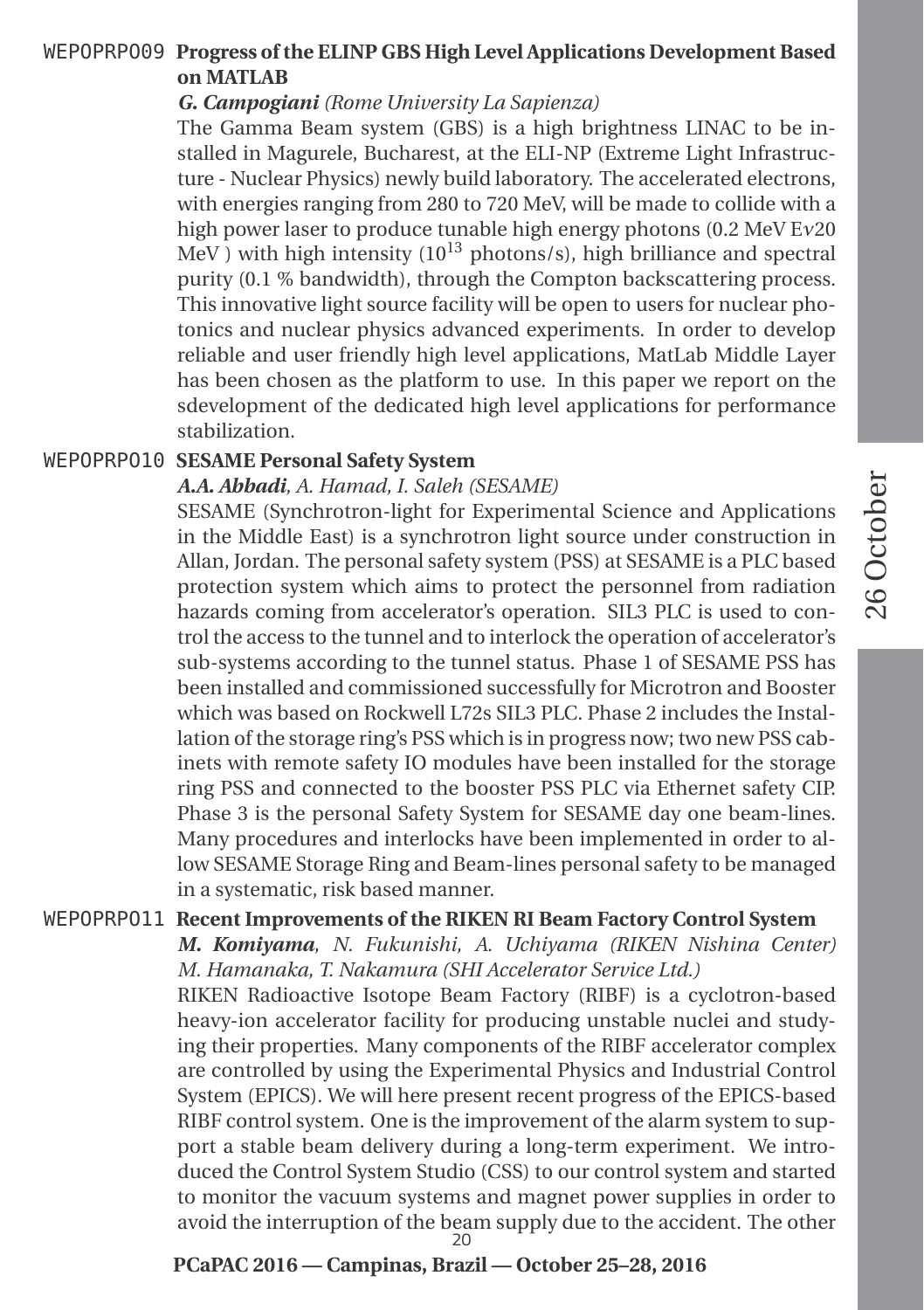is renewal of the system for controlling up to 900 magnet power supply units with several different types of controllers at once by a simple program. Since the configuration of the magnet power supplies has become very complicated in accordance with the several kinds of extensions and updates of the RIBF accelerator complex, we have developed the new control programs in order to simplify the recording and the setting data of the magnet power supplies.

#### WEPOPRPO12 **Control System Integration for Standalone Systems at RIKEN RIBF**

*A. Uchiyama, M. Fujimaki, N. Fukunishi, M. Komiyama (RIKEN Nishina Center)*

RIKEN RI Beam Factory (RIBF) is an upgraded project by extending RIKEN Accelerator Research Facility (RARF) in a previous project. Along with the expansion of the RARF, RIBF control system has also been extended. Therefore, some stand-alone control systems, for example RF, ECRIS, and etc., are not integrated, though almost all control systems have integrated by EPICS for RIBF operation. These non-integrated systems are grouped into two major categories. One is a group of hard-wired control system, and another is a group based on a two-layer remote control system without middle layer. On the other hand, whole control systems should be integrated by middleware from the view point of efficient accelerator operation. For this reason, we have replaced hard-wired devices with EPICS-available devices, which are N-DIM (originally designed by Nishina Center), and Yokogawa FA-M3. Additionally, to access the data in the two-layer systems from EPICS, we have introduced a MySQL-based system as middle layer, and developed a feature to connect the database through CA protocol. As a result, it is available to obtain all of the data via EPICS and we have succeeded the system integration.

#### WEPOPRPO13 **Continuous Scan Deployment for an EPU Beamline at the LNLS**

*N.B. Pereira, J.C. Cezar, F.P. Figueiredo, G.B.Z.L. Moreno, G.L.M.P. Rodrigues, L. Sanfelici, H.D. de Almeida (LNLS)*

The PGM (Plane Grating Monochromator) beamline relies on an Apple II-type EPU (Elliptically Polarizing Undulator) and is dedicated to ultraviolet and soft X-rays spectroscopy. A hardware-controlled continuous scan mode was recently deployed leading to the synchronization of EPU, PGM and detector electronics. Such approach allowed staying away from critical dead times in the existing step-scan mode, dramatically reducing the experiment duration in one order of magnitude. This work describes the dead time assessment of the existing step-scan solution, in addition to architecture, implementation details and results of the new continuous scan mode.

#### WEPOPRPO14 **ChimeraTK: A Toolkit for Modular Control Applications**

#### *M. Hierholzer (DESY)*

The DESY ChimeraTK (formerly called MTCA4U) is a collection of C++ libraries which facilitate the development of control applications. Special importance has been placed on abstraction from communication layers to simplify writing applications in heterogenous environments or reusing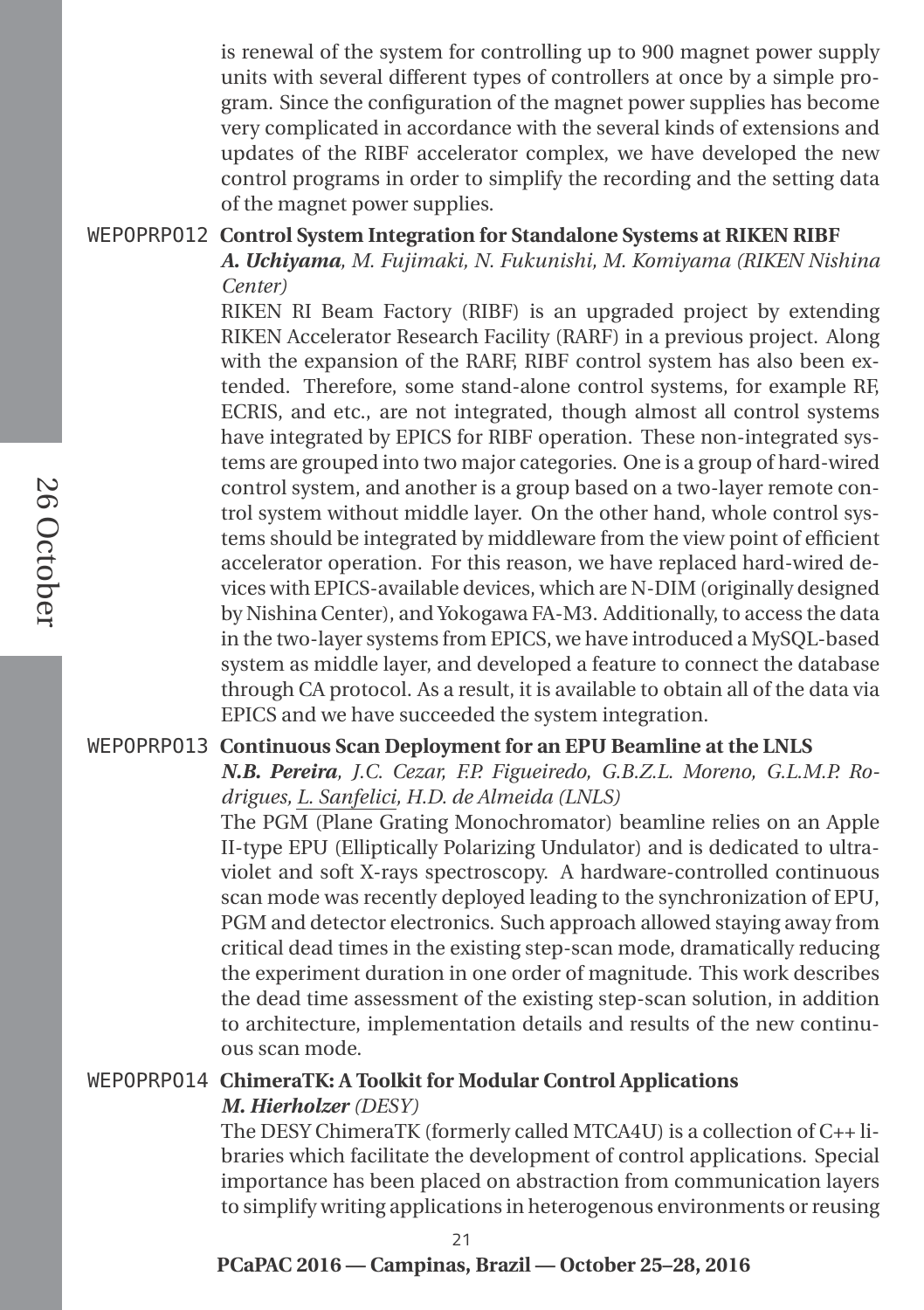applications in a different facility. Access to hardware is realised with the deviceaccess library through an extensible register-based interface. Starting from PCI Express (e.g. used inside MicroTCA.4 crates) a growing number of backends allow to communicate also through network protocols and even access other control applications. Features like register name mapping and automatic type conversion make the software robust against firmware and hardware changes. The control system adapter allows to write applications which can be used in different SCADA systems such as DOOCS, EPICS or OPC-UA with little to no changes in the source code. We give an update on status of the toolkit and present new features which have recently been implemented or are currently being developed.

#### WEPOPRPO15 **The Control System Technological Activities for Five Accelerator Projects**

*Q.R. Mi (SSRF) G.H. Chen, J.F. Chen, J.G. Ding, G.Y. Jiang, Y.J. Liu, H.F. Miao, L.R. Shen, Y.B. Yan, C.L. Yu, H. Zhao, H.J. Zhu (SINAP)* In SSRF control group, the general control system architecture and technology sharing are adopt for five accelerator projects ( Shanghai Synchrotron Radiation Facility Phase II, Shanghai Soft X-Ray Free Electron Laser Test Facility, Dalian Coherent Light Source, Shanghai Proton Therapy Facility and Sirius Linac Accelerator). The control system with the architecture is reliable, stable and effective to develop. EPICS is used to monitor and control the machine devices. A number of software is designed for collecting and handling the data from EPICS . In the bigger projects, the application software, the SQL database and the network services run on a virual machine system that consists of several servers and network storage devices.

#### WEPOPRPO16 **Control System of Stochastic Cooling in HIRFL-CSRe**

#### *W. Wei (IMP/CAS)*

Abstract: Stochastic cooling is one of methods used for Cooler Storage Ring (CSR), which can cool the beam, decrease the emittance of beam and improve the beam quality. In this paper, a control system of stochastic cooling in HIRFL-CSRe will be presented. This control system is based on Programmable Logic Controller. The controlling aim is to realize that the signal from Pick-Up (PU) can be quickly transmitted to Kicker when keeping the same arriving time of the beam to Kicker. Using PLC, different RF electronics such as phase-shifter, attenuator and amplifier and so on, can be controlled in a suitable situation to ensure the signal to Kicker with the enough power and proper time for cooling beam. In this System. PLC is used for changing voltage of electronic components and adjusting the time delay and phase of the signal. The Graphic User interface (GUI) is designed based on platform of WINCC software to ensure the operate process more simple and intuitive.. Experimental results have proven that this Stochastic cooling system can achieve good cooling effects in HIRFL-CSRe. The controlling system is stable, reliable and convenient for the users.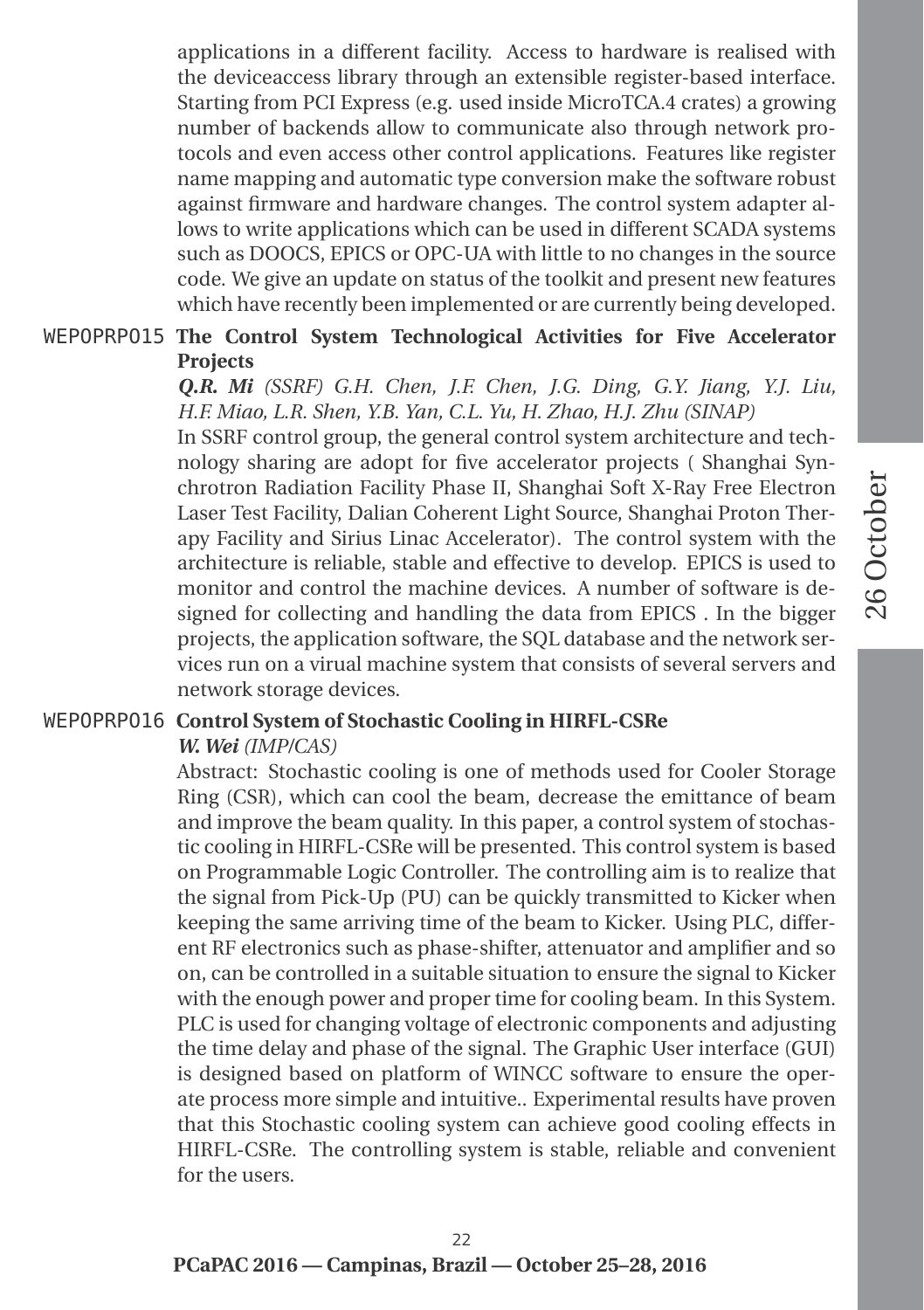#### WEPOPRPO17 **Vacuum Control System of SSC-Linac**

#### *X.J. Liu, J.J. Chang, K. Gu, A. Shi (IMP/CAS)*

SSC-Linac is a linear accelerator injector of SSC in HIRFL. The vacuum control system is based on EPICS which is a real-time distributed control software. The Labview real-time VIs and EPICS VIs were used to design Input/Output Controller(IOC). The different kinds of CRIO modules were adopt in device layer,which can monitor the serial port data from vacuum gauges and contol vacuum valves. The whole control system can acquire vacuum data,control vacuum devices remotely,make the pressure value of the vacuum gauge and vacuum valve interlocked. It also keep the equipment work stable and the beam has a high quality.

#### WEPOPRPO18 **Automated Availability Statistics**

*P. Duval, H. Ehrlichmann, M. Lomperski (DESY) J. Bobnar (Cosylab)* The availability of any large machine with users is not only of paramount importance but is also an oft quoted number, taken to represent the overall health of the facility, reflecting on the maintenance, operation, and engineering of the machine. The officially quoted availability is typically generated by hand after perusing the operation statistics over the time period in question. When humans are involved in such calculations there might be a subtle tendency to avoid the stigma of low availability or otherwise inflate performance. This could lead to skepticism at 'impossibly high' availability, as well as render the comparison of availability from one machine with another moot. We present here a method for calculating the machine availability automatically, based on the known machine states and the known alarm states of the machine. Although sufficient, in order to be accurate and useful, the method requires a perfect representation of all possible machine states and of all possible fatal alarms. As achieving perfection is an ongoing affair, the ability for a human to 'post-correct' the automated statistics is also described.

#### WEPOPRPO19 **The Tine Based Embl Beamline Control Framework Bicfrok**

*U. Ristau, S. Fiedler, A. Kolozhvari (EMBL)*

The EMBL Hamburg operates 3 Beamlines at the DESY Petra3 Synchrotron. The in house developed Beamline control framework BICFROK provides services for the hardware control and middle layer server control with TINE as Control System. The access to all server layers is granted via the BICFROK GUI Container programed with LabView. Presented will be the Framework Status and new features like the EtherCat fieldbus based Timinig system for time resolved measurements and the energy server implementation.

#### WEPOPRPO20 **Multipurpose Vacuum Chamber - Automation, Interlock-System and Self-Operating Vacuum Routines**

*R.M. Caliari, G.L.M.P. Rodrigues, C.H. Tho, H.G.P. de Oliveira (LNLS)*

The LNLS' Beamlines Engineering Group is developing new technologies for SIRIUS Beamlines. To validate and test those technologies, the group has previously worked in a Multipurpose Vacuum Chamber (MPVC). This chamber has a powerful pumping system, several view-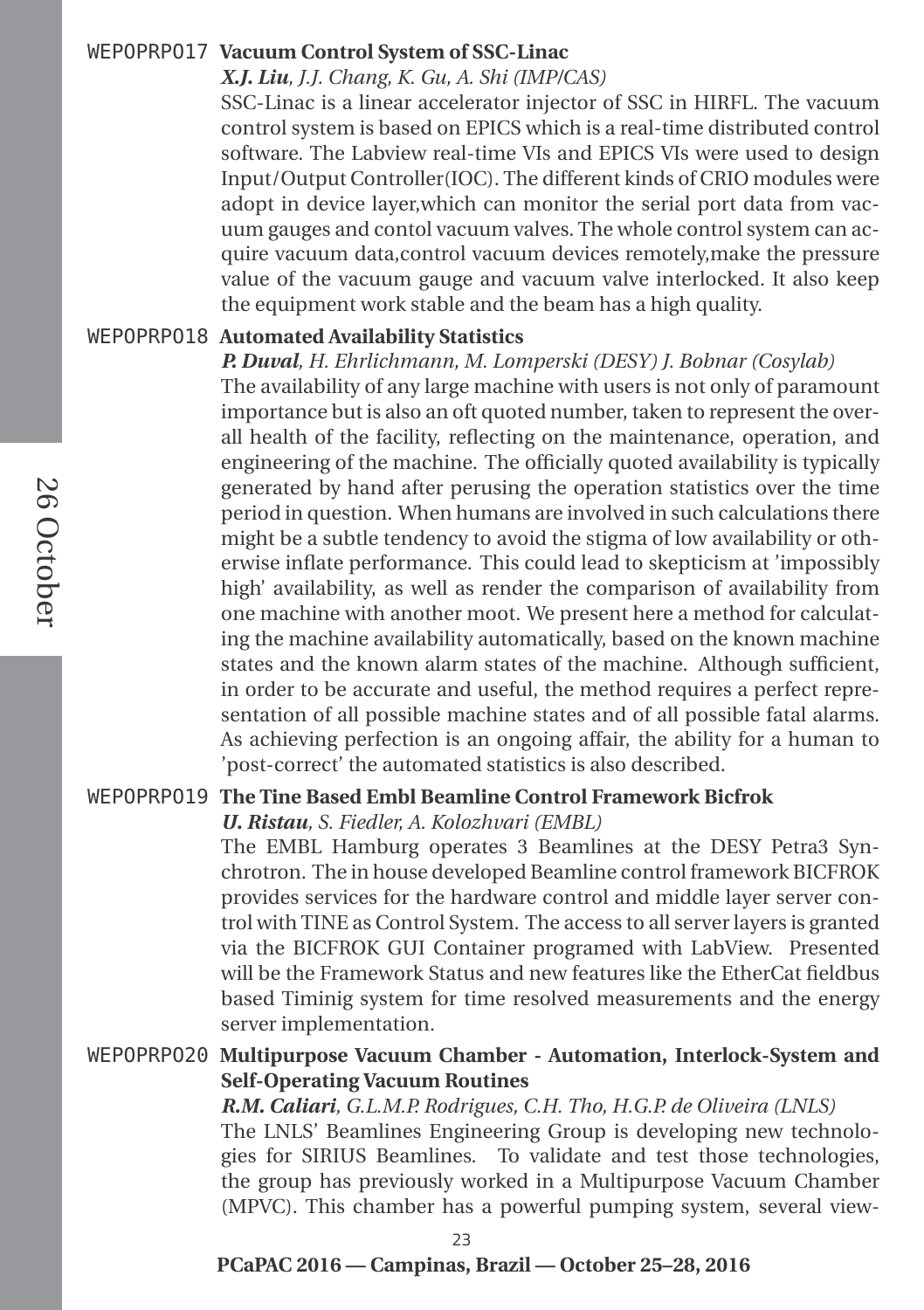26 October

26 October

ports, feedthroughs, RGA and a cryocooler system installed. This configuration delivery a very flexible test environment and relative short pump time to achieve UHV conditions, essential to reduce the test and validation time. This paper will detail the MPVC automation structure, presenting the state machines, interlock logic and other diagrams that exemplify the automatic routines concepts. Operations like pumping from atmospheric pressure to HV, ionic pump flash and ventilation routines are automatic. The automated system was developed in LabVIEW, using a cRIO and Touch Panel interface. Based in Ethernet connection and published shared variables, the system has a friendly user interface and archiving for the main variables. The system was developed in a multi user collaborative ambient. The paper will show the advantages and disadvantages we faced working with LabVIEW as multiuser development tool.

#### WEPOPRPO21 **Development of a Virtual Accelerator for Sirius**

#### *X.R. Resende, A.H.C. Mukai, I. Stevani, L.N.P. Vilela (LNLS)*

A virtual accelerator with an EPICS interface is being developed for Sirius, the new 3 GeV 4th generation synchrotron light source being built in Campinas, Brazil. The virtual accelerator is an on-line beam simulator which will be integrated in to the control system. It consists on a pythonbased front-end server using an in-house developed back-end tracking code library written in C++ for efficiency purpose. The access to virtual parameters is provided by EPICS portable channel access server (PCAS) through process variables, which allows for easy switching between virtual and real machines. Such a system facilitates the early development and testing of high level applications for the control system.

#### WEPOPRPO22 **High Level Applications for Sirius**

#### *I. Stevani, N. Milas, X.R. Resende, L.N.P. Vilela (LNLS)*

In this work we present the High Level Applications (HLAs) that have been developed by the Accelerator Physics group for the commissioning and operation phases of Sirius. The main purpose of these HLAs is to monitor process variables and to allow machine operators to act over the storage ring. The development platform and methods that have been used to create those user interfaces will be the center of this discussion.

#### WEPOPRPO23 **Beamline Supervisory System Using a Low-Cost Single-Board Computer**

#### *G.T. Semissatto, H.F. Canova, F.H. Cardoso, J. Souza (LNLS)*

Sirius is a new 3 GeV synchrotron light source proposed to meet the demand for a high brightness and high flux photon source in Brazil and Latin America. The new facility is under construction at the LNLS (Brazilian National Synchrotron Light Laboratory) site, in Campinas, São Paulo, Brazil. The new machine will be able to have maximum of 40 beamlines, each one handles hundreds of equipments to perform high demanding scientific experiments. In this context, Supervisory systems are an essential tool to provide users information about machine status and beamline operation modes (photon beam status). A modern TV based system was developed to meet this application, using low cost single board computers and hardware interface to EPS and PPS system. The details of the 24

#### **PCaPAC 2016 — Campinas, Brazil — October 25–28, 2016**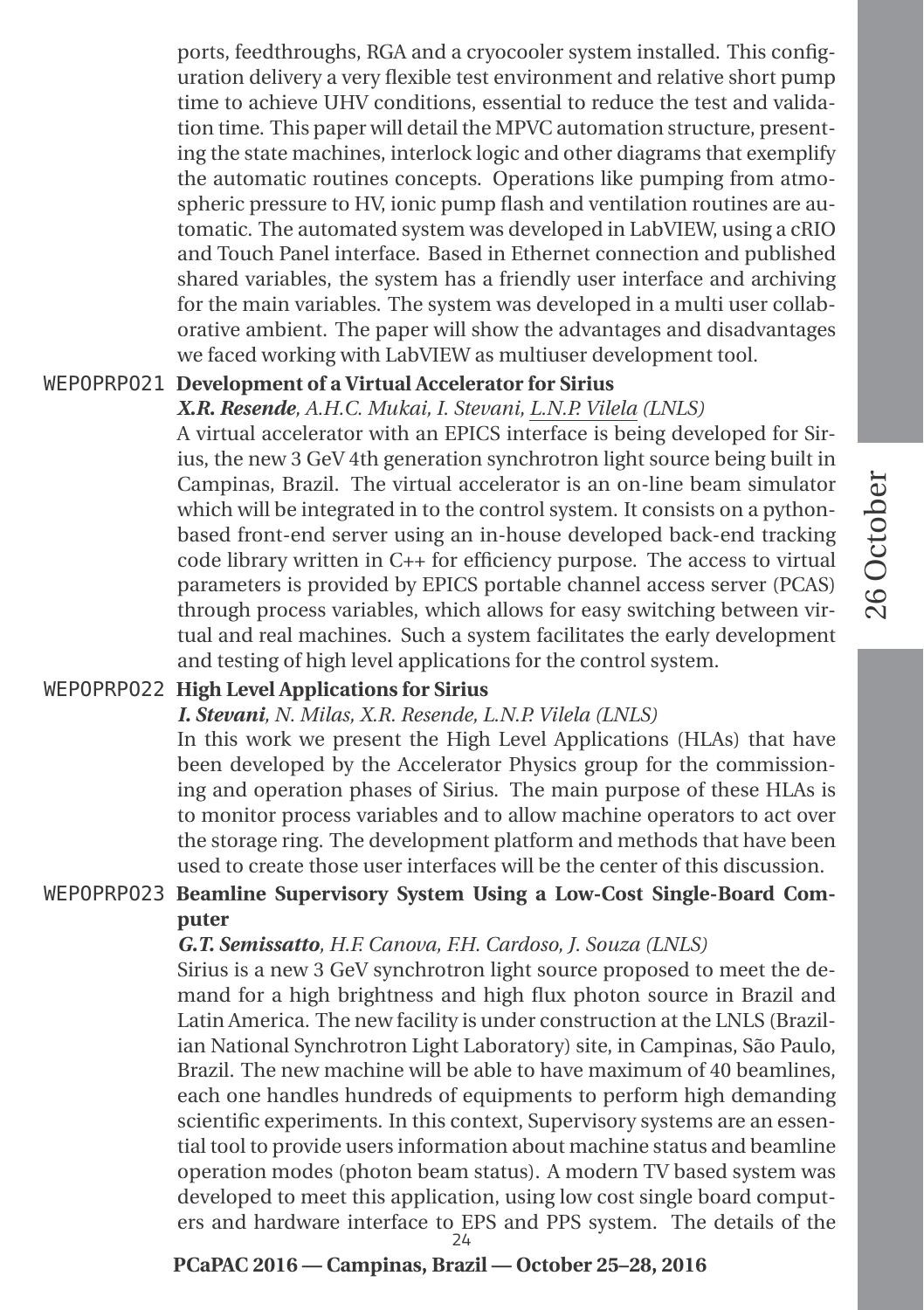hardware and software configurations, users requirements as well suggestions on further improvements, will be presented.

#### WEPOPRPO24 **VDE - Virtual Documentation Environment**

*H.F. Canova, D.H.C. Araujo, M.P. Donadio, R.R. Geraldes (LNLS)*

At LNLS hundreds of motors are used on the beamlines to perform movements from the simplest to the more complex and accurate. Historically the axes documentation of the LNLS beamlines was done only at the moment of the beamline construction. When years have gone, motorized systems were changed and documentation became obsolete. Then the need of some system to ensure that every change in motors would be reflected in its documentation become present. The migration of the beamlines control system to the EPICS platform pushed the development of a new documentation system. In a first version, a spreadsheet generated the EPICS IOCs configuration files automatically. In a second version an evolution from the spreadsheet to a web-based system originated the VDE - Virtual Documentation Environment. VDE allows the beamlines staff to change the motion axis parameters without the need of a deep knowledge in EPICS and ensure the complete motion axis documentation intuitively. Also, changes in motors will not work in EPICS if the documentation is not updated, guaranteeing the link between documentation and the physical system.

#### WEPOPRPO25 **Using Tkinter of Python to Create Graphical User Interface (GUI) for Scripts in LNLS**

#### *D.B. Beniz, A.M. Espindola (LNLS)*

Python is being widely used to create scripts which cover different necessities in computational scenario. At LNLS we successfully developed Python scripts to control beamlines operations, including a case of Graphical User Interface (GUI) creation using Tkinter, which is the standard GUI programming toolkit of Python, for one of our beamlines, DXAS (Dispersive X-ray Absorption Spectroscopy). Tkinter offers the basic components necessary to build a GUI that help users to quickly inform a set of parameters defining which device to use, its configuration to set, among others, and to easily start or stop operations. Such components include widgets like (text) entry, radio button, check button, and (action) button. Using text entries we developed a custom table widget for input of parameters. Tkinter also allows us to inform and to guide users by label and message boxes, and to organize the window components by frames, paned windows and geometry managers, pack or grid. It is also available notebook and menu widgets to organize tabs and call other windows. Finally, all the interface construction was done using ordinary text editors and no extra library was needed to install for python.

### WEPOPRPO26 **Developments of the 'Cerberus' Laser Interlock and Hazard Display System**

#### *D.A. Pepler, R.C. Bickerton, A.J. Tylee (STFC/RAL)*

Following on from the successful implementation of 'Cerberus' a comprehensive laser interlock / control and hazard display system, on the

25

#### **PCaPAC 2016 — Campinas, Brazil — October 25–28, 2016**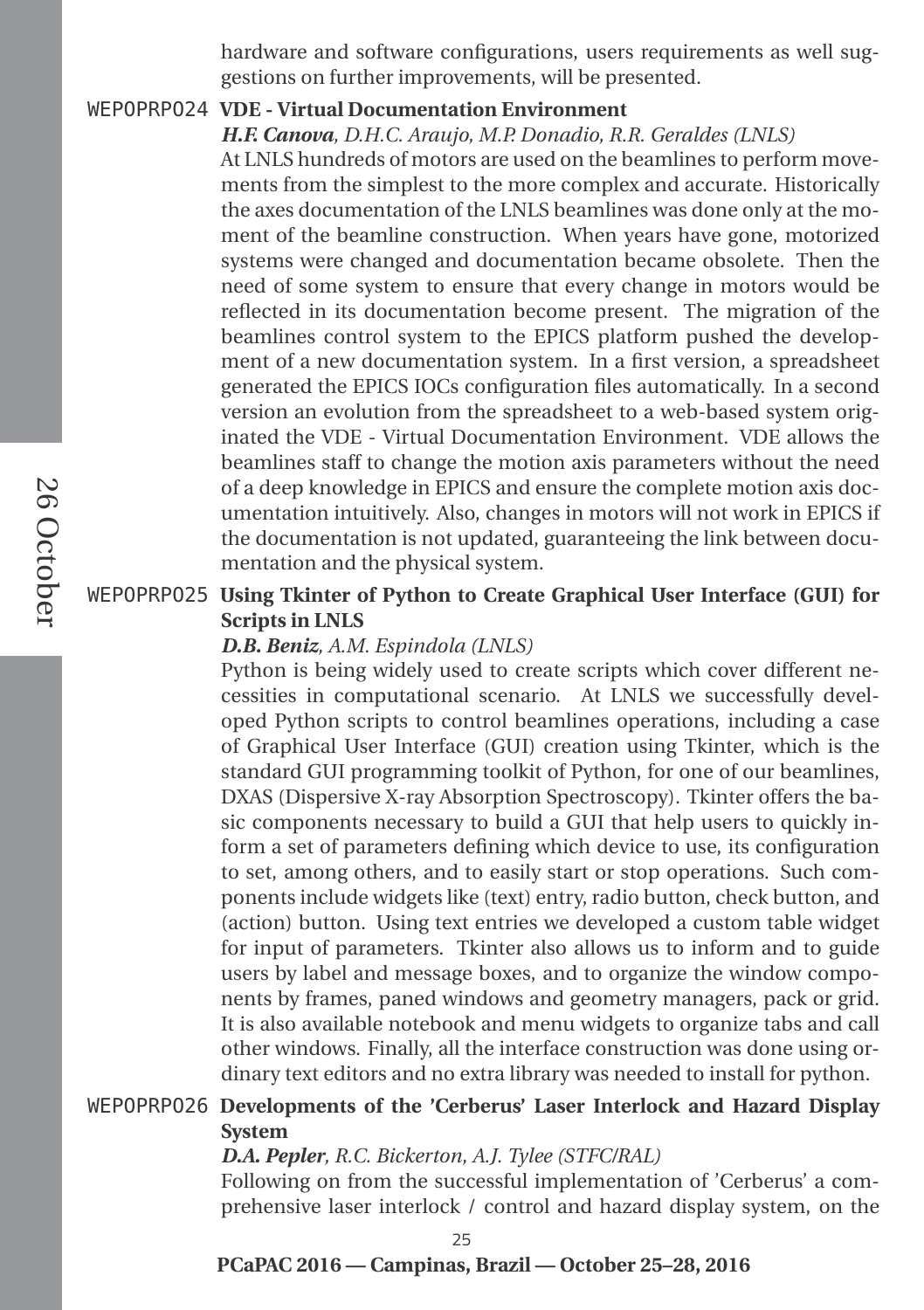26 October 26 October

Vulcan High-Power Laser at the Central Laser Facility (CLF), the last few years have seen the safety system become a CLF standard and its use extended to many different laser systems and laboratories within the department. This paper will provide an overview of the system, its enhancements and in particular the most recent developments of a design tool and the potential for this system to be used in other fields.

#### WEPOPRPO27 **Development of Visualization Software Deepti for X-Ray Fluorescence (XRF) Using Xray Library for Interactions With Matter** *R. Jain, H.S. Vora (RRCAT)*

XRF Microprobe beamline of Indus-2 is available to users from various institutes and universities of the country. To assist them in XRF data analysis, an interactive, GUI based, user friendly application named Deepti is developed to visualize x-ray fluorescence spectra. Further it also analyzes fluorescence peak intensities of different elements using spectra unfolding. Deepti has been facilitated with features to retrieve, generate and export fluorescence spectrum data in various formats of international standard to align with other beamlines. This application is developed in VB.NET with inclusion of xraylib, Special features of non-linear background subtraction algorithm were also introduced. Polynomial of order 3 to 11 can be fitted while applying non-linear subtraction. In addition, Deepti also provide gross and net area of region of interest of the spectrum. In analysis mode, it provides measurements of Full Width Half Maxima (FWHM), rise or fall of any peak in terms of channel or energy. To enhance quality of measurement, a variety of noise removal techniques are developed and implemented along with numerous averaging options.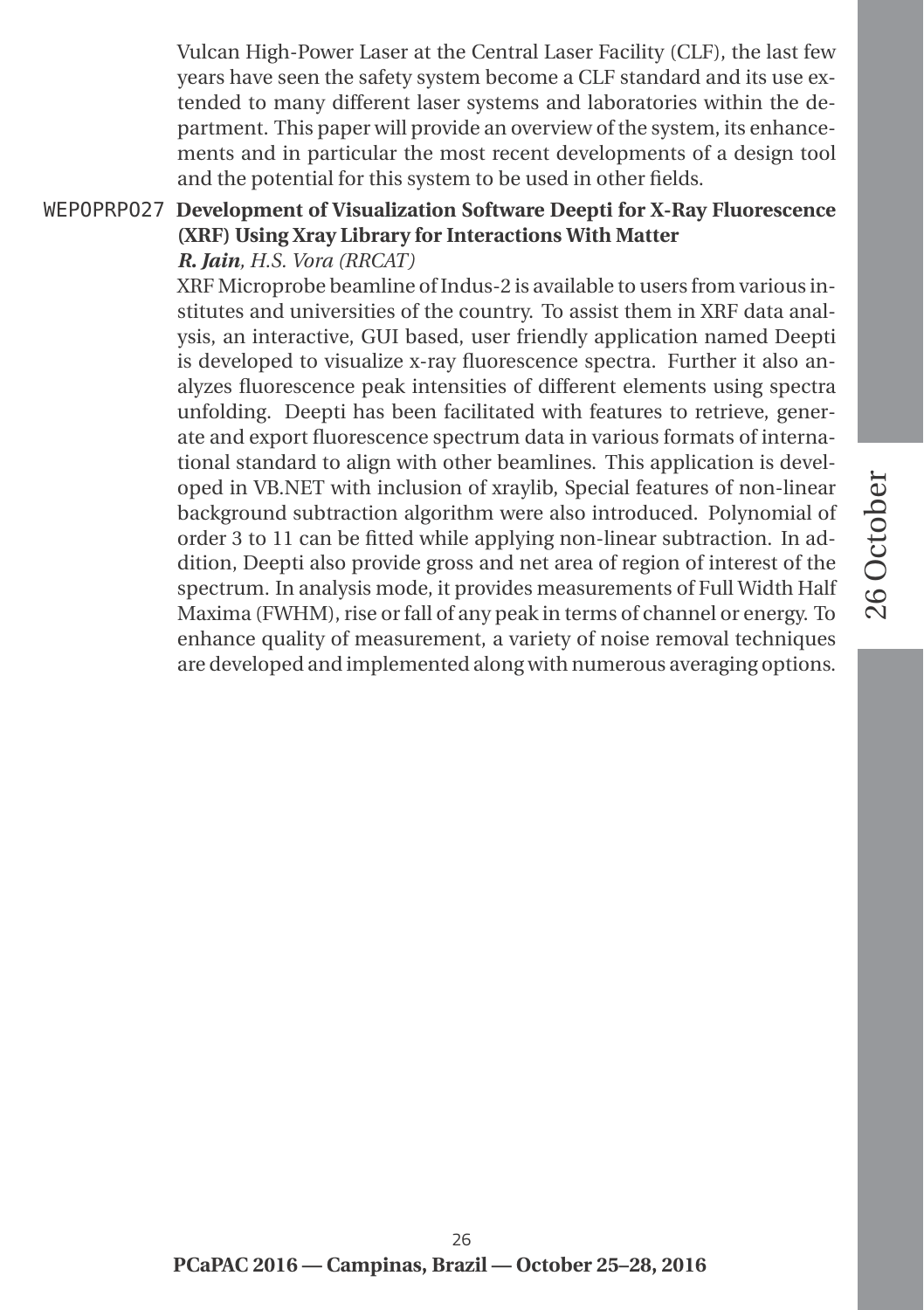|           | $27-Oct-16$ $09:00-10:00$                                                 | Plenary Room |  |  |
|-----------|---------------------------------------------------------------------------|--------------|--|--|
|           | <b>THKTPL</b> - Keynote Speaker - Javier Serrano                          |              |  |  |
|           | <b>Chair:</b> J.R. Piton (LNLS)                                           |              |  |  |
| THKTPLK01 | <b>Open Hardware and Collaboration</b>                                    |              |  |  |
| $09:00$ 8 | J. Serrano (CERN)                                                         |              |  |  |
|           | Open Source Hardware (OSHW) follows the lead of Free and Open Source      |              |  |  |
|           | Software (FOSS) and has similar goals: ensuring developers can share      |              |  |  |
|           | their work without artificial hurdles, improving quality through peer re- |              |  |  |
|           | view, avoiding vendor lock-in and providing for a fair playground in      |              |  |  |

the future holds in this domain.

which projects can thrive and accommodate contributions without compromising their long-term future. The talk will introduce OSHW and then attempt to answer a number of questions: (i) what are the perceived benefits and issues of OSHW, in general and in the context of public research facilities?; (ii) what is new with respect to FOSS?; (iii) what makes OSHW projects succeed or fail?; (iv) the talk will use real examples of OSHW projects throughout, and will conclude with some thoughts about what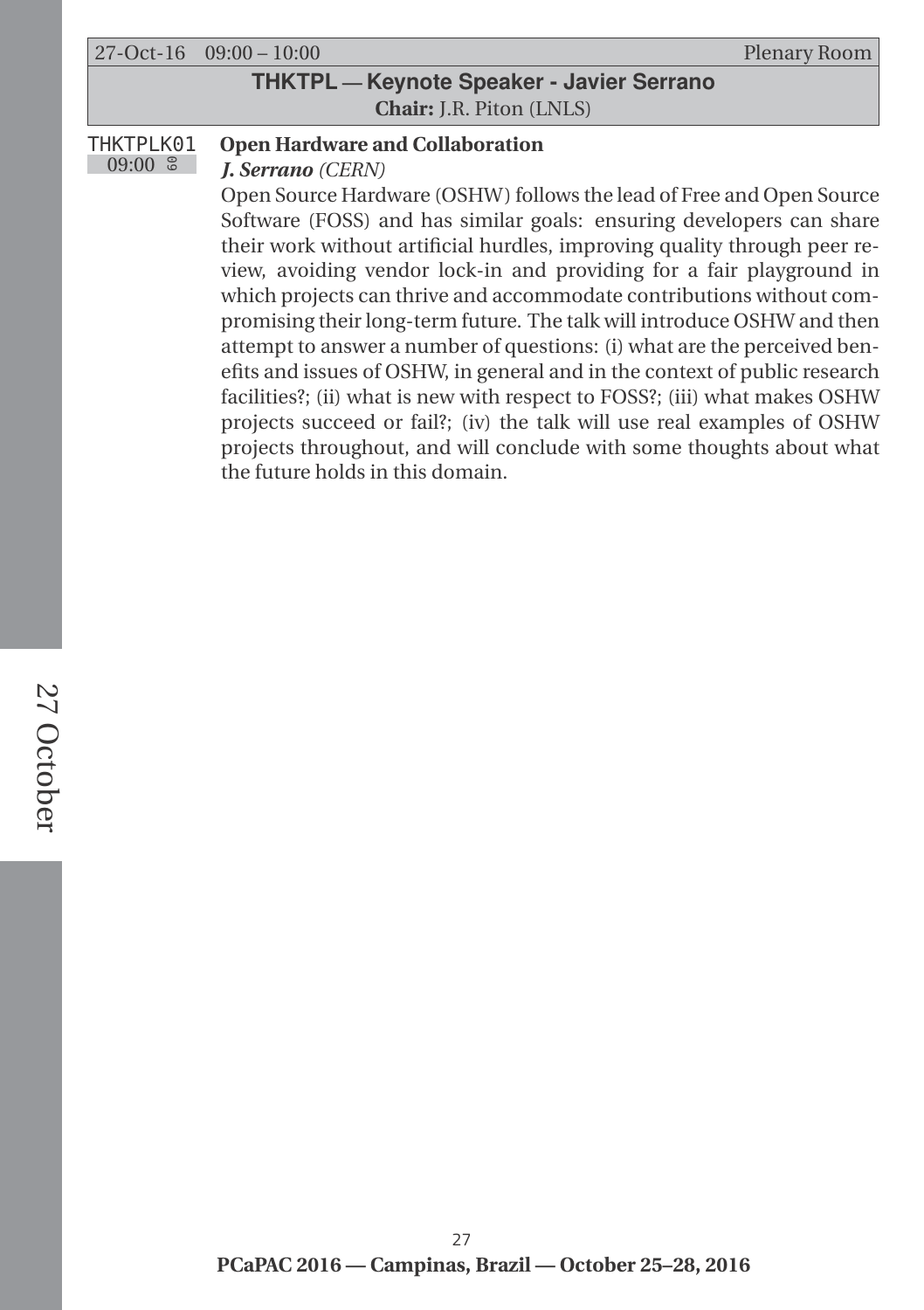27-Oct-16 10:00 – 11:35 Plenary Room

 $10:20$   $\approx$ 

### **THHWPL — Hardware Chair:** D.O. Tavares (LNLS)

#### THHWPLIO01 **The PandA Project**  $10:00$   $\approx$

*Y.-M. Abiven (SOLEIL) I.S. Uzun (DLS)*

Synchrotron SOLEIL and Diamond Light Source are two third generation light sources located respectively in France and the UK. In 2015, both facilities initiated the collaboration project 'PandA' to overcome technical limitations of SPIETBOX at SOLEIL and Zebra at Diamond as well as to manage obsolescence of the products. The collaboration enables both institutes to share the technical leadership on hardware, firmware and software developments. The initial objective is to achieve multichannel encoder processing to synchronize motion systems and acquisition during experiments addressing simultaneous and multi-technique scanning. However, its design based on Xilinx Zynq SoC is thought to be powerful and modular in terms of firmware as well as for hardware. This flexibility permits envisaging derivative applications and interfacing to different third party hardware. This paper details the organization of this collaboration, status of the ongoing project in terms of hardware and firmware capabilities and the results of the first tests at both sites.

#### THHWPLCO02 **New Controls Platform for SLAC High-Performance Systems**

*T. Straumann, J.M. D'Ewart, J.C. Frisch, G. Haller, R.T. Herbst, U. Legat, B.A. Reese, R. Ruckman, E. Williams (SLAC)*

The 1MHz beam rate of LCLS-2 precludes the use of a traditional software solution for controls of "high-performance systems" which operate at this rate, such as BPMs, LLRF or MPS. Critical algorithms are ported into FPGA logic and administered by ordinary PCs via commodity ethernet. SLAC has developed a controls architecture which is based on FPGA technology interconnected by 10G ethernet and commercially available ATCA shelves. A proprietary ATCA carrier board hosting an FPGA, memory and other resources provides a "common platform" for many applications which can be implemented on AMC cards which are plugged into the carrier. A library of firmware modules including e.g., timing, history buffers and reliable network communication together with corresponding software packages complement the common platform hardware and provide a standardized environment which can be employed for a variety of high-performance applications across the laboratory.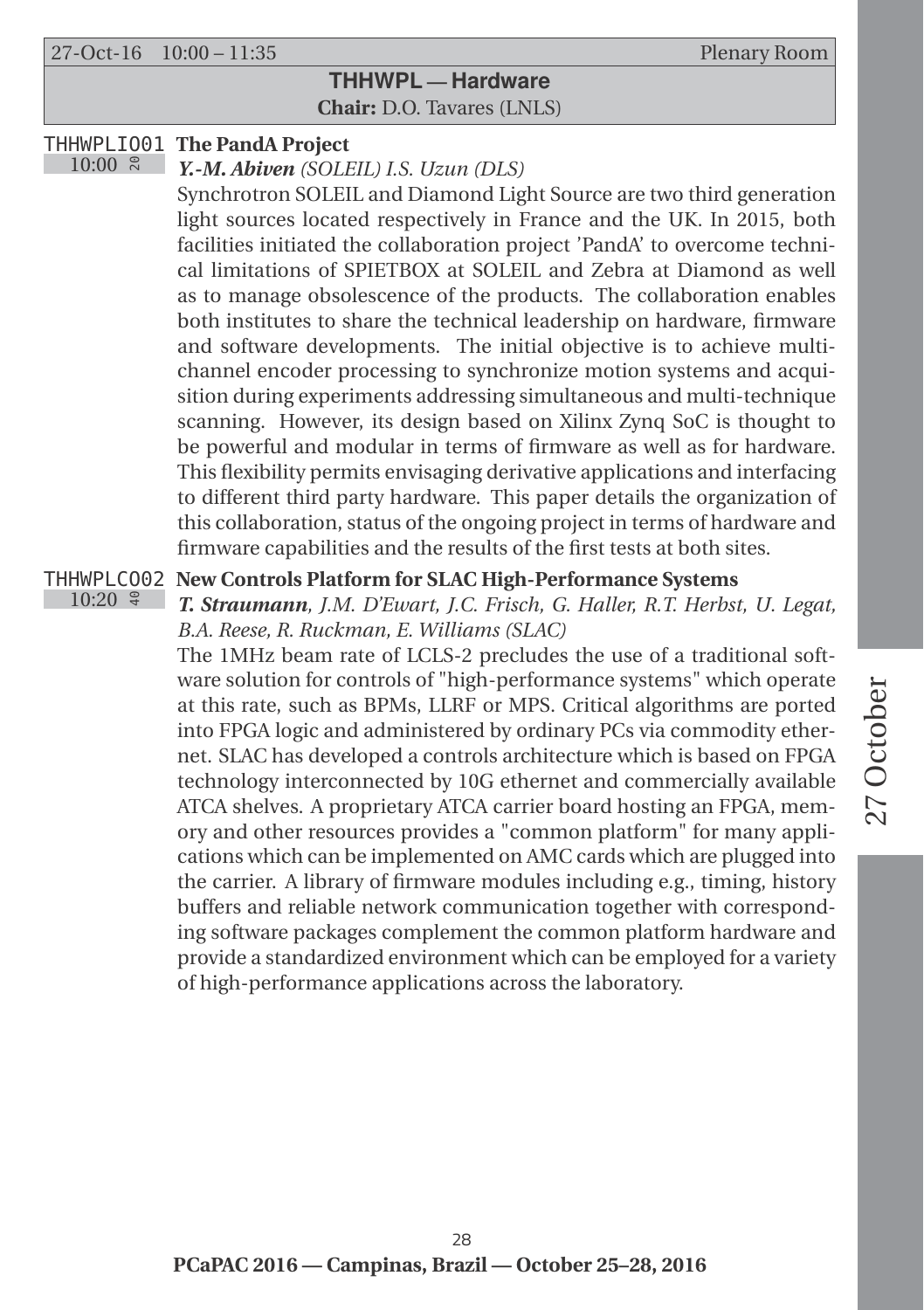#### THHWPLIO03 **Network-Attached Device Model Using Field-Programmable Gate Ar-** $11:00$   $\approx$ **rays**

#### *W.E. Norum (LBNL)*

The high speed serial transceivers available on modern Field-Programmable Gate Arrays provide a convenient mechanism for communicating with FPGA firmware using standard network equipment and protocols. This presentation highlights some of the techniques used including systems incorporating embedded processors as well systems based on direct firmware implementations. Such firmware-only implementations exhibit deterministic low-latency response. Results of latency measurements will be presented.

#### THHWPLCO04 **Open Hardware Experience on LNLS' Beam Diagnostics**

 $11:20$  ∺

*G.B.M. Bruno, J.L. Brito Neto, S.R. Marques, L.A. Martins, L.M. Russo, F.C. Sant'Anna, H.A. Silva, D.O. Tavares (LNLS)*

LNLS' diagnostics group has decided on adopting open hardware technologies for most of its projects, partnering with other institutes and companies to design and build its RF BPM electronics, from the analog front-end to the FPGA board. This decision resulted in advancements and learning, bringing new technologies, flexibility and knowledge, but also brought some hardships and new challenges. This talk details the history, advantages and difficulties of this open-hardware approach to beam diagnostics electronics.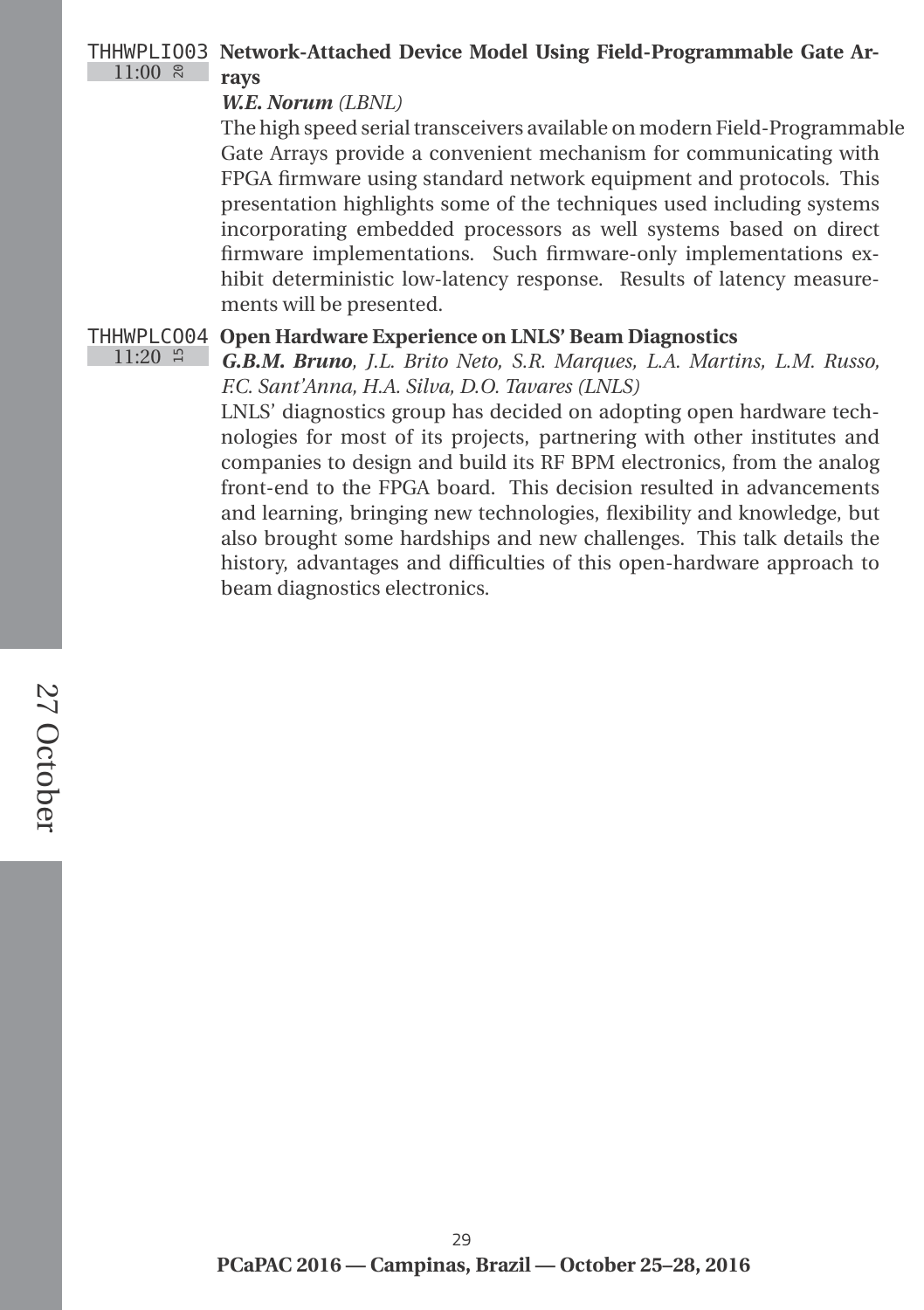27-Oct-16 11:35 – 12:35 Plenary Room

### **THDAPL — Data Acquisition & Analysis Chair:** T. Straumann (SLAC)

#### THDAPLCO01 **Embedded Control System for Programmable Multi-Purpose Instru-** $11:35$  # **ments**

*M. Broseta, J.A. Avila-Abellan, S. Blanch-Torné, G. Cuní, D. Fernández-Carreiras, O. Matilla, J. Moldes, M. Rodriguez, S. Rubio-Manrique, J. Salabert, X. Serra-Gallifa (ALBA-CELLS Synchrotron)*

At ALBA's Computing Division, we have started the development of a high-performant electrometer (Em# project) as a versatile and customizable equipment. It is based on a SPEC board (simple PCIe FMC carrier) with customizable FMC cards and an Single Board Computer, altogether built in a single cost-optimized instrument. The whole device is designed to provide a wide range of functionalities to fulfill unique and complex experiments by means of configuration changes instead of having specific instruments. Within the controls software development group, we started the development of a full embedded control software, based on a Linux OS that communicates with the SPEC's FPGA using the PCIe bus. This approach allows the integration of complex operations and functions in real time to higher software layers, as well as the local control, setup and diagnostics via integrated touch-screen display controlled by I2C. The system provides also SCPI (Standard Commands for Programmable Instruments) allowing an easy integration to any control system. This paper describes the design process, main aspects of the data acquisition and the expected benefits during the integration in the Control System.

#### THDAPLCO03 **Gateware and Software Frameworks for Sirius BPM Electronics**  $11:50$  #

*L.M. Russo, J.V. Ferreira Filho (LNLS)*

The Brazilian Synchrotron Light Laboratory (LNLS) is developing a BPM system based on the MicroTCA.4 standard comprised of AMC FPGA boards carrying FMC digitizers and an AMC CPU module. In order to integrate all of the boards into a solution and to support future applications, two frameworks were developed. The first one, gateware framework, is composed of a set of Wishbone B4 compatible modules and tools that build up the system foundation, including: PCIe Wishbone master; FMC digitizer interfaces; data acquisition engines and trigger modules. The gateware also supports the Self-Describing Bus (SDB), developed by CERN/GSI. The second one, software framework, is based on the ZeroMQ messaging library and aims to provide an extensible way of supporting new functionalities to different boards. To achieve this, this framework has a multilayered architecture, decoupling its four main components: (i) hardware communication protocol; (ii) reactor-based dispatch engine; (iii) business logic, comprising of the specific board functionalities; (iv) standard RPC-like interface to clients. In this paper, motivations, challenges and limitations of both frameworks will be discussed.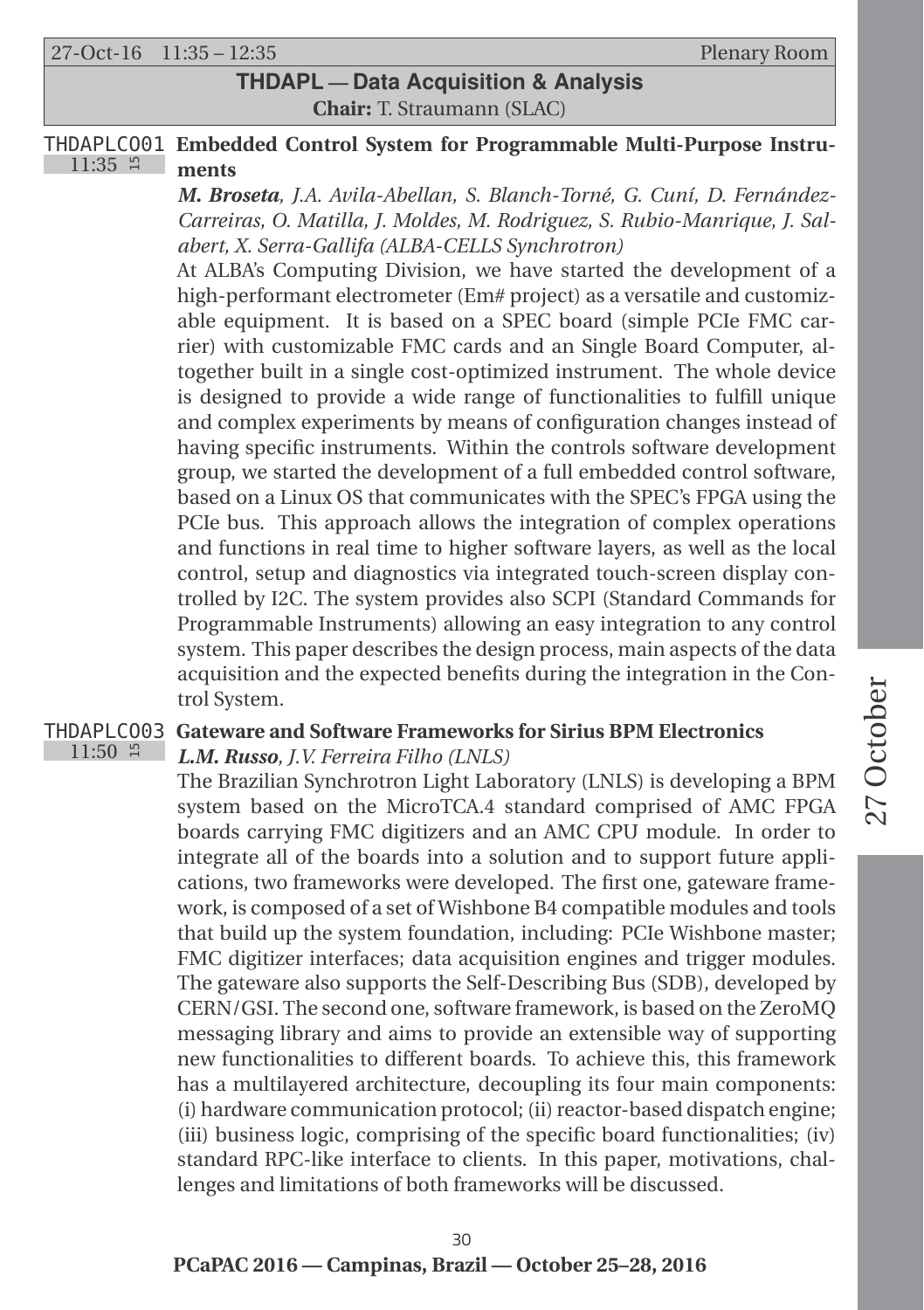#### THDAPLCO05 **Development of PXI Based DAC System for ECRH Systems in SST1**

*J. Patel, N. N., H.P. Patel, P.J. Patel, D. Purohit, B.K. Shukla (Institute for Plasma Research)*

Electron Cyclotron Resonance Heating (ECRH) is one of the RF heating sub-systems used for plasma heating experiments in Steady State Superconducting(SST-1) tokamak. It is used for pre-ionization and current drive experiments in nuclear fusion related experiments in tokamaks worldwide. The 42-GHz gyrotron based ECRH system is in operation with SST1 plasma experiments and delivers 500kW of microwave power for 500ms. Gyrotron based ECRH system consists of different power supplies like Regulated High Voltage Power Supply(CathodePS -80kV,15A), Anode (+30kV,100mA), Filament(∼35V,25A), Cryomagnet (+5V,100A) and operates systematically through DAC to generate microwave power output. The dedicated PXIe based Data acquisition and control (DAC) system is designed with the enhanced features for different conditional operation of gyrotron. Both the Host and RT-target application softwares are developed with LabView-2014 platform and Labview RT (real time) on HostPC. Hardwire interlock circuitary is implemented with FPGA board. Ignitron based 70kV crowbar system with triggering circuit is installed for the safety of the gyrotron. The Details of DAC system would be presented in the talk.

#### THDAPLCO06 **A Framework for Development and Test of xTCA Modules With FPGA**  $12:20$  # **Based Systems for Particle Detectors**

*M. Vaz, A. M. Cascadan, V. Finotti, T. Paiva, L.A. Ramalho, A.A. Shinoda (NCC UNESP)*

FPGA modules are presently the basic blocks for acquisition of data and control for particle detectors. Large DAQ systems are increasingly using xTCA modules connected by Ethernet links at hundreds of Gbps. A framework is done to develop xTCA modules, with their FPGA being configured and tested remotely from a computer. In this framework, configuration and JTAG tests are done with XVC services under IPMI protocol, and proprietary software tools. The Outer Tracker detector is emulated by the same hardware its trigger system is made, configured as event signals generator, with simulation data from CMSSW software. Event data is sent to the trigger boards configured with the trigger scheme being tested. Each emulator board transmit data through 40 channels of 10-Gbps optical links, controlleficd by computer. The goal is to demonstrate by the end of 2016 a proof-of-concept for the three proposed trigger schemes presently under development for the upgrade of the CMS Level 1 Tracker Trigger System. It will be done in an ATCA crate with 10 boards, corresponding to one of the 48 nodes of the proposed Outer Tracker Trigger entire system.

| $27-Oct-16$ $12:35-12:50$ |
|---------------------------|
|---------------------------|

Plenary Room

| <b>THPPPL</b> — Poster in Pills - Thursday |  |
|--------------------------------------------|--|
| <b>Chair:</b> T. Straumann (SLAC)          |  |

 $12:05$  #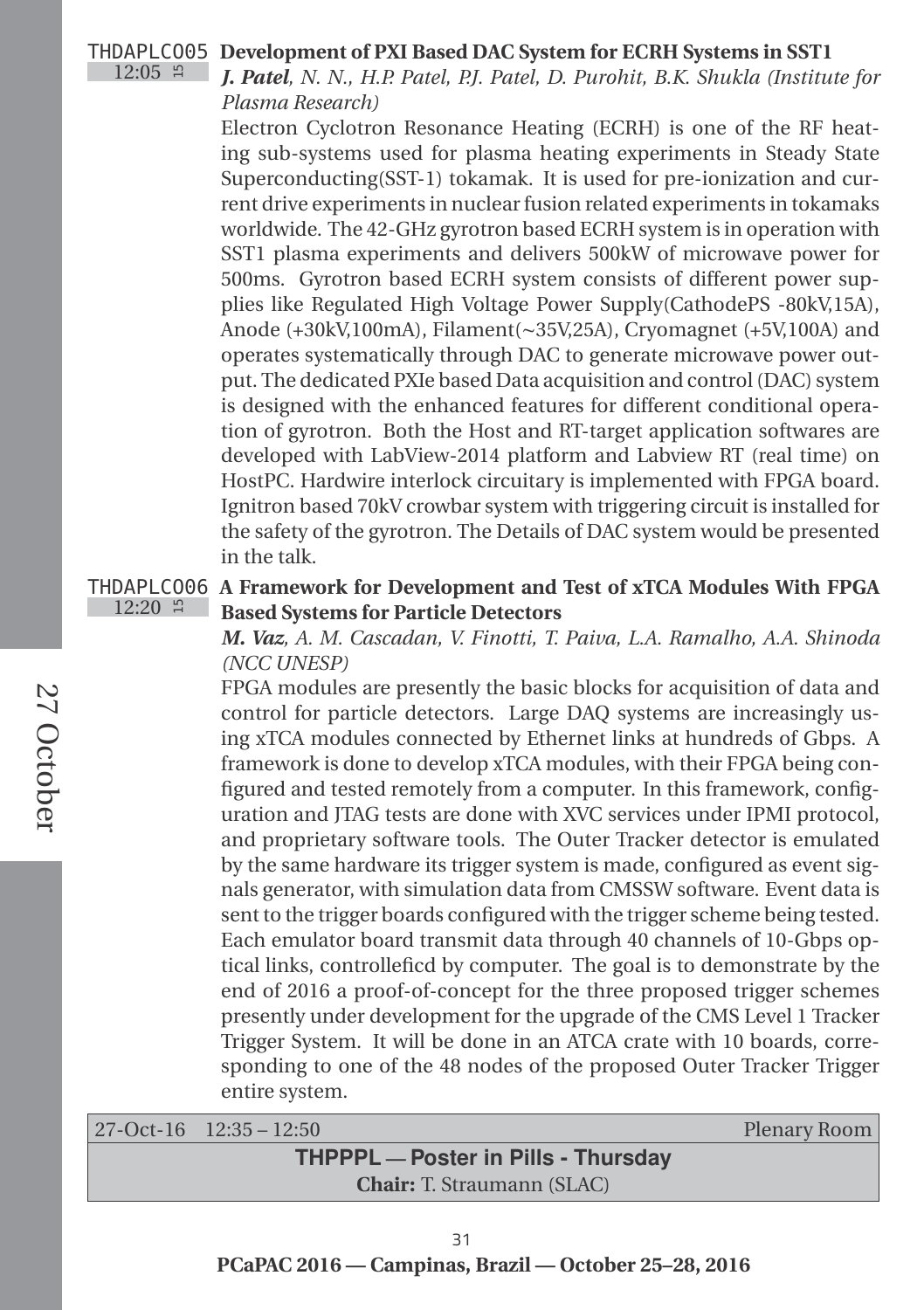27-Oct-16 13:30 – 15:30 Poster Room

### **THPOPR — Poster Session - Thursday Chair:** G.B.M. Bruno (LNLS)

#### THPOPRPO03 **UVX Control System: An Approach With Beaglebone Black**

*S. Lescano (INSA Lyon) , E.P. Coelho, J.G.R.S. Franco, P.H. Nallin, G.C. Pinton (LNLS)*

The UVX is a 1.37 GeV synchrotron light source that has been in operation by the Brazilian Synchrotron Light Laboratory (LNLS) since 1997. The Control System, which was completely developed in-house, has received some upgrades lately in order to get around issues from aging, to improve performance and to reduce maintenance costs. A new crate controller, which is based on Beaglebone Black single board computer, has been under tests and is a great candidate to substitute both Advantech single board computers and old CPUs. The current crate communication topology (through LOCO backplane) will be maintained and software is based on PROSAC, implemented for Advantech SBCs. Beaglebone platform, which is open hardware and community-supported, is also chosen to be a branch of Sirius Control System. An overview will be presented as well as first experimental and practical results.

#### THPOPRPO04 **openMMC: An Open-Source Modular Firmware for Board Management** *H.A. Silva, G.B.M. Bruno (LNLS)*

openMMC is an open-source firmware designed for board management in MicroTCA systems. It has a modular architecture providing decoupling between application, board and microcontroller-specific routines, making it useful as a base for many different designs, even the ones using less powerful controllers. Despite being developed in a MicroTCA context, the firmware can be easily adapted to other hardware platforms and communication protocols. The firmware is based on the FreeRTOS operating system, over which each module (sensors, LEDs, Payload management, etc) runs its own independent task. The OS, despite its reduced footprint, also provides numerous tools for reliable communication among the tasks, controlling the board efficiently.

#### THPOPRPO05 **Precision and Low Cost Logarithmic Picoammeter**

*W.R. Araujo, M.B. Errada (LNLS) A.O. Alonso, R. Arthur, G. Paulino, Surita,G. Surita (UNICAMP) G.F. Franchi (Age Scientific)* A precision and low cost picoammeter is in development for the acquisition of sensor signals such as photodiodes, gold mesh (by photoelectron effect) and ionization chambers on the VUV. One of the problems of conventional picoammeters is the automatic scale selection, which hinders many measurements performed in ample energy range. The picoammeter in development is based on a different methodology than present on most commercial systems, using a logarithmic amplifier. This choice of can provide a linear response output in the range of pico to milliamperes. In addition, the system will have a trigger input for synchronism with external events and a Ethernet interface with EPICS driver. The electronic board is in development as a collaboration of the AGE Scientific company, and it will be commissioned a $\frac{1}{2}$  installed at the TGM Beamline of LNLS.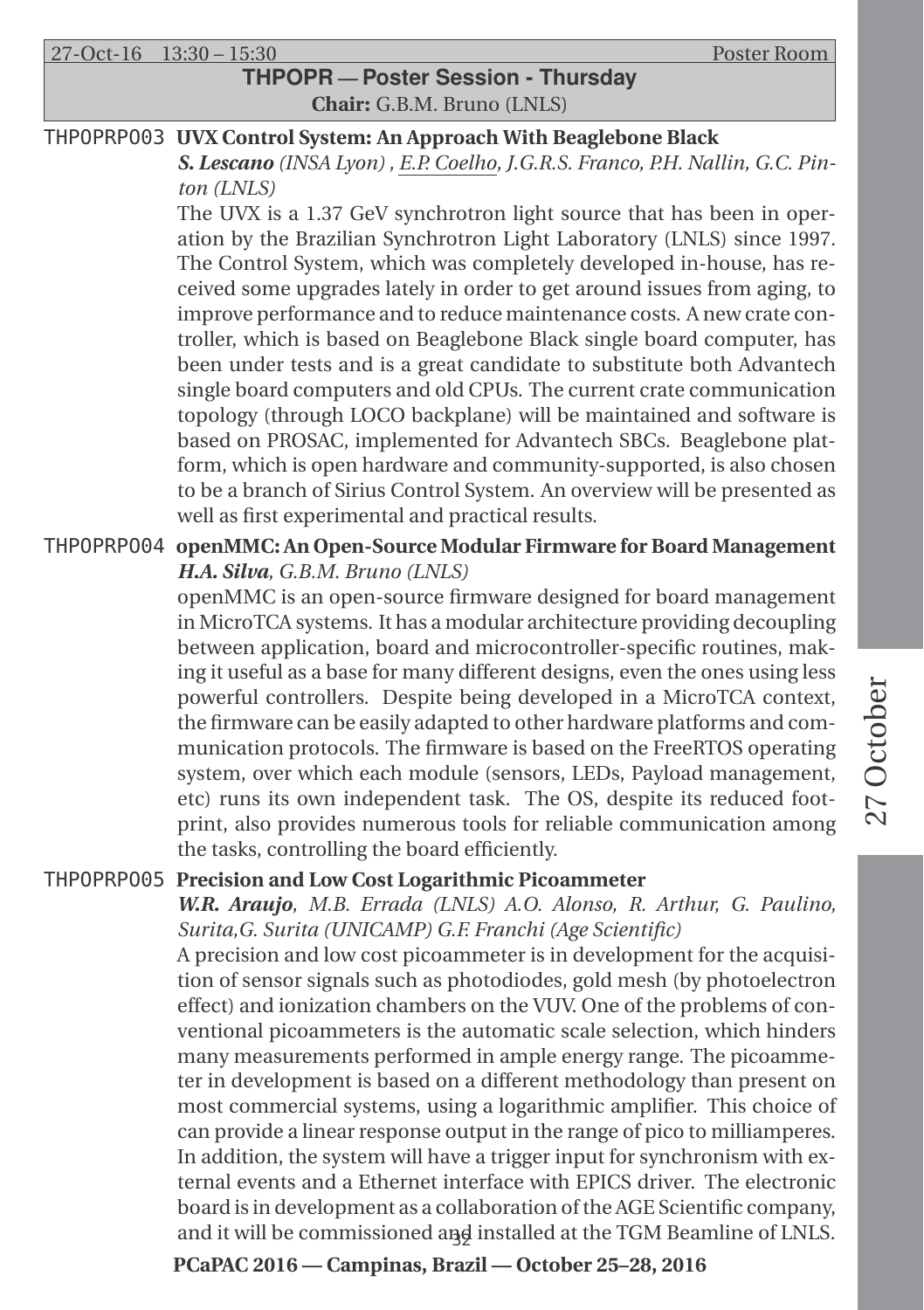#### THPOPRPO06 **FPGA-Based Motion Control System for Medical Linear Accelerator Development at SLRI**

#### *R.R. Rujanakraikarn (SLRI)*

Linear accelerator technology has been widely applied to radiotherapy machines. The increasing demand of the machines in Thailand has been reported over the recent years. An attempt to increase the availability of the low-cost machines has been proposed for the domestic use purposes. Currently, the prototype of the 6 MeV medical linear accelerator is under development at Synchrotron Light Research Institute (SLRI) in Nakorn Ratchasima, Thailand. For beam shaping purposes a so-called secondary collimator is utilized with different arrangement of the collimator jaws. The collimator motion control is one of the necessary subsystems for controlling the machine to produce the desired field size of the beam. In this paper the FPGA-based motion control system design of the medical linac prototype is presented. The programmable logic part of the hardware is designed in VHDL for digital processing. The main motion control algorithm is implemented in the main processor ARM cortex A9 processor present in Zedboard FPGA. Communication between the motion control subsystem and the main control system software of the machine is also described and will be implemented using Ethernet protocol.

#### THPOPRPO07 **FPGA Phase and Amplitude Detector Development for Pulsed-RF at SLRI**

#### *R.R. Rujanakraikarn (SLRI)*

In this paper the prototype of phase and amplitude detector system for pulsed-RF is described. The hardware is designed in VHDL and implemented using Xilinx Field Programmable Gate Array (FPGA) for digital processing. The main phase and amplitude detection algorithm is designed using state machine and implemented in the MicroBlaze softcore processor. The system is designed to measure the phase and amplitude of a 5-microsecond wide 2,856 MHz pulsed-RF at a repetition rate of 0.5 Hz. The front-end hardware for the pulsed-RF signal acquisition is described with the interface to the FPGA-based part. Some initial test results of the prototype are also presented.

#### THPOPRPO08 **Development of Hardware of the Fast Orbit Feedback FPGA Controller Unit at the Australian Synchrotron**

*A. Michalczyk, N.J. Basten, S. Chen (ASCo) R.B. Hogan, Y.E. Tan (SLSA)* Development of hardware of the Fast Orbit Feedback FPGA controller unit at the Australian Synchrotron. The design, construction and test results of a controller unit implemented on a HTG-V6-PCIE Virtex-6 Xilinx FPGA platform for the fast Orbit Feedback system will be presented in this poster. The controller will receive data from Libera electron beam position processors, will connect with the control system via Ethernet interface and communicate with corrector magnets power supplies via fibre optic links. Base controller will have additional interfaces and ports for possible developments of new diagnostic systems. It will allow for unification of the controls interfaces, saving future development time. 33

**PCaPAC 2016 — Campinas, Brazil — October 25–28, 2016**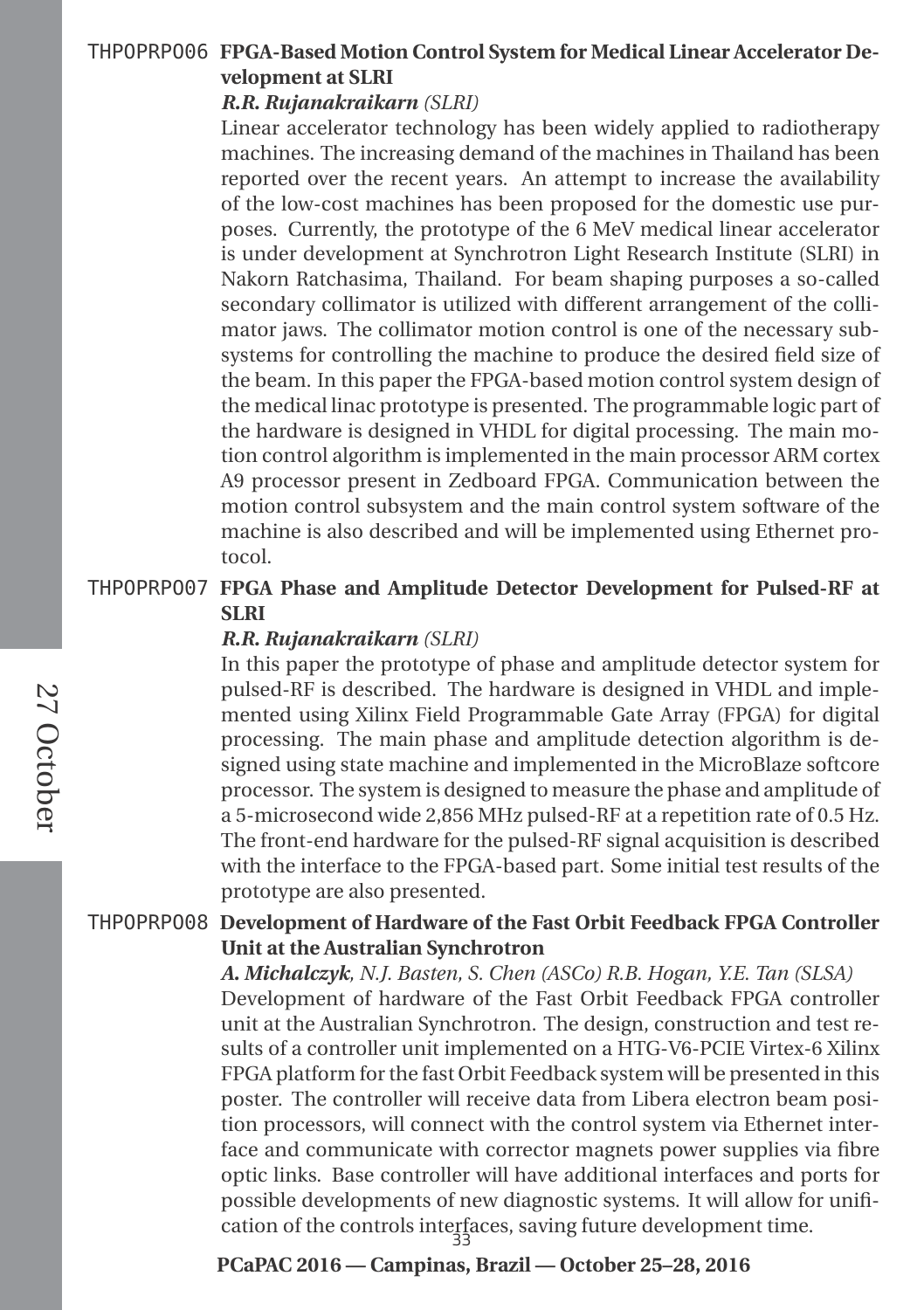#### THPOPRPO09 **Operation Experience and Migration of I/O Controllers for J-PARC Main Ring**

*N. Kamikubota (KEK) T. Aoyama, T. Iitsuka, S.Y. Yoshida (Kanto Information Service (KIS), Accelerator Group) H. Nemoto (ACMOS INC.) K.C. Sato, S. Yamada, N. Yamamoto (J-PARC, KEK & JAEA)*

The control system for J-PARC Main Ring (MR) was constructed in 2007- 2008, followed by the first beam in May, 2008. In 2007, the VME-bus computers were selected as I/O controllers (Epics IOC). The number of them in 2008 was about 80. In 2016, addition to the VME controller, we have non-VME controllers: a) Yokogawa F3RP61 (Linux-based controller with PLC IO modules), b) vioc (Epics IOC on a virtual machine), and c) commercial micro-server (Pinon Type-P). The total number of controllers in 2016 has reached 170. Based on operation experience since 2008, following issues are discussed. (1) We decided to use VME-bus computers as highly reliable front-end controllers. Failures of them are reviewed, and judge to the past decision is given. (2) Specific characteristics of three non-VME controllers, proper use of them, and present status in the MR controls, are explained. (3) Recently, a few pieces of commercial microserver have been introduced and inspected. It is compact, low-cost, but seems reliable enough as an I/O controller. Details are shown. Finally, future perspective of I/O controllers for J-PARC MR will be given.

#### THPOPRPO10 **Timing and Synchronization at FRIB**

#### *M.G. Konrad (FRIB)*

The Facility for Rare Isotope Beams (FRIB) requires a timing system for distributing a common time base for time-stamping data as well as for triggering actions of multiple devices distributed over the machine. Three different technologies are used to accomplish these goals. An event system based on COTS hardware from Micro-Research Finland provides time-stamps and triggers to more than 500 fast data-acquisition devices like beam diagnostics electronics, LLRF controllers, and machine protection nodes. This system is also used to generate and distribute FRIB's complex beam pulse patterns with event rates of more than 50,000 events per second in a flexible and reproducible way. For many hundred devices which require a lower timing accuracy like programmable logic controllers and EPICS IOCs the Precision Time Protocol (PTP) is used. Additionally the Network Time Protocol is used for legacy devices that do not support PTP, yet. We will describe the architecture of the FRIB timing system and how the different timing subsystems are synchronized. We will also describe how FRIB's complex beam pulse patterns are generated.

#### THPOPRPO11 **Processing SPE Files From Princeton Instruments During Data Acquisition in LNLS**

#### *D.B. Beniz (LNLS)*

The beamline of Dispersive X-ray Absorption Spectroscopy, DXAS, in LNLS uses a Princeton Instruments CCD, PyLoN, to acquire spectra of materials under analysis. Such camera produces an SPE binary file. Some Python scripts were developed to display absorbance and x-ray magnetic circular dichroism (XMCD) during the experiment. Firstly, using Winspe-34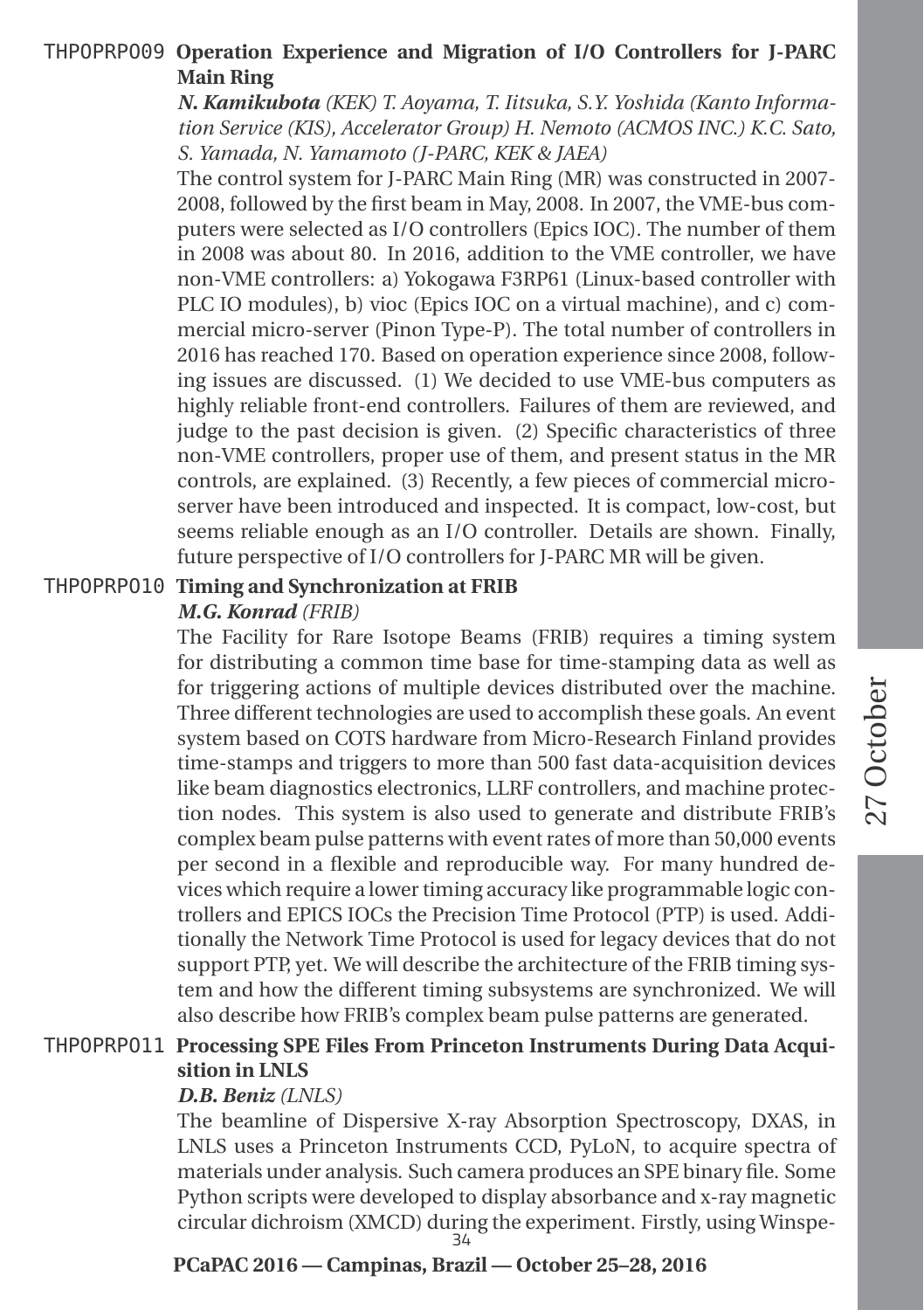cUtils.py module we extract the data in a 2D array (intensities by pixels) from an SPE file of radiant flux received by a material (I0), then, while spectra of radiant flux transmitted by that material (I), is being acquired, their data are extracted from a temporary SPE file. With I and I0 we calculate absorbance (mu) =  $\ln(10/1)$  and plot it with matplotlib of Python . For XMCD same data extraction is performed, but each cycle has eight spectra with magnet field varying its orientation:  $+ - + - + + +$ ; and the calculation is  $XMCD = AVG[mu(norm)(+)] - AVG[mu(norm)(-)]$ . Calculated XMCD is also plot. So, with such information of absorbance and XMCD being displayed during the experiment the users could quickly act to fix any problem.

#### THPOPRPO12 **An Image-Processing-Based Hydrostatic Leveling System (HLS)**

*H.L. Rocha, M. Bacchetti, A.R.D. Rodrigues (LNLS)*

The construction of Sirius, the upcoming Brazilian synchrotron light source, involves many engineering challenges for meeting the conceptual design requirements. Due to its storage ring length, about 500 m in circumference, measuring level of different equipments and floor areas is a necessary diagnostic to achieve the desired ultra-low emittance. We propose an image-processing-based Hydrostatic Leveling System. The easurement is performed by processing the images acquired by a CCD/ CMOS camera, resulting in a low cost and accurate setup. This work presents an overview of the methods used for image analysis and initial experimental results.

#### THPOPRPO13 **High Level Software for the Commissioning of the European XFEL**

*L. Fröhlich, C. Behrens, B. Beutner, M.E. Castro Carballo, W. Decking, O. Hensler, R. Kammering, T. Limberg, S.M. Meykopff, J. Wilgen (DESY)* The European X-Ray Free-Electron Laser (XFEL) will generate extremely short and intense X-ray flashes from the electron beam of a 2.1 km long superconducting linear accelerator. The commissioning and operation of the accelerator relies heavily on high level software for the automatization of measurements and procedures. The paper gives an overview of the ongoing work and highlights some new measurement techniques.

#### THPOPRPO14 **Automation of the Magnetic Field Measurements of Air Coils by Means of the Mowing Wire System**

*M. Yakopov, S. Abeghyan, S. Karabekyan, J. Pflüger (XFEL. EU) Z. Zhao (USTC/NSRL)*

To ensure self-amplified spontaneous emission process an undulator used for this must not deflect the electron beam from its orbit. The possible deflection of the electron beam, introduced by undulator, must be corrected by means of two air coils. These air coils, which are installed from both sides of the undulator, must eliminate not only the deflection angle, but also the displacement between electron beam trajectory and the orbit. For European XFEL 182 air coils are necessary. To minimize the measurement time an automated procedure has been developed and implemented. This paper describes the measurement setup, technical implementation method and automation procedure.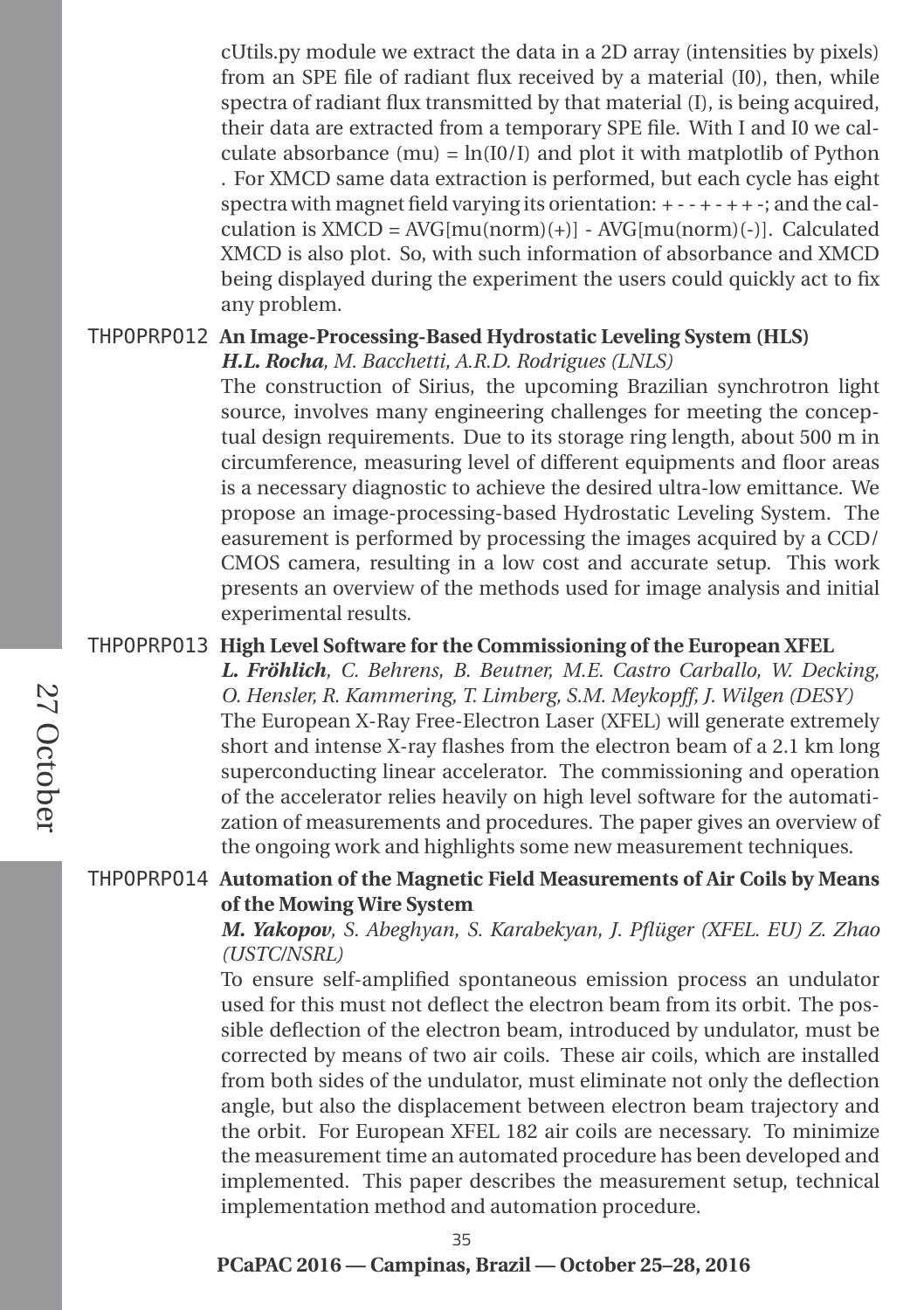### THPOPRPO15 **Beam Arrival Time Monitor Control Setup for SwissFEL Applications**

*P. Chevtsov, V.R. Arsov (PSI) M. Dach (Dach Consulting GmbH)* Beam Arrival time Monitor (BAM) is a precise beam diagnostics instrument assessing the accelerator stability on-line. It is one of the most important components of the SwissFEL facility at the Paul Scherrer Institute (PSI). The overall monitor complexity demands the development of an extremely reliable control system that handles basic BAM operations. A prototype of such a system was created at PSI. The system is very flexible. It provides a set of tools allowing one to implement a number of advanced control features such as tagging experimental data with a Swiss-FEL machine pulse number or embedding high level control applications into the process controllers (IOC). The paper presents the structure of the BAM control setup. The operational experience with this setup is also discussed.

#### THPOPRPO16 **Diagnostics at JINR LHEP Photogun Bench**

*M.A. Nozdrin, N. Balalykin, V.F. Minashkin, G. Shirkov (JINR) S. Weisse (DESY Zeuthen)*

The photoinjector electron beam quality strongly depends on the laser driver beam quality. For laser beam diagnostics, a "virtual cathode" system was realized at the photogun bench located in the Veksler and Baldin Laboratory of High Energy Physics (LHEP) of the Joint Institute for Nuclear Research (JINR). The system allows one to image laser beam profile at the cathode. For imaging, the AVINE software suite developed in DESY Zeuthen is used. Equipment for emittance measurement using the slit method was installed. The original emittance calculation software EmCa was created and tested with laser beam.

#### THPOPRPO18 **On Feedback Control of Multi-Cell Superconducting Cavities** *C.H. Rivetta (SLAC)*

Superconducting cavities have a structure where electromagnetic fields couple with mechanical resonances defining an arrangement such that the ponderomotive forces and cavity deformation interaction sets an open loop unstable system. Actuator signals for this system are provided by the power RF amplifier and the piezo-actuator setting the tune of the cavity. The control feedback of the cavity has to include in the design the combination of those actuator signals based on the input that is the accelerating voltage error signal. In this work, the design conditions for the LLRF control of a RF system composed by a single superconducting cavity and a RF driver is analyzed considering a full model of the cavity including the mechanical structure. Based on this full cavity model, the stability of the system is assessed and general control design guides for the LLRF controller are presented assuming the LCLS-II conditions and specifications.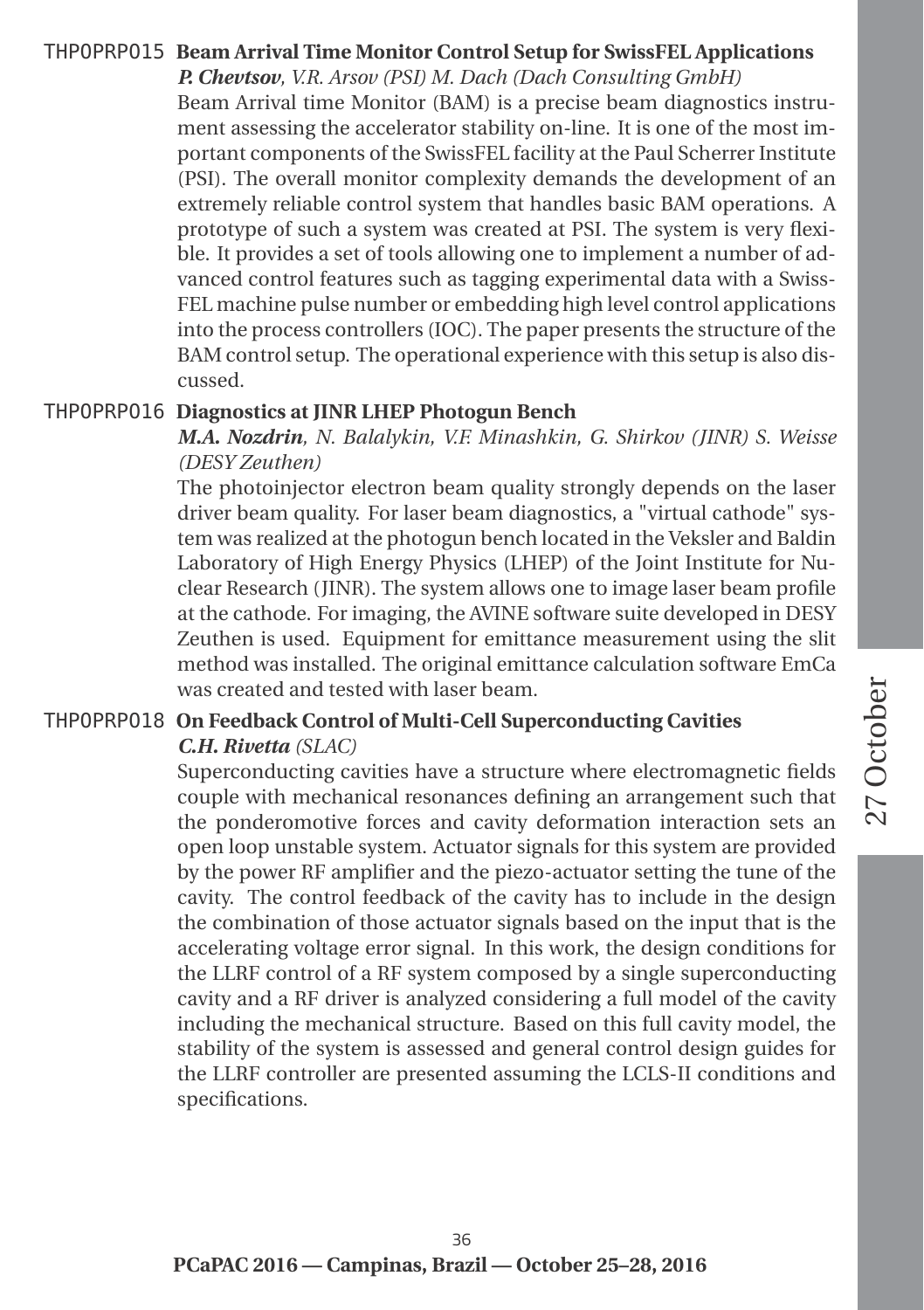#### THPOPRPO19 **Firmware Development of the Fast Orbit Feedback FPGA Controller Unit at Australian Synchrotron**

*S. Chen, A. Michalczyk, Y.E. Tan (ASCo) B. Dickson, P.F. Savage (Arrayware Pty Ltd)*

A Fast Orbit Feedback (FOFB) controller firmware is under development on the Virtex-6 Xilinx FPGA platform at Australian Synchrotron. The controller firmware receives aggregated position data from a Libera Electron, extracts the beam position information, and computes the correction for the fast response power supplies based on dedicated algorithms. The PID handler, harmonic suppressors and a pre-emphasis filter are to be designed in Simulink and their HDL code will be generated by MATLAB HDL coder for better flexibility. In addition it provides an interface to the facility's EPICS control system to control the operation modes of the FOFB controller, send configuration data and algorithm matrices, and receive diagnostic information and status reports of data integrity checks. The aim of the FOFB system is to damp the RMS transverse beam position motion to less than 10% of one sigma of the transverse beam size up to 100Hz.

#### THPOPRPO20 **Multibunch Feedback System Experience at LNLS**

*H.O.C. Duarte, S.R. Marques, L. Sanfelici (LNLS)*

The UVX Light Source is available for users since 1997 in the Brazilian Synchrotron Light Laboratory (LNLS) and is constantly under improvement throughout the years. One of the most recent implementations regards the multibunch feedback system, which is required for the low emittance operational mode of the machine and, furthermore, serves as benchmark for Sirius, the new light source under construction in Brazil. In this paper we describe the LNLS experience with such system, from operational aspects to the overall performance in the UVX storage ring.

#### THPOPRPO21 **Fast Orbit Feedback Control System of Indus-2**

#### *R.P. Yadav, P. Fatnani, R. Rana (RRCAT)*

India's 3rd generation synchrotron radiation source, Indus-2 has been updated with Fast Orbit Feed Back (FOFB) correction for stabilising beam orbit against beam position perturbations upto 100 Hz. In first phase of implementation, 16 digital BPIs are used for acquiring beam position variations and 16 fast correctors each in vertical and horizontal plane are used for correction in respective planes with a correction loop rate of about 3kHz. PXI based controller is used for data acquisition from BPI server over ethernet and correction calculation using PID. A communication protocol is implemented into FPGA card of PXI unit for parallel transmission of corrections and other commands to all power supplies. Optical communication interface has been used for communication with power supply interface over fiber optic cable. Significant improvement in the beam stability has been observed with the implementation of FOFB. This paper presents the progress of implementation of FOFB in Indus-2.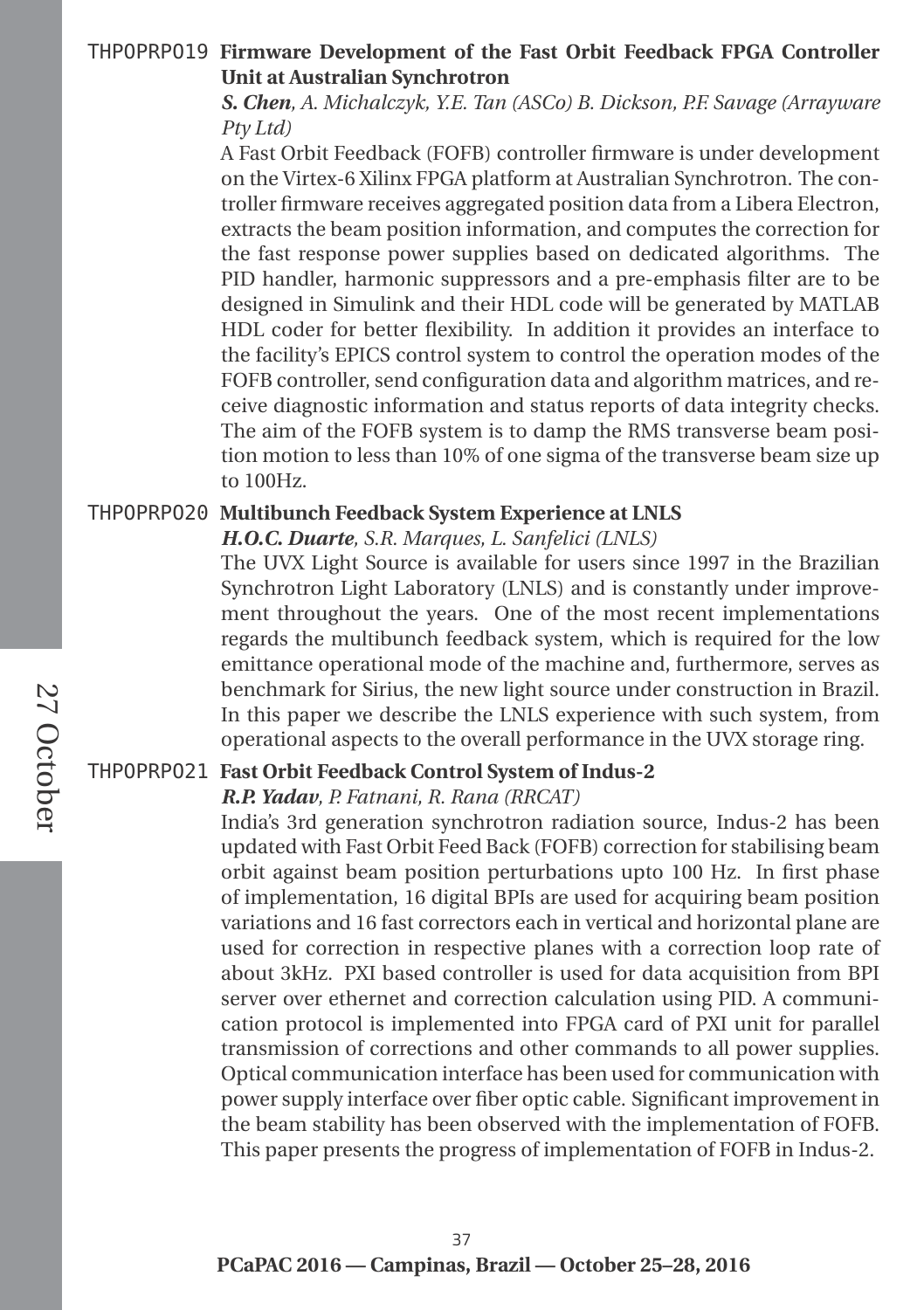#### THPOPRPO22 **Orbitkorrektur, a Java Client for Transverse Orbit Correction in PETRA-III**

#### *G.K. Sahoo, F. Brinker, F. Wedstein (DESY)*

PETRA-III is a 3rd generation synchrotron light source dedicated to users at 14 beam lines with 30 instruments in the Max von Laue Hall and 10 beamlines in newly constructed Extensions in North and East which are under installations. PETRA-III is operated with several filling modes such as 60, 480 and 960 bunches with 100mA or 40 bunches with 90 mA at an electron beam energy of 6 GeV. Transverse orbits are corrected to a reference orbit, which is based on BBA measurements taking into account requirements of the beamlines and results of the dispersion correction. Histograms from 244 BPMs are displayed by means of this Java Client OrbitKorrektur. The orbits may be corrected using the Effective Correction Method with a few correctors or can be corrected using the SVD Method with proper singular Eigen values using theoretical response matrices from an Optic Server of used Optics. In this application additional features are implemented for better observation and analysis of orbits. Furthermore it can also be used to do many additional jobs, such as showing corrector set currents, loading golden and reference orbits, local bumps, displaying the first turn data during commissioning etc.

#### THPOPRPO23 **Fast Orbit Feedback at DELTA**

*P. Hartmann, A. Althaus, S. Khan, D. Schirmer, G. Schünemann, T. Weis (DELTA) P. Towalski (Ampegon PPT GmbH)*

At the electron storage ring DELTA, studies of a fast orbit feedback integrating Libera Electron and Bergoz MX-BPM electronics were conducted. An overview of the project and its results is given.

#### THPOPRPO24 **Further Development of Synchronous Gap Change for an Undulator and a Phase Shifter in One Undulator Cell Using an Ethercat Fieldbus** *S. Karabekyan, S. Abeghyan, J. Pflüger, M. Yakopov (XFEL. EU) B.E. Evenburg, J. Kuhn (Beckhoff Automation GmbH)*

Synchronization of movement between undulator and phase shifter is important to allow "on the flight" photon energy scan experiments. A proof-of-principle study, regarding synchronous movement of an undulator and phase shifter, has been performed earlier and presented on the ICALEPCS 2013 conference. Those measurements showed permanent following delay between undulator and phase shifter actual gap. This following delay was much bigger than the measurement accuracy of the encoder of phase shifter. Our latest development allows synchronization of the movement between undulator and phase shifter gap within the accuracy of the phase shifter encoder. This paper presenting the method used to achieve this result.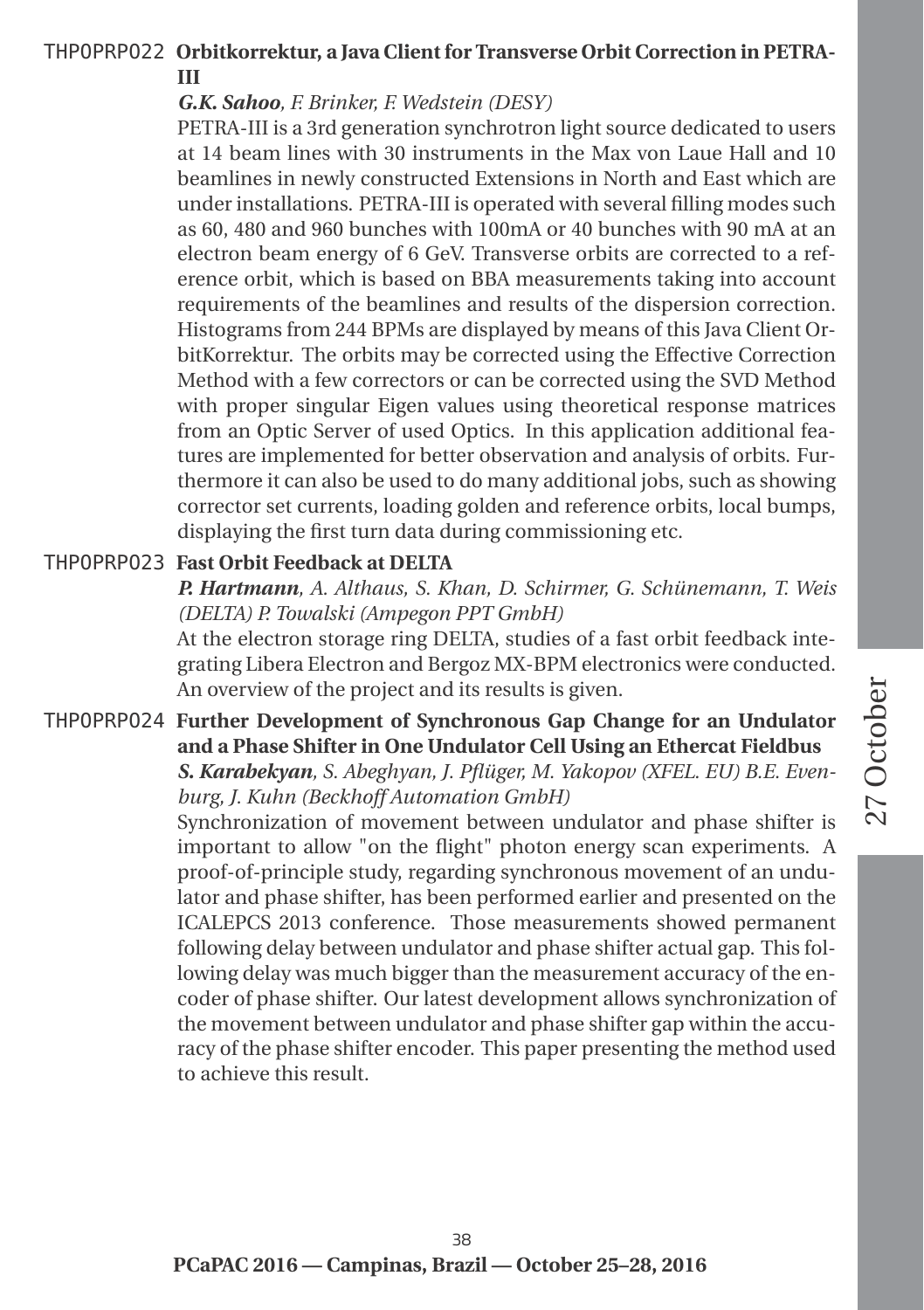#### THPOPRPO27 **High-Level Application Development and Production Infrastructure at TRIUMF**

*E. Tikhomolov, I.V. Bylinskii, J. Lee, T. Planche, T.M. Tateyama (TRIUMF, Canada's National Laboratory for Particle and Nuclear Physics) P. Jung (UW/Physics) A.C. Morton (FRIB)*

TRIUMF users and operators use a number of high-level applications (HLAs) written in different languages, having rather complicated graphics user interfaces, to carry out tasks related to delivering ion beams with required characteristics and to process data from TRIUMF's EPICS-based and legacy cyclotron control systems. Some applications have been developed by the EPICS community, and some at TRIUMF. These applications run on different production computers and are developed on different machines. This model no longer satisfies TRIUMF's needs because of the growing number of applications, the long times required for data processing on current machines, the lack of real- time visualization of beam properties and so on. New infrastructure for HLA development has been implemented to address these issues and is working reliably with room for further expansion.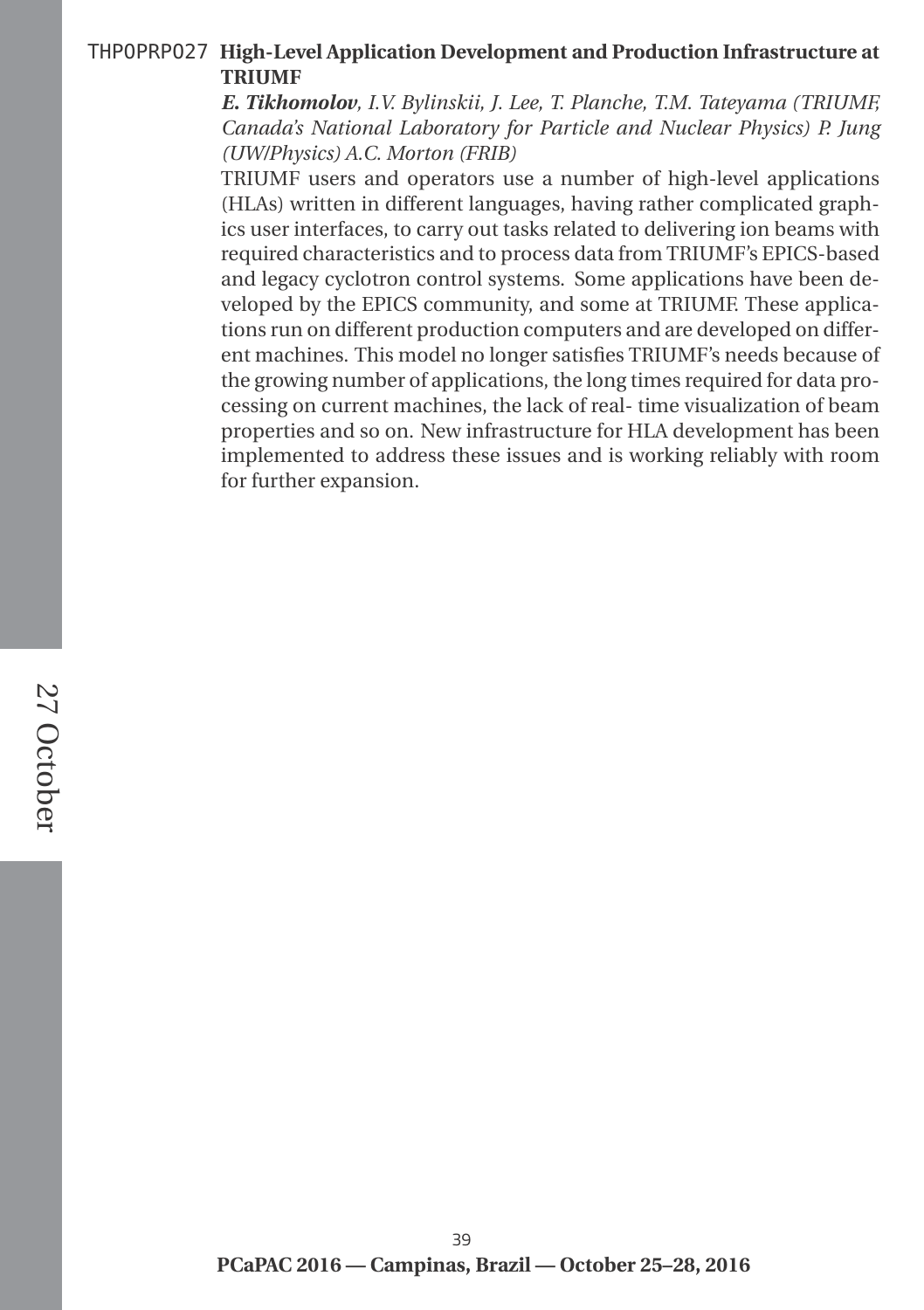|                                              | $\left  \right. 28 - \text{Oct} - 16 \left( \right. 09:00 - 10:00 \right)$ | Plenary Room |
|----------------------------------------------|----------------------------------------------------------------------------|--------------|
| <b>FRKTPL</b> - Keynote Speaker - Mark Heron |                                                                            |              |
| <b>Chair:</b> J.R. Piton (LNLS)              |                                                                            |              |

#### FRKTPLK01  $09:00$  8 **Future Trends on Control Systems for Large Research Facilities** *M.T. Heron (DLS)* Accurate predictions of the future are inherently difficult, nevertheless

in this talk I will consider some of the developments in control systems at large research facilities and from these try to predict where they are heading. In doing so, the talk will consider software, hardware, people and the management of work. While this will largely be based on developments within our community, it will also look outward to consider what potential external influences there may be.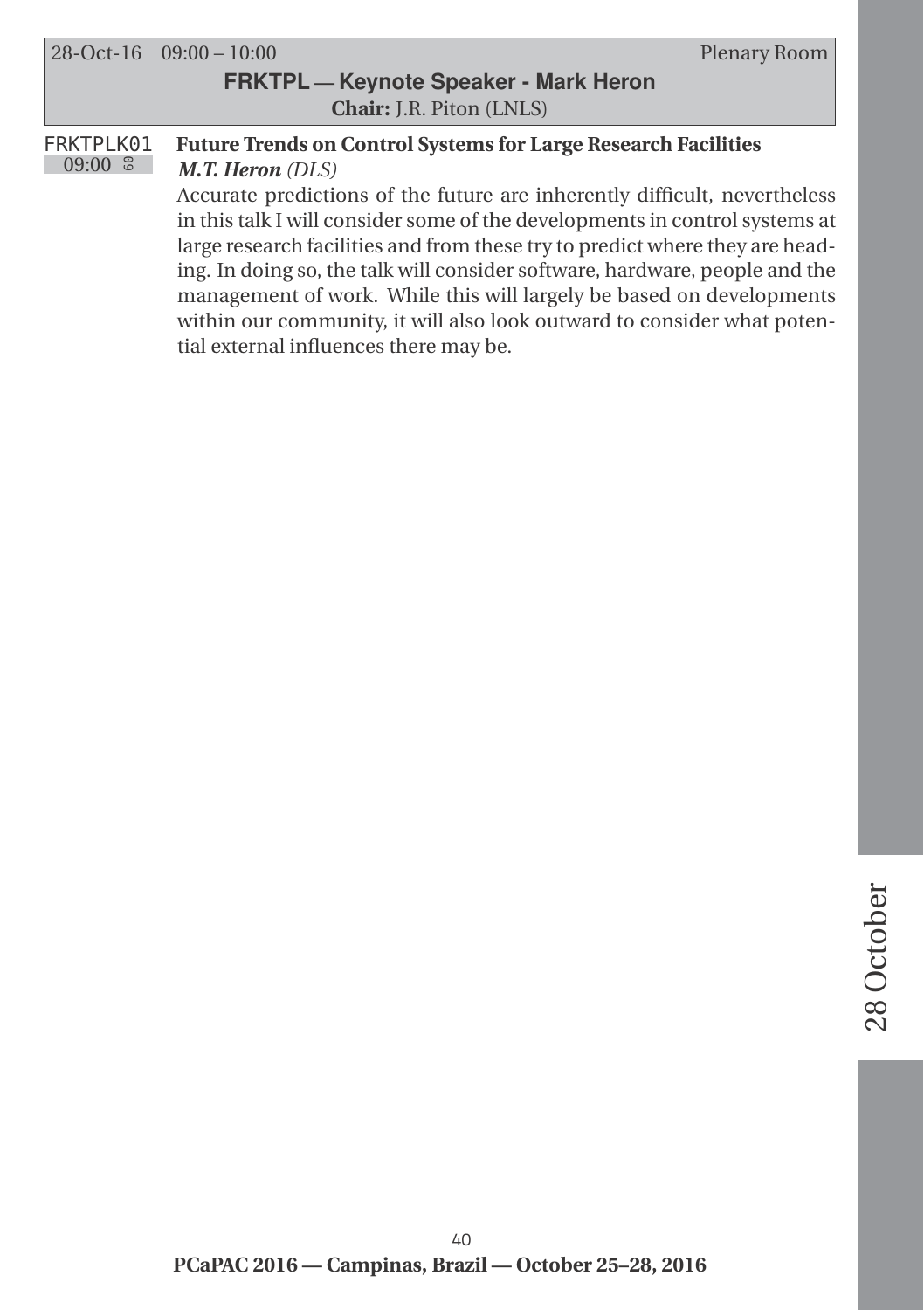28-Oct-16 10:00 – 12:05 Plenary Room

 $10:00$  #

#### **FRFMPL — Feedback & System Modelling Chair:** D.O. Tavares (LNLS)

#### FRFMPLCO01 **Status of the NSLS-II LLRF System**

*C. Marques, F. Gao, B. Holub, J. Rose, N.A. Towne, G.M. Wang (BNL)* The NSLS-II RF system uses an in-house FPGA based low level RF (LLRF) solution called the Cavity Field Controller (CFC). The CFC directs the amplitude and phase for the high power RF and directly influences beam acceleration and stability. In this paper we discuss a logically embedded Network Analyzer (NA) in situ with the digital feedback loop controlled via a MATLAB or EPICS interface. The embedded NA was used to evaluate the RF feedback stability and influence of the feedback parameters on the beam. We will also discuss diagnostics tools to investigate longitudinal beam dynamics and other functionality embedded into the FPGA fabric. Future development of the CFC implementation and hardware upgrades will also be discussed.

#### FRFMPLCO02 **Design Criteria for LLRF Feedback Systems Stabilizing Superconduct-** $10:15$  # **ing RF Stations**

#### *C.H. Rivetta, J.C. Frisch, S.R. Smith (SLAC)*

The LCLS-II RF system is composed by multi-cell superconducting cavities operating in continuous-wave (CW) mode. Multiple external perturbations affecting the RF system are rejected by low-level RF (LLRF) feedback system in order to achieve the specified stability in the accelerating voltage. In this paper, based on the specification of the accelerating voltage performance and the analysis of the external perturbations, the parameters for the LLRF are estimated and optimal designs are proposed in order to stabilize and achieve the performance of the system. Trade offs between different design parameters of the LLRF are analyzed and the robustness of the design in steady-state and during transients are evaluated.

#### FRFMPLIO03 **Overview of Some Feedback & Control Systems at Synchrotron Soleil**  $11:00$   $\approx$

*C. Engblom, Y.-M. Abiven, F. Blache, D.C. Corruble, N. Hubert, G. Renaud (SOLEIL)*

This paper gives an overview of some feedback & control systems in Synchrotron SOLEIL that are in use or in development today. Electron Beam stability is something that is being addressed in several SOLEIL applications; Fast Orbit Feedback is a multi-input multi-output control system made to stabilize beam position perturbations with slow and fast corrections. In addition, active RF cavities are used to maintain stable beam energy & spread as well as keeping electron density even throughout the storage ring. Beam stability also comes from feedforward non-linear control in particle trajectory compensation on both sides of electromagnetic undulators. On beamlines, multi-actuator piezos or pneumatics are used to regulate photon flux to keep within detector operating range; a method to maximize the photon flux while keeping detector below damage thresholds. Currently in development at the sample stage level, the 41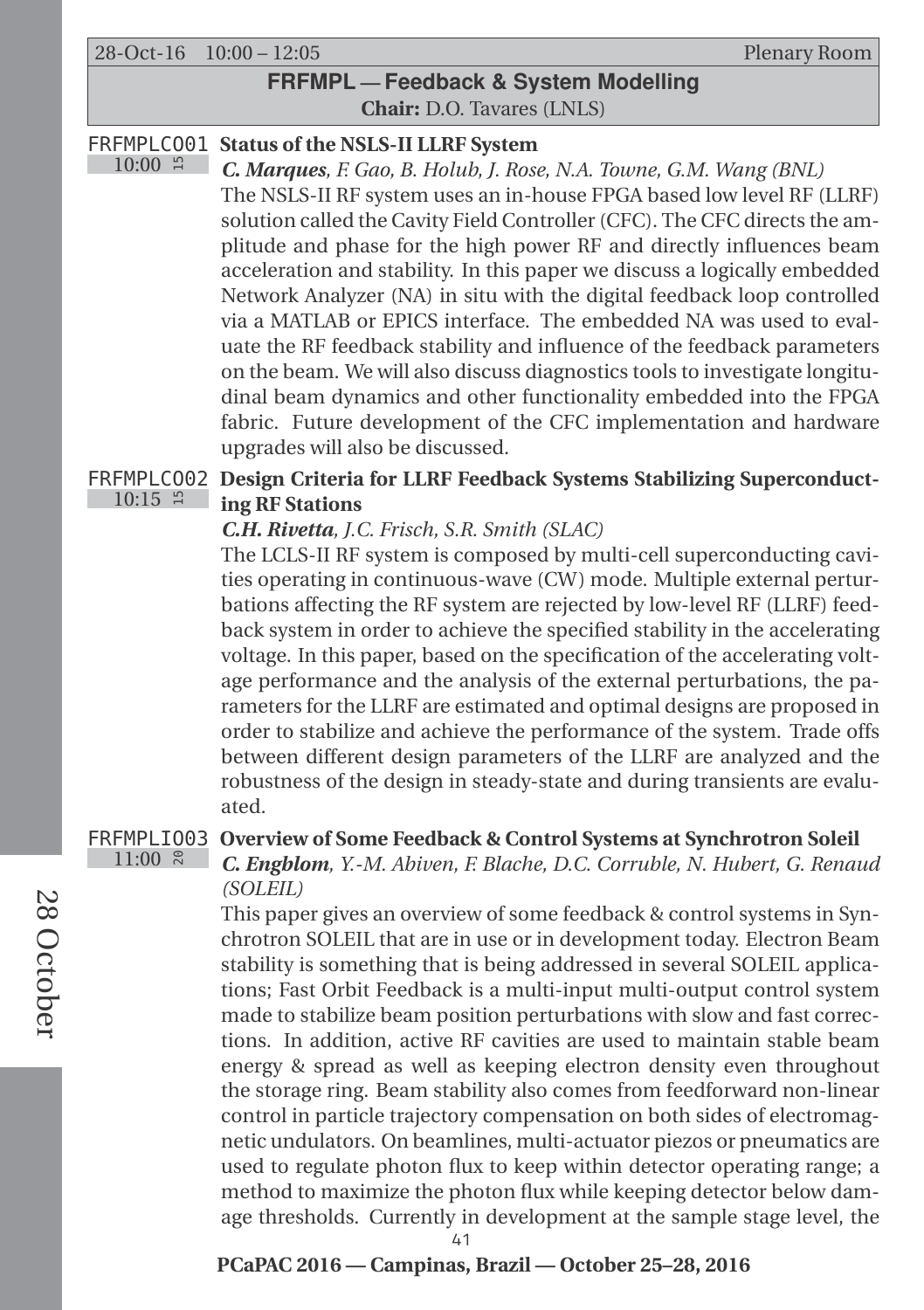Nanoprobe Project (collaboration MAXIV & Soleil) focuses on sample stabilization during step- & fly- scans which is realized through multi-axis nano-positioning with high- & low- frequency closed-loop control implementing interferometer feedback &/or compensation tables.

FRFMPLCO04 **Model Predictive Control for Slow Orbit Feedback System of Indus-2**  $11:20$   $\approx$ *R. Rana, P. Fatnani, R.P. Yadav (RRCAT)*

Indus-2 is India's 3rd generation synchrotron radiation source. To provide stable photon beam for user experiments, two types of orbit feedback correction schemes viz. Slow Orbit Feed Back (SOFB) and Fast Orbit Feed Back (FOFB) are provided in the machine. These schemes restrict the perturbations occurring in the electron beam due to various noise sources to the acceptable levels. Earlier the SOFB system was using PID based feedback controller with corrections applied every 20 seconds. To provide advanced features like: predictive and interactive orbit manipulation, predictive orbit movement - simulation, reference tracking, move reverting and constraint model predictive control (MPC) for disturbance rejection, a new controller is implemented and the SOFB system architecture is enhanced to improve the correction rate to 1/3 Hz. This newly developed system not only improves the system operability but also guarantees a stable controller operation. The paper discusses the implementation of MPC in the orbit feedback systems of the synchrotron radiation sources and brings out its advantages towards the constrained orbit corrections.

FRFMPLCO05 **A Fast, Custom FPGA-Based Signal Processor and Its Applications to**  $11:35$  # **Intra-Train Beam Stabilisation**

*G.B. Christian, N. Blaskovic Kraljevic, R.M. Bodenstein, T. Bromwich, P. Burrows, C. Perry, R.L. Ramjiawan, J. Roberts (JAI) P. Burrows, C. Perry (Oxford University, Physics Department) J. Roberts (CERN)*

A custom 9-channel feedback controller has been developed for lowlatency applications in beam-based stabilisation. Fast 14-bit ADCs and DACs are used for high-resolution signal conversion and a Xilinx Virtex-5 FPGA is used for core high-bandwidth digital computation. The sampling, and fast digital logic, can be clocked in the range 200 to 400 MHz, derived from an external or internal source. A custom data acquisition system, based around LabVIEW, has been developed for real-time control and monitoring at up to 460 kbps transfer rates, and is capable of writing and reading from EPICS data records. Details of the hardware, signal processing, and data acquisition will be presented. Two examples of applications will also be presented: a position and angle bunch-by-bunch feedback system using strip-line beam position monitors to stabilise intratrain positional jitter to below the micron level with a latency less than 154 ns; and a phase feedforward system using an RF cavity-based phase monitors to stabilise the downstream rms phase jitter to below 50 fs with a total latency less than the 380 ns beam time-of-flight.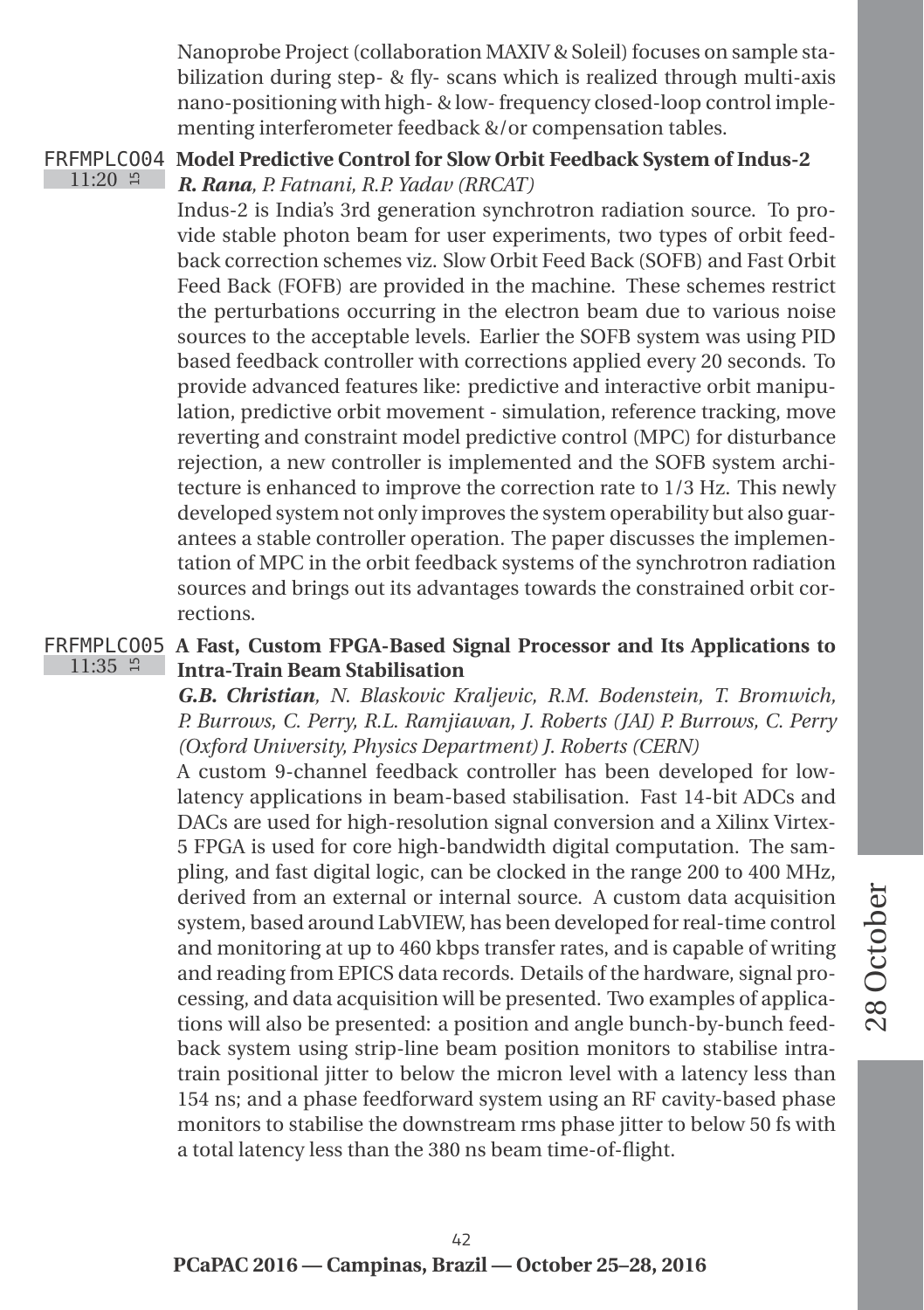#### FRFMPLCO06 **Harmony: A Generic FPGA Based Solution for Flexible Feedback Sys-** $11:50$  # **tems**

#### *X. Serra-Gallifa, J.A. Avila-Abellan, M. Broseta, G. Cuní, D. Fernández-Carreiras, O. Matilla, A. Ruz (ALBA-CELLS Synchrotron)*

Feedback and complex acquisition systems usually need real-time interaction among instruments with microseconds time response. These implementations are hard to achieve with processors but feasible using FP-GAs. There are some cases where high flexibility and continuous tuning is also required, as in synchrotron beamlines, but the implementation of multiple full-custom FPGA designs are extremely time-consuming. Harmony is a solution based in FPGA that offers, via high level programming, a unique framework with common time base, data acquisition, storage, real-time processing, data sharing and diagnostic services designed to implement flexible feedback systems. It is based in two interconnected buses: Self-Describing Bus, developed at CERN/GSI under OHWR license, that communicates with Controls System; and Harmony Bus which creates a bus framework where different modules can share timestamped data capable of pre-programed events generation. The first version of Harmony is already successfully being used in Em# project which objective is the development of a performant four-channel electrometer.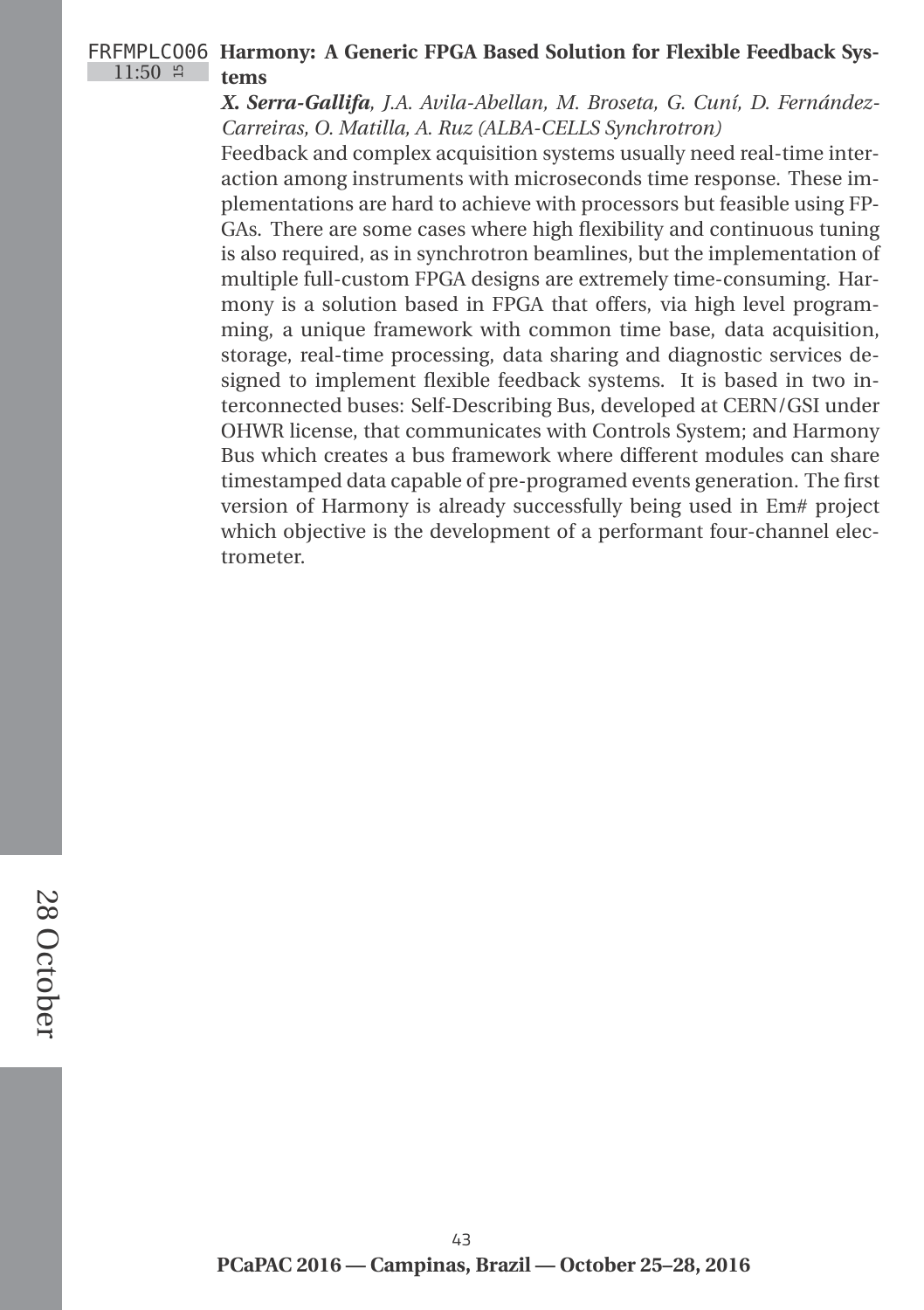#### **FRDBPL — Database Chair:** T. Kosuge (KEK)

#### FRDBPLIO01 **A Database to Store EPICS Configuration Data**

 $12:05$   $\approx$ *M. Ritzert (Heidelberg University)*

> The operation of extensive control systems cannot be performed by adjusting all parameters one by one manually. Instead, a set of parameters is loaded and applied in bulk. We present a system to store such parameter sets in a type-safe fashion into and retrieve them from a configuration database. The configuration database is backed by an SQL database. Interfaces to store and retrieve data exist for the C++, Java and Python programming languages. GUIs are available both as a standalone program using C++ and Qt, and integrated into Control System Studio (CSS). The version integrated into CSS supports data validators implemented as Eclipse plugins that are run before each commit. The format of the configuration data that can be stored is XML-like, and export and import to/from XML is implemented. The database can hold several completely independent "files" of configuration data. In each file, several branches can be stored, each branch consisting of a chain of commits. Each commit can easily be retrieved at any time. For each entry, the modification history can easily be queried.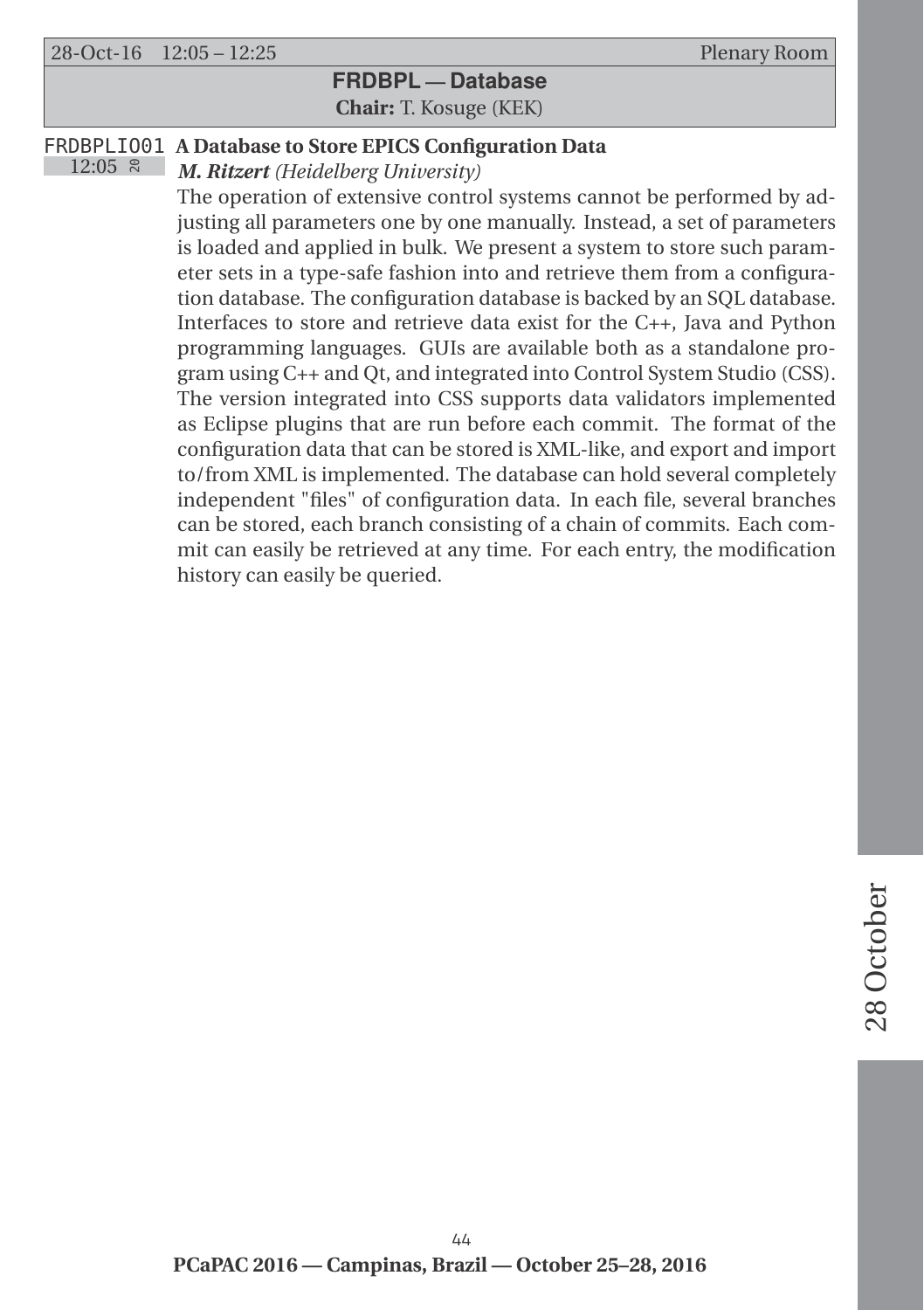28-Oct-16 14:00 – 14:50 Plenary Room

#### **FRITPL — Management of IT Projects Chair:** Y.-M. Abiven (SOLEIL)

#### FRITPLCO01 **Continuous Integration and Continuous Delivery at FRIB**

 $14:00$  # *M.G. Konrad, D.G. Maxwell (FRIB)*

Development of many software projects at FRIB follows an agile development approach. An important part of this practice is to make new software versions available to users frequently to get feedback in a timely manner. Unfortunately building, testing, packaging, and deploying software can be a time consuming and error prone process. We will present the processes and tools we use at FRIB to standardize and automate this process (mainly for C/C++/Java code and Debian Linux as a target). This includes use of a central code repository, a continuous integration server performing automatic builds and running automatic test, as well as automated software packaging. For each revision of the software in the code repository our continuous delivery pipeline automatically provides us with a software package that is ready to be released. The decision to deploy this new version of the software into our production environment is the only manual step remaining. The high degree of reproducibility as well as extensive automated tests allow us to release more frequently without jeopardizing the quality of our production systems.

#### FRITPLCO02 **Experience, Best Practices, Trends and Path Taken in the Field of Con-** $14:15$  # **trol System Integration**

#### *R. Modic (Cosylab)*

The talk presents the experience, best practices, trends and path Cosylab has taken in the field of Control System integration to serve the accelerator community, improve standardization, deliver turn-key solutions and streamline services. The presentation would traverse control system platforms as EPICS, TANGO, LabVIEW and put the aspect of timing in the spotlight. As Accelerator timing binds to many ACC components it also orchestrates device responses and their interplay. It has intrinsic role of machine "heart beat". Several real projects and use-cases will be presented utilizing White Rabbit, MRF and customized platforms to achieve machine behavior. An applicable "cocktail" of HW platforms, our architectural and functional experiences, specific challenges and pit-falls, long term support and EOL, maturity considerations shall be conducted. Real cases where concurrent operation modes, beam synchronous acquisition, dynamic timing reconfiguration is needed will be elaborated. Contribution can serve as an overview and de-mystifier of timing-related challenges.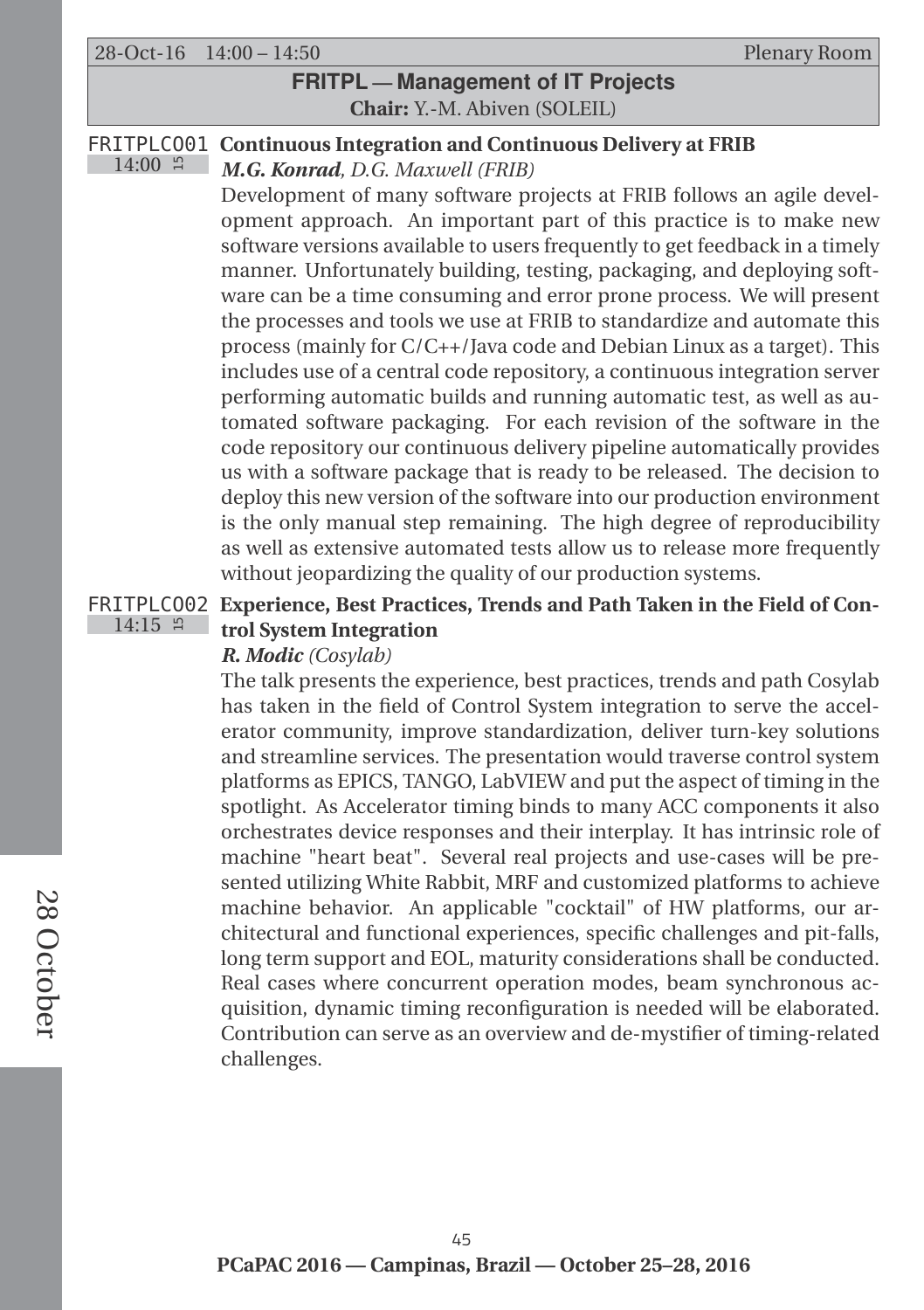#### FRITPLCO04 **Experience Gathered During the Commissioning of the Undulator Con-** $14:30$  # **trol System at European XFEL**

*S. Karabekyan, S. Abeghyan, J. Pflüger, M. Yakopov (XFEL. EU)*

The European XFEL is a fourth-generation light source, which will start the operation in spring 2017. Three undulator systems, SASE 1, SASE 2 and SASE 3 will be used to produce photon beams. For operation of all undulator systems a total amount of 91 undulators has been produced and commissioned. SASE 1 undulator system, consisting of 35 undulator cells, has been installed and prepared for the operation in the tunnel in spring 2016. SASE 3 and SASE 2 will be installed until the end of 2016. This paper describes the commissioning process of the whole undulator control system and reports about the experience gathered over the entire time of undulator control system commissioning.

|                                              | $28-Oct-16$ $14:50-15:20$ | Plenary Room |
|----------------------------------------------|---------------------------|--------------|
| <b>FRISPL</b> — Interactive Session - Friday |                           |              |
| <b>Chair:</b> M.R. Clausen (DESY)            |                           |              |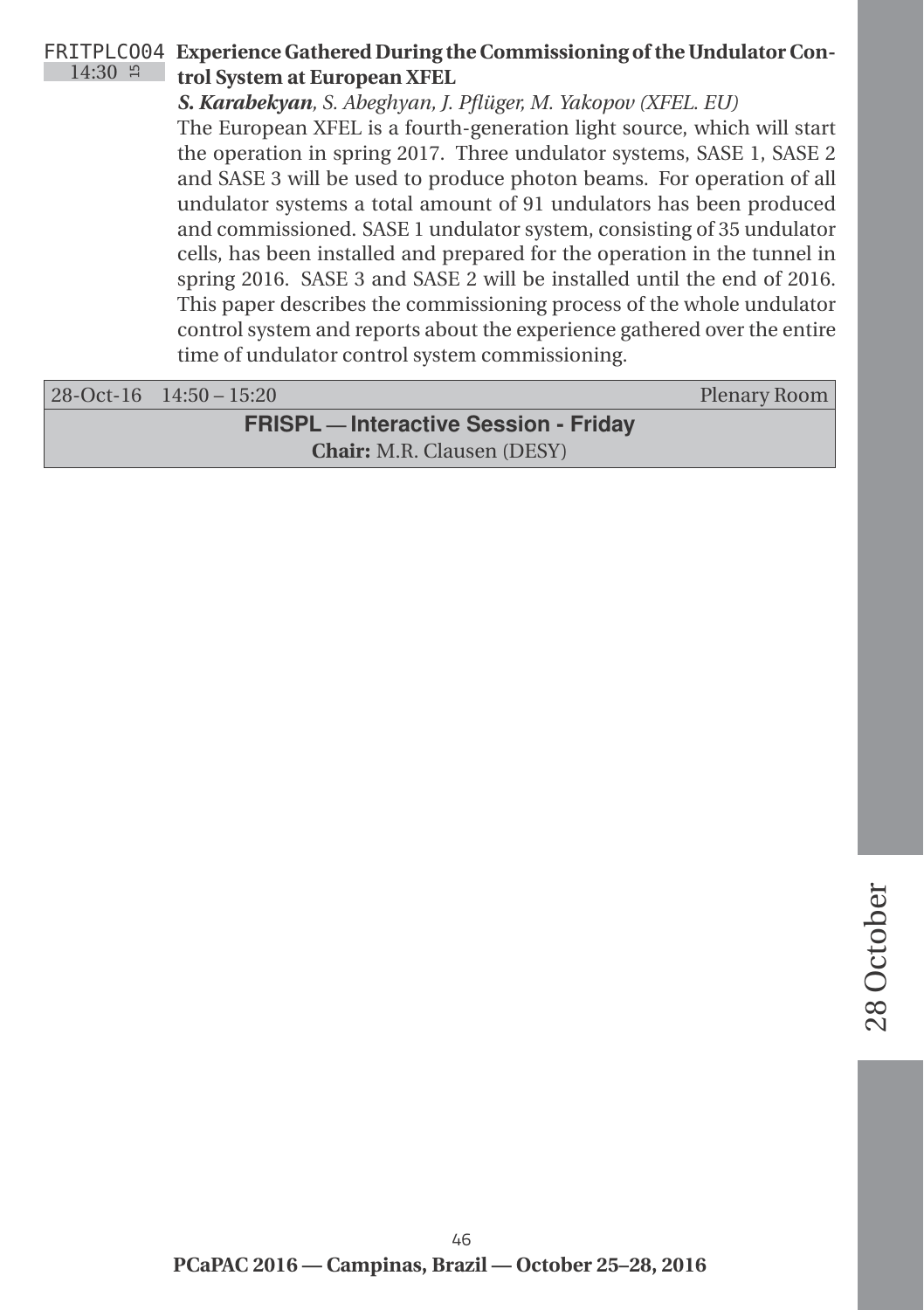|                              | $28-Oct-16$ $15:20-15:50$<br>Plenary Room                                                                                                                                                                                                                       |
|------------------------------|-----------------------------------------------------------------------------------------------------------------------------------------------------------------------------------------------------------------------------------------------------------------|
|                              | <b>FRCLPL-Isamu Abe Prize and Closing Session</b>                                                                                                                                                                                                               |
|                              | <b>Chair:</b> R. Bacher (DESY) and J.R. Piton (LNLS)                                                                                                                                                                                                            |
| FRCLPL01<br>$15:20$ H        | <b>Isamu Abe Prize</b><br><b>R. Bacher (DESY)</b><br>The Isamu Abe Prize recognizes innovative ideas, achievements and ap-<br>plications in the field of accelerator controls and it is granted every two<br>years by PCaPAC.                                   |
|                              | The main purpose of the Isamu Abe Prize is to encourage people in the<br>early stages of their career. The prize awarded by the International Pro-<br>gram Committee seeks to recognize innovative ideas, achievements and<br>applications presented at PCaPAC. |
|                              | The prize is named in recognition of Isamu Abe, from KEK, one of the<br>co-founders of PCaPAC, who suddenly passed away in June 2002.                                                                                                                           |
| CLOSING<br>$15:35$ $\approx$ | <b>Closing PCaPAC2016</b><br><i>J.R. Piton <math>(LNLS)</math></i><br>This session will discuss and close the 11th International Workshop on<br>Personal Computers and Particle Accelerator Controls.                                                           |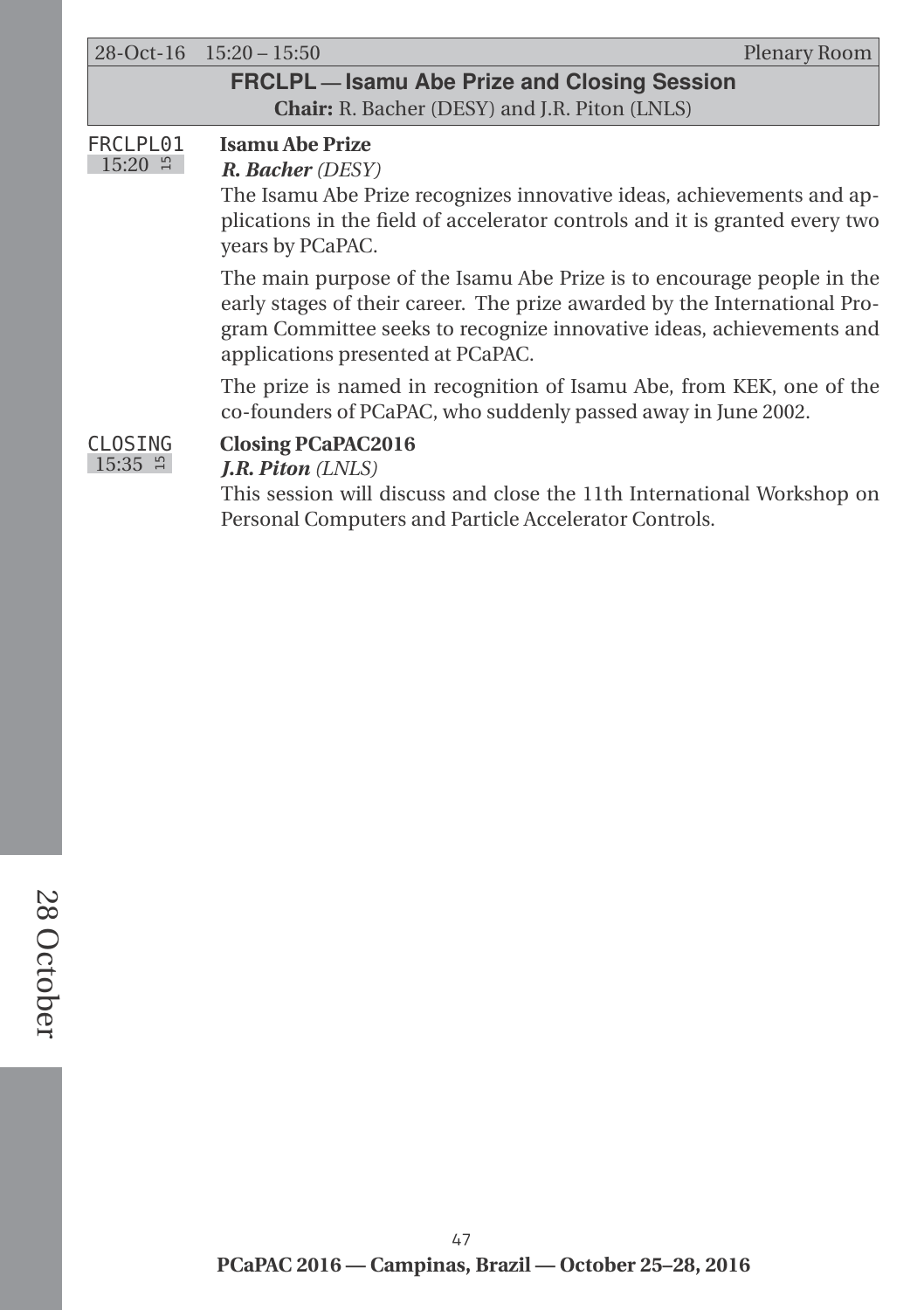### **Boldface** papercodes indicate primary authors

| $-A-$               |                                    |
|---------------------|------------------------------------|
| Abbadi, A.A.        | WEPOPRP010                         |
| Abeghyan, S.        | THPOPRP014, THPOPRP024, FRITPLC004 |
| Abiven, Y.-M.       | THHWPLIO01, FRFMPLIO03             |
| Alonso, A.O.        | THPOPRP005                         |
| Althaus, A.         | THP0PRP023                         |
| Antoniazzi, L.      | WEPOPRP007, WEPOPRP008             |
| Aoyama, T.          | THP0PRP009                         |
| Araujo, D.H.C.      | WEPOPRP024                         |
| Araujo, W.R.        | THPOPRP005                         |
| Arsov. V.R.         | THPOPRP015                         |
| Arthur, R.          | THPOPRP005                         |
| Avila-Abellan, J.A. | THDAPLC001, FRFMPLC006             |
|                     |                                    |

#### **—B—**

| THP0PRP012             |
|------------------------|
| WEUIPLIO01             |
| THP0PRP016             |
| WEPOPRP007, WEPOPRP008 |
| WEPOPRP006             |
| THPOPRP008             |
| THPOPRP013             |
| WEPOPRP025, THPOPRP011 |
| THP0PRP013             |
| WEPOPRP026             |
| WECSPLC005             |
| FRFMPLI003             |
| THDAPLC001             |
| FRFMPLC005             |
| WEPOPRP018             |
| FRFMPLC005             |
| THPOPRP022             |
| THHWPLC004             |
| FRFMPLC005             |
| THDAPLC001, FRFMPLC006 |
| THHWPLC004, THPOPRP004 |
| FRFMPLC005             |
| THP0PRP027             |
|                        |

### **—C—**

Caliari, R.M. **WEPOPRPO20** Campogiani, G. **WEPOPRPO09**

Canova, H.F. WEPOPRPO23, **WEPOPRPO24** 48

**PCaPAC 2016 — Campinas, Brazil — October 25–28, 2016**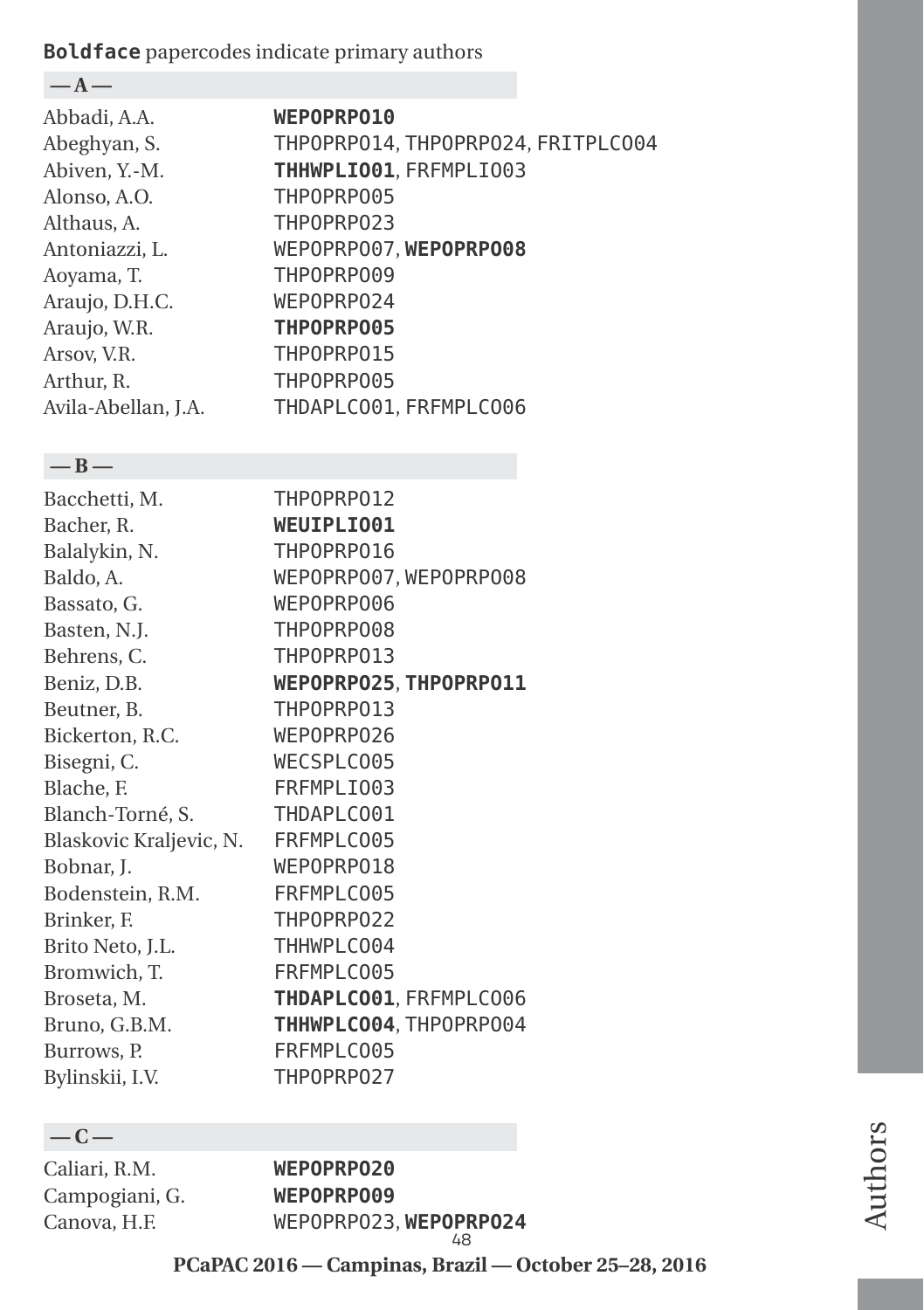| Cardoso, F.H.         | WEPOPRP023             |
|-----------------------|------------------------|
| Cascadan, A. M.       | THDAPLC006             |
| Caschera, S.          | WECSPLC005             |
| Castro Carballo, M.E. | THP0PRP013             |
| Catani, L.            | <b>WECSPLC005</b>      |
| Cezar, J.C.           | WEPOPRP013             |
| Chang, J.J.           | WEPOPRP017             |
| Chen, G.H.            | WEPOPRP015             |
| Chen, J.F.            | WEPOPRP015             |
| Chen, S.              | THPOPRP008, THPOPRP019 |
| Chevtsov, P.          | WEPOPRPO05.THPOPRP015  |
| Chrin, J.T.M.         | <b>WEUIPLC004</b>      |
| Christian, G.B.       | FRFMPLC005             |
| Ciuffetti, P.         | WECSPLC005             |
| Coelho, E.P.          | THPOPRP003             |
| Corruble, D.C.        | FRFMPLI003             |
| Cuní, G.              | THDAPLC001, FRFMPLC006 |
|                       |                        |

#### **—D—**

| D'Ewart, J.M.       | THHWPLC002                       |
|---------------------|----------------------------------|
| D'Uffizi, A.        | WECSPLC005                       |
| Dach, M.            | WEPOPRP005, THPOPRP015           |
| de Almeida, H.D.    | WECSPLIO01, WEPOPRP013           |
| de Oliveira, H.G.P. | WEPOPRP020                       |
| Decking, W.         | THPOPRP013                       |
| Di Giulio, D.G.C.   | WECSPLC005                       |
| Di Pirro, G.        | WECSPLC005                       |
| Dickson, B.         | THP0PRP019                       |
| Ding, J.G.          | WEPOPRP015                       |
| Donadio, M.P.       | TUTT3T02, WECSPLIO01, WEPOPRP024 |
| Duarte, H.O.C.      | THPOPRP020                       |
| Duval, P.           | WECSPLC002. WEPOPRP018           |

#### **—E—**

| Ehrlichmann, H. | WEPOPRP018 |
|-----------------|------------|
| Engblom, C.     | FRFMPLI003 |
| Errada, M.B.    | THPOPRP005 |
| Espindola, A.M. | WEPOPRP025 |
| Evenburg, B.E.  | THP0PRP024 |

#### **—F—**

Fatnani, P. THPOPRPO21, FRFMPLCO04 Fernández-Carreiras, D. THDAPLCO01, FRFMPLCO06 Ferreira Filho, J.V. **TUTT3T01**, **TUTT3T03**, **TUTT3T04**, THDAPLCO03 49

**PCaPAC 2016 — Campinas, Brazil — October 25–28, 2016**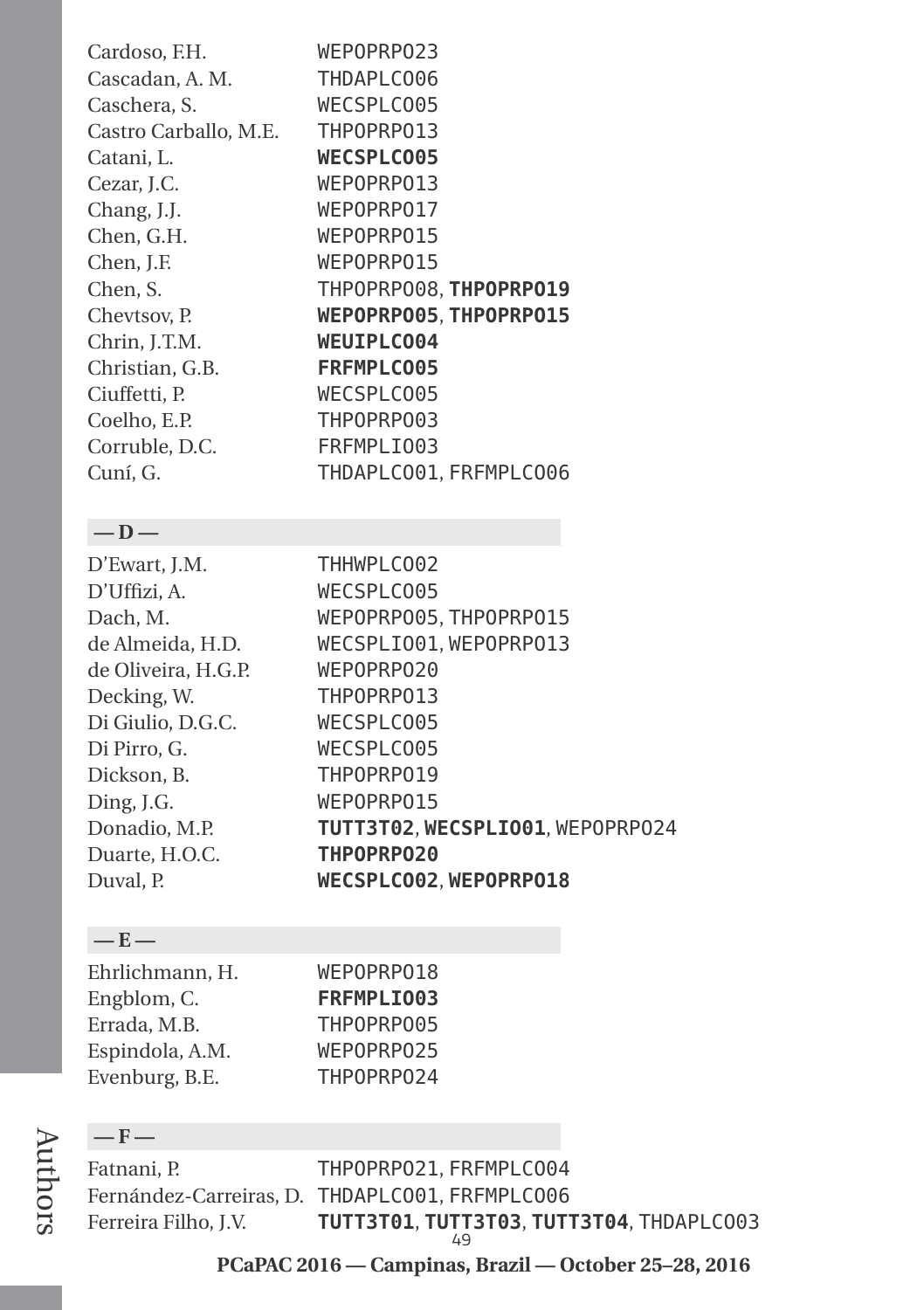| Fiedler, S.      | WEPOPRP019             |
|------------------|------------------------|
| Figueiredo, F.P. | WECSPLI001, WEPOPRP013 |
| Finotti, V.      | THDAPLC006             |
| Foggetta, L.G.   | WECSPLC005             |
| Franchi, G.F.    | THPOPRP005             |
| Franco, J.G.R.S. | THPOPRP003             |
| Frisch, J.C.     | THHWPLC002, FRFMPLC002 |
| Fröhlich. L.     | THPOPRP013             |
| Fujimaki, M.     | WEPOPRP012             |
| Fukunishi, N.    | WEPOPRP011, WEPOPRP012 |
|                  |                        |

### **—G—**

| Galletti, F.    | WECSPLC005                         |
|-----------------|------------------------------------|
| Gao, F.         | FRFMPLC001                         |
| Gargana, R.     | WECSPLC005                         |
| Geraldes, R.R.  | WEPOPRP024                         |
| Giacchini, M.G. | WEPOPRPOO6, WEPOPRPO07, WEPOPRPO08 |
| Gioscio, E.     | WECSPLC005                         |
| Gu, K.          | WEPOPRP017                         |
|                 |                                    |

#### **—H—**

| Haller, G.     | THHWPLC002             |
|----------------|------------------------|
| Hamad, A.      | WEPOPRP010             |
| Hamanaka, M.   | WEPOPRP011             |
| Hartmann, P.   | THPOPRP023             |
| Hensler, O.    | THPOPRP013             |
| Herbst, R.T.   | THHWPLC002             |
| Heron, M.T.    | <b>FRKTPLK01</b>       |
| Hierholzer, M. | WECSPLC003. WEPOPRP014 |
| Hogan, R.B.    | THPOPRP008             |
| Holub, B.      | FRFMPLC001             |
| Hubert, N.     | FRFMPLI003             |

### **—I—**

Iitsuka, T. THPOPRPO09

### **—J—**

Jain, R. **WEPOPRPO27**<br>Jiang, G.Y. **WEPOPRPO15** WEPOPRP015 Jung, P. THPOPRPO27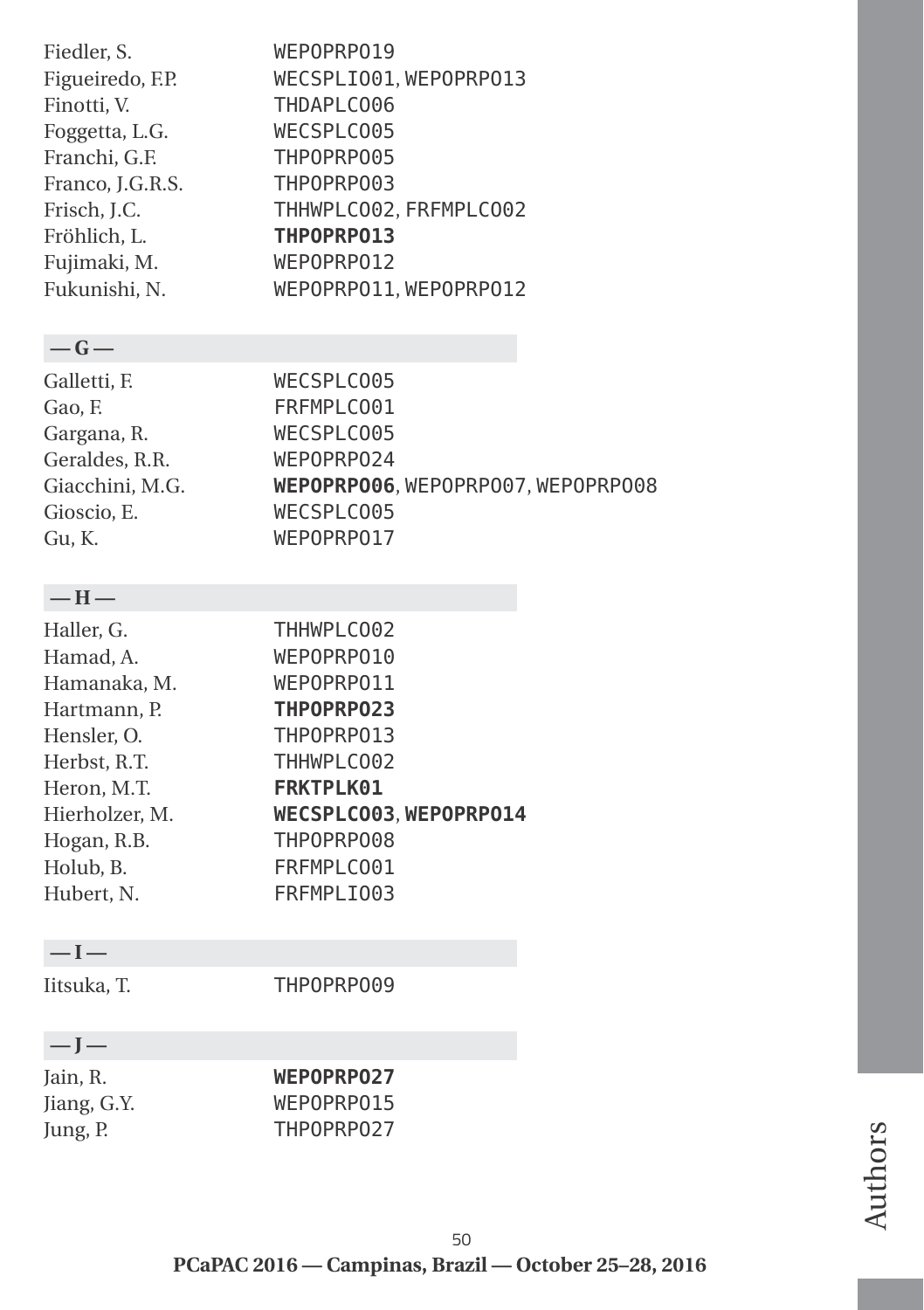| — К —          |                                    |
|----------------|------------------------------------|
| Kamikubota, N. | <b>THPOPRPO09</b>                  |
| Kammering, R.  | THP0PRP013                         |
| Karabekyan, S. | THPOPRP014, THPOPRP024, FRITPLC004 |
| Khan, S.       | THP0PRP023                         |
| Killenberg, M. | WECSPLC003                         |
| Kimura, T.     | WEPOPRP004                         |
| Kobayashi, Y.  | WECSPLC004                         |
| Kolozhvari, A. | WEPOPRP019                         |
| Komiyama, M.   | WEPOPRPO11, WEPOPRP012             |
| Konrad, M.G.   | THPOPRP010, FRITPLC001             |
| Kosuge, T.     | WEPOPRP003                         |
| Kozak, T.      | WECSPLC003                         |
| Kuhn, J.       | THP0PRP024                         |
| $-L-$          |                                    |
| Lee, J.        | THP0PRP027                         |
| Legat, U.      | THHWPLC002                         |
| Lescano, S.    | THPOPRP003                         |
| Limberg, T.    | THP0PRP013                         |
| Liu, X.J.      | WEPOPRP017                         |
| Liu, Y.J.      | WEPOPRP015                         |
| Lomperski, M.  | WECSPLC002, WEPOPRP018             |
| $-M-$          |                                    |
| Marques, C.    | FRFMPLC001                         |
| Marques, S.R.  | THHWPLC004, THP0PRP020             |
| Martins, L.A.  | THHWPLC004                         |
| Matilla, O.    | THDAPLC001, FRFMPLC006             |
| Maxwell, D.G.  | FRITPLC001                         |
| Meykopff, S.M. | THP0PRP013                         |
| Mi, Q.R.       | WEPOPRP015                         |
| Miao, H.F.     | WEPOPRP015                         |
| Michalczyk, A. | THPOPRPO08, THPOPRP019             |
| Michelotti, A. | WECSPLC005                         |

Milas, N. WEPOPRPO22 Minashkin, V.F. THPOPRPO16<br>Modic, R. FRITPLC002 Modic, R. **FRITPLC002**<br>Moldes, J. **FHDAPLC001** Moldes, J. THDAPLCO01<br>Montis, M. WEPOPRP006.

Moreno, G.B.Z.L. WEPOPRPO13 Morton, A.C. **THPOPRPO27** Mukai, A.H.C. WEPOPRPO21

Authors

#### 51

WEPOPRPO06, WEPOPRPO07, WEPOPRPO08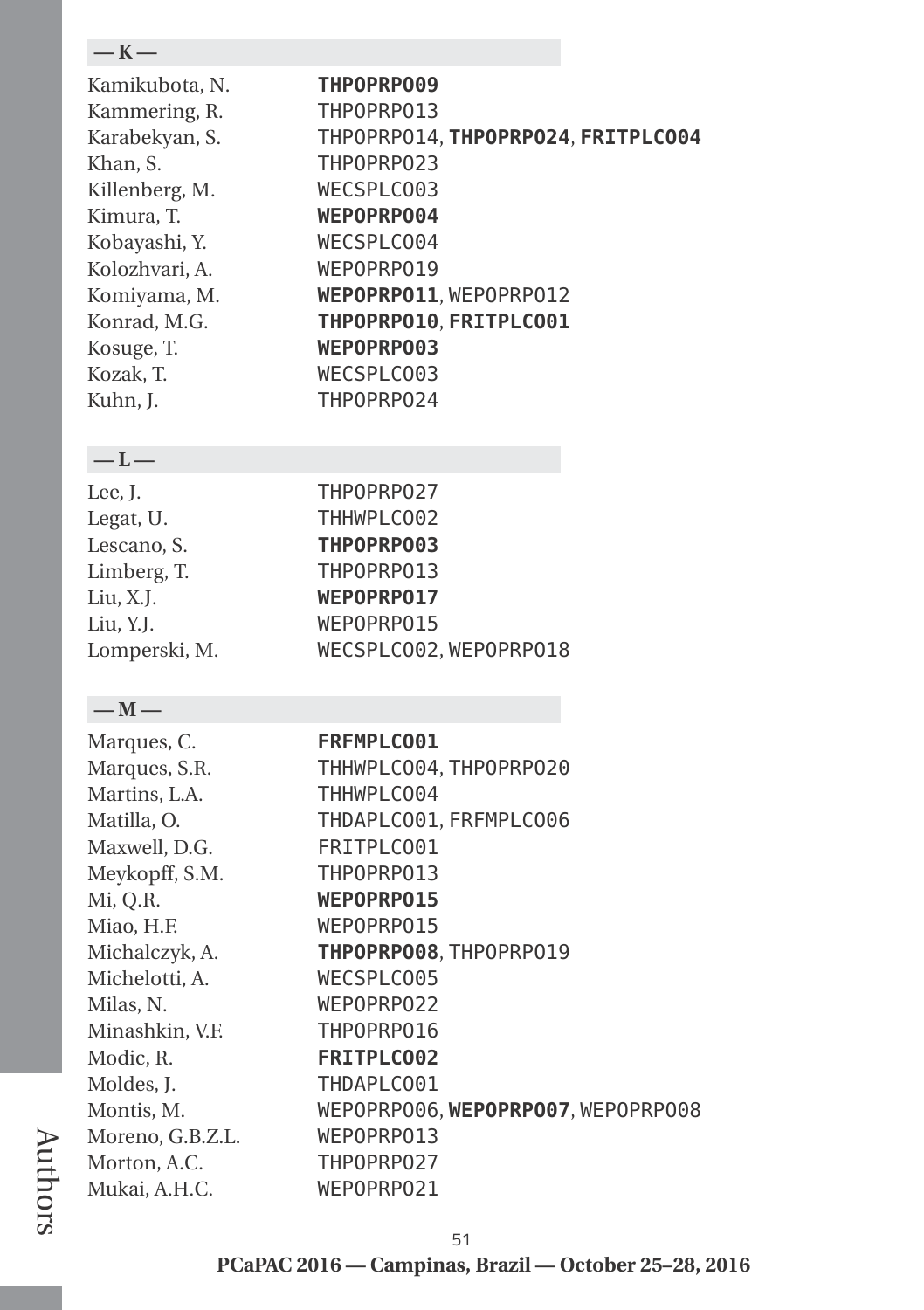| $-N-$               |                                        |
|---------------------|----------------------------------------|
|                     |                                        |
| Nakamura, T.        | WEPOPRPO11                             |
| Nallin, P.H.        | THPOPRP003                             |
| Nemoto, H.          | THPOPRP009                             |
| Norum, W.E.         | THHWPLI003                             |
| Nozdrin, M.A.       | THPOPRP016                             |
| $-0-$               |                                        |
| Okumua, R.          | WECSPLC004                             |
|                     |                                        |
| $-P-$               |                                        |
| Paiva, T.           | THDAPLC006                             |
| Pal, T.             | WEPOPRP005                             |
| Patel, H.P.         | THDAPLC005                             |
| Patel, J.           | THDAPLC005                             |
| Patel, P.J.         | THDAPLC005                             |
| Paulino, G.         | THP0PRP005                             |
| Pepler, D.A.        | WEPOPRP026                             |
| Pereira, N.B.       | WEPOPRP013                             |
| Perry, C.           | FRFMPLC005                             |
| Pflüger, J.         | THPOPRP014, THPOPRP024, FRITPLC004     |
| Pinton, G.C.        | THPOPRP003                             |
| Pisent, A.          | WEPOPRP007, WEPOPRP008                 |
| Planche, T.         | THPOPRP027                             |
| Purohit, D.         | THDAPLC005                             |
| $-R-$               |                                        |
| Ramalho, L.         | TUTT2T01, TUTT2T02, TUTT2T03, TUTT2T04 |
| Ramalho, L.A.       | THDAPLC006                             |
| Ramjiawan, R.L.     | FRFMPLC005                             |
| Rana, R.            | THPOPRPO21, FRFMPLC004                 |
| Reese, B.A.         | THHWPLC002                             |
| Renaud, G.          | FRFMPLI003                             |
| Resende, X.R.       | WEPOPRP021, WEPOPRP022                 |
| Ristau, U.          | WEPOPRP019                             |
| Ritzert, M.         | FRDBPLI001                             |
| Rivetta, C.H.       | THPOPRP018, FRFMPLC002                 |
| Roberts, J.         | FRFMPLC005                             |
| Rocha, H.L.         | THPOPRP012                             |
| Rodrigues, A.R.D.   | THP0PRP012                             |
| Rodrigues, G.L.M.P. | WEPOPRP013, WEPOPRP020                 |
| Rodriguez, M.       | THDAPLC001                             |
| Rollins, J.G.       | WEKTPLK01                              |

Authors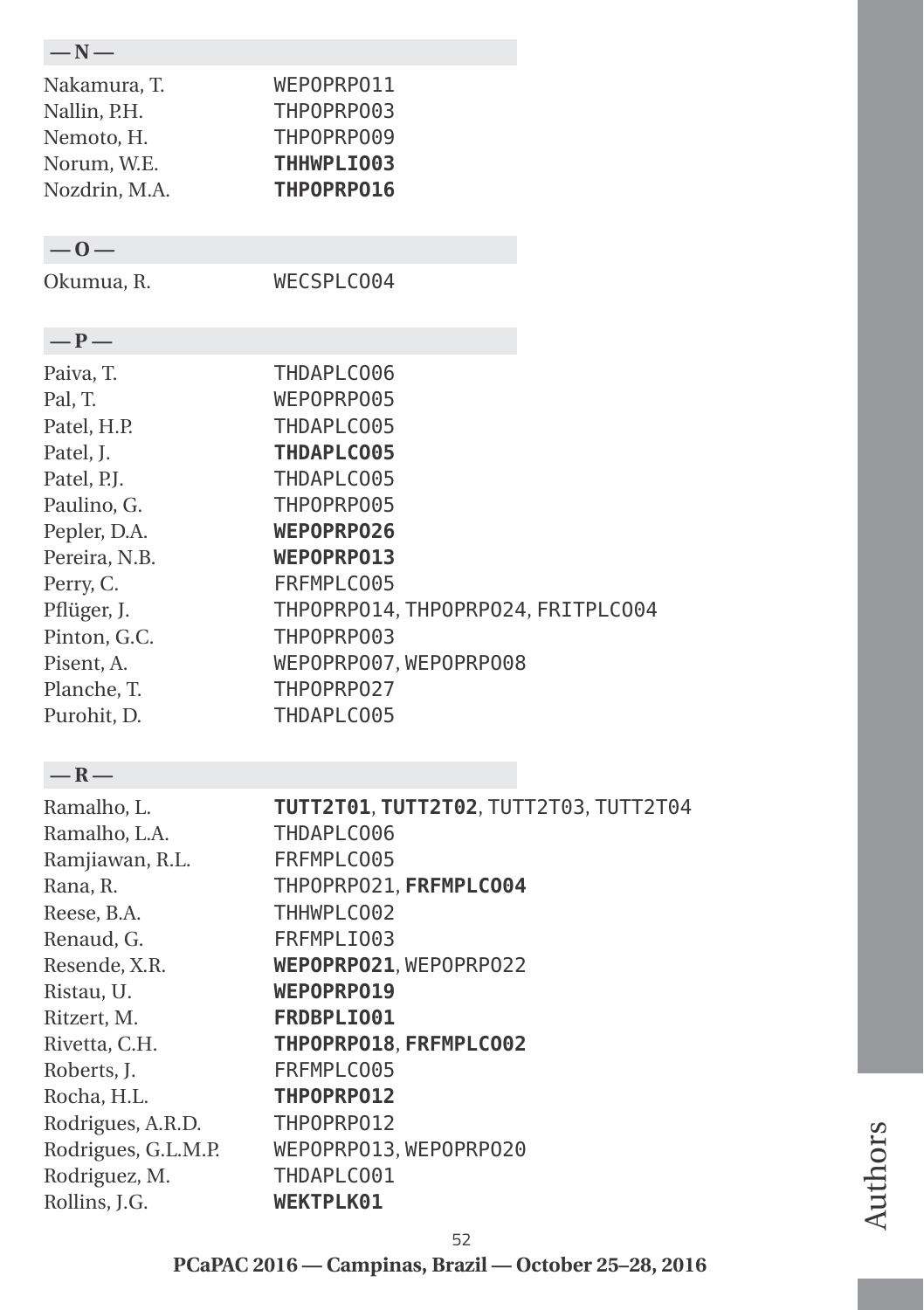| FRFMPLC001             |
|------------------------|
| THDAPLC001             |
| THHWPLC002             |
| THPOPRPO06, THPOPRPO07 |
| THHWPLC004, THDAPLC003 |
| FRFMPLC006             |
|                        |

#### **—S—**

Sahoo, G.K. **THPOPRPO22** Salabert, J. THDAPI C001 Saleh, I. WEPOPRPO10 Sanfelici, L. WEPOPRPO13, THPOPRPO20 Sant'Anna, F.C. THHWPLC004 Sato, K.C. THPOPRP009 Sato, N. WECSPLC004 Savage, P.F. THPOPRP019 Schirmer, D. **THPOPRPO23** Schünemann, G. THPOPRPO23 Semissatto, G.T. **WEPOPRPO23** Serra-Gallifa, X. THDAPLCO01, **FRFMPLCO06** Serrano, J. **THKTPLK01** Shehzad, N. WECSPLC003 Shen, L.R. WEPOPRPO15 Shi, A. WEPOPRPO17 Shinoda, A.A. THDAPLCO06 Shirkov, G. THPOPRP016 Shukla, B.K. THDAPLCO05 Silva, H.A. THHWPLCO04, **THPOPRPO04** Sivolella, A. TUTT2T01, TUTT2T02, **TUTT2T03**, **TUTT2T04** Smith, S.R. **FRFMPLC002** Souza, J. WEPOPRPO23 Stecchi, A. WECSPLC005 Steinhagen, R.J. **TUTT1T01**, **TUTT1T02**, **TUTT1T03**, **TUTT1T04** Stevani, I. WEPOPRPO21, **WEPOPRPO22** Straumann, T. **THHWPLCO02** Surita, Surita,G. THPOPRPO05

#### **—T—**

Authors

| Takamiya, K.   |
|----------------|
| Tan, Y.E.      |
| Tanigaki, M.   |
| Tateyama, T.M. |
| Tavares, D.O.  |
| Tho, C.H.      |

WECSPLC004 THPOPRPO19, THPOPRPO08 WECSPLC004 THPOPRPO27 THHWPLC004 WEPOPRPO20

**PCaPAC 2016 — Campinas, Brazil — October 25–28, 2016**